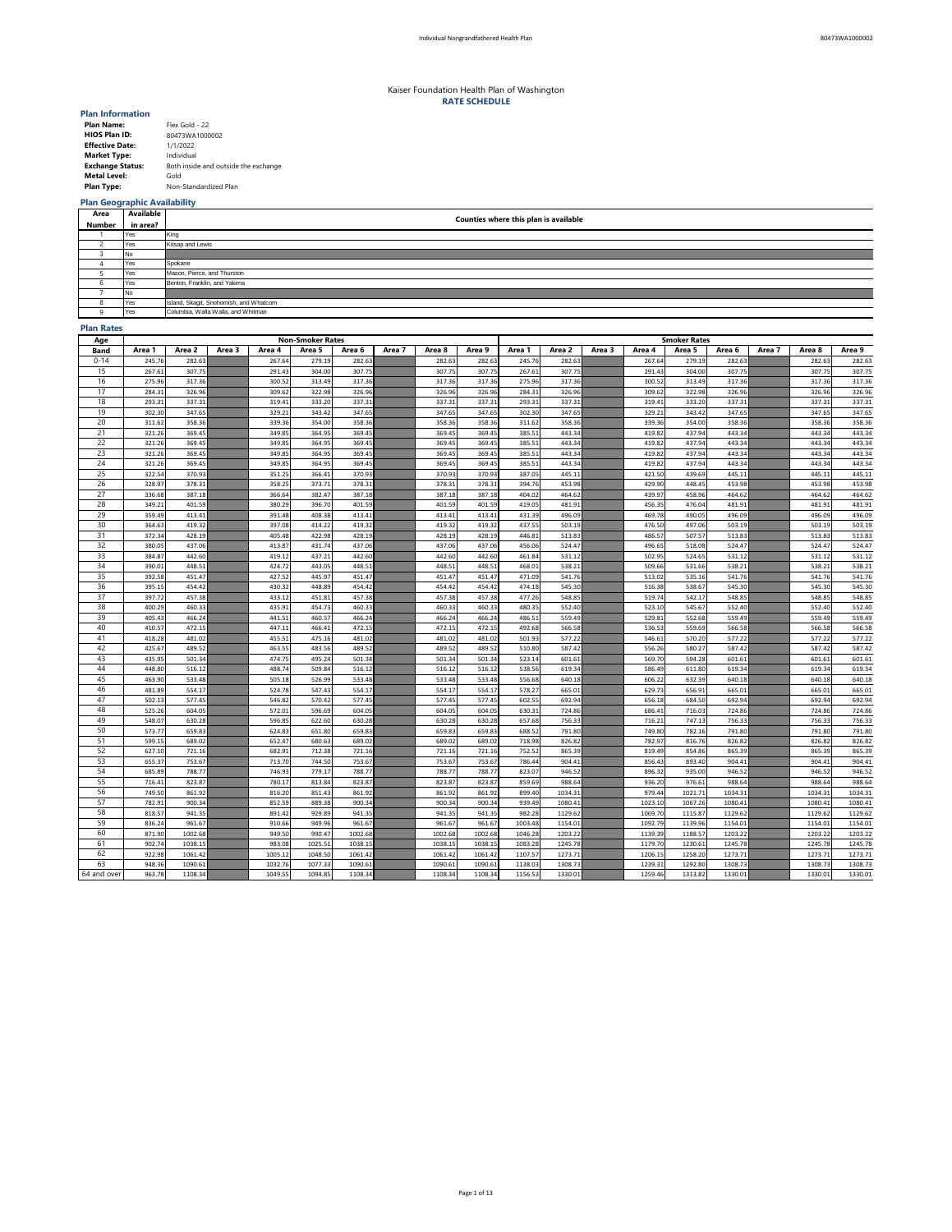| <b>Plan Name:</b>       | Flex Silver - 22      |
|-------------------------|-----------------------|
| <b>HIOS Plan ID:</b>    | 80473WA1000001        |
| <b>Effective Date:</b>  | 1/1/2022              |
| <b>Market Type:</b>     | Individual            |
| <b>Exchange Status:</b> | In the exchange       |
| <b>Metal Level:</b>     | Silver                |
| <b>Plan Type:</b>       | Non-Standardized Plan |

## **Plan Geographic Availability**

### **Plan Rates**

| Age         | <b>Non-Smoker Rates</b> |                  |        |                  |                  |                  |        |                  |                  |                  | <b>Smoker Rates</b> |        |                  |                  |                  |        |                  |                   |  |
|-------------|-------------------------|------------------|--------|------------------|------------------|------------------|--------|------------------|------------------|------------------|---------------------|--------|------------------|------------------|------------------|--------|------------------|-------------------|--|
| <b>Band</b> | Area 1                  | Area 2           | Area 3 | Area 4           | Area 5           | Area 6           | Area 7 | Area 8           | Area 9           | Area 1           | Area 2              | Area 3 | Area 4           | Area 5           | Area 6           | Area 7 | Area 8           | Area 9            |  |
| $0 - 14$    | 233.41                  | 268.42           |        | 254.18           | 265.15           | 268.42           |        | 268.42           | 268.42           | 233.41           | 268.42              |        | 254.18           | 265.15           | 268.42           |        | 268.42           | 268.42            |  |
| 15          | 254.16                  | 292.28           |        | 276.78           | 288.72           | 292.28           |        | 292.28           | 292.28           | 254.16           | 292.28              |        | 276.78           | 288.72           | 292.28           |        | 292.28           | 292.28            |  |
| 16          | 262.09                  | 301.40           |        | 285.42           | 297.73           | 301.40           |        | 301.40           | 301.40           | 262.09           | 301.40              |        | 285.42           | 297.73           | 301.40           |        | 301.40           | 301.40            |  |
| 17          | 270.02                  | 310.53           |        | 294.06           | 306.75           | 310.53           |        | 310.53           | 310.53           | 270.02           | 310.53              |        | 294.06           | 306.75           | 310.53           |        | 310.53           | 310.53            |  |
| 18          | 278.57                  | 320.35           |        | 303.36           | 316.45           | 320.35           |        | 320.35           | 320.35           | 278.57           | 320.35              |        | 303.36           | 316.45           | 320.35           |        | 320.35           | 320.35            |  |
| 19          | 287.11                  | 330.18           |        | 312.66           | 326.16           | 330.18           |        | 330.18           | 330.18           | 287.11           | 330.18              |        | 312.66           | 326.16           | 330.18           |        | 330.18           | 330.18            |  |
| 20          | 295.96                  | 340.35           |        | 322.30           | 336.21           | 340.35           |        | 340.35           | 340.35           | 295.96           | 340.35              |        | 322.30           | 336.21           | 340.35           |        | 340.35           | 340.35            |  |
| 21          | 305.11                  | 350.88           |        | 332.27           | 346.61           | 350.88           |        | 350.88           | 350.88           | 366.13           | 421.05              |        | 398.72           | 415.93           | 421.05           |        | 421.05           | 421.05            |  |
| 22          | 305.11                  | 350.88           |        | 332.27           | 346.61           | 350.88           |        | 350.88           | 350.88           | 366.13           | 421.05              |        | 398.72           | 415.93           | 421.05           |        | 421.05           | 421.05            |  |
| 23          | 305.11                  | 350.88           |        | 332.27           | 346.61           | 350.88           |        | 350.88           | 350.88           | 366.13           | 421.05              |        | 398.72           | 415.93           | 421.05           |        | 421.05           | 421.05            |  |
| 24          | 305.11                  | 350.88           |        | 332.27           | 346.61           | 350.88           |        | 350.88           | 350.88           | 366.13           | 421.05              |        | 398.72           | 415.93           | 421.05           |        | 421.05           | 421.05            |  |
| 25          | 306.33                  | 352.28           |        | 333.59           | 347.99           | 352.28           |        | 352.28           | 352.28           | 367.60           | 422.74              |        | 400.31           | 417.59           | 422.74           |        | 422.74           | 422.74            |  |
| 26          | 312.43                  | 359.30           |        | 340.24           | 354.92           | 359.30           |        | 359.30           | 359.30           | 374.92           | 431.16              |        | 408.29           | 425.91           | 431.16           |        | 431.16           | 431.16            |  |
| 27          | 319.76                  | 367.72           |        | 348.21           | 363.24           | 367.72           |        | 367.72           | 367.72           | 383.71           | 441.26              |        | 417.86           | 435.89           | 441.26           |        | 441.26           | 441.26            |  |
| 28          | 331.66                  | 381.40           |        | 361.17           | 376.76           | 381.40           |        | 381.40           | 381.40           | 397.99           | 457.68              |        | 433.41           | 452.11           | 457.68           |        | 457.68           | 457.68            |  |
| 29          | 341.42                  | 392.63           |        | 371.81           | 387.85           | 392.63           |        | 392.63           | 392.63           | 409.70           | 471.16              |        | 446.17           | 465.42           | 471.16           |        | 471.16           | 471.16            |  |
| 30          | 346.30                  | 398.25           |        | 377.12           | 393.40           | 398.25           |        | 398.25           | 398.25           | 415.56           | 477.90              |        | 452.55           | 472.08           | 477.90           |        | 477.90           | 477.90            |  |
| 31          | 353.62                  | 406.67           |        | 385.10           | 401.72           | 406.67           |        | 406.67           | 406.67           | 424.35           | 488.00              |        | 462.12           | 482.06           | 488.00           |        | 488.00           | 488.00            |  |
| 32          | 360.95                  | 415.09           |        | 393.07           | 410.03           | 415.09           |        | 415.09           | 415.09           | 433.14           | 498.11              |        | 471.68           | 492.04           | 498.11           |        | 498.11           | 498.11            |  |
| 33          | 365.52                  | 420.35           |        | 398.05           | 415.23           | 420.35           |        | 420.35           | 420.35           | 438.63           | 504.42              |        | 477.67           | 498.28           | 504.42           |        | 504.42           | 504.42            |  |
| 34          | 370.40                  | 425.97           |        | 403.37           | 420.78           | 425.97           |        | 425.97           | 425.97           | 444.49           | 511.16              |        | 484.04           | 504.94           | 511.16           |        | 511.16           | 511.16            |  |
| 35          | 372.85                  | 428.77           |        | 406.03           | 423.55           | 428.77           |        | 428.77           | 428.77           | 447.41           | 514.53              |        | 487.23           | 508.26           | 514.53           |        | 514.53           | 514.53            |  |
| 36          | 375.29                  | 431.58           |        | 408.69           | 426.33           | 431.58           |        | 431.58           | 431.58           | 450.34           | 517.90              |        | 490.42           | 511.59           | 517.90           |        | 517.90           | 517.90            |  |
| 37          | 377.73                  | 434.39           |        | 411.34           | 429.10           | 434.39           |        | 434.39           | 434.39           | 453.27           | 521.26              |        | 493.61           | 514.92           | 521.26           |        | 521.26           | 521.26            |  |
| 38          | 380.17                  | 437.19           |        | 414.00           | 431.87           | 437.19           |        | 437.19           | 437.19           | 456.20           | 524.63              |        | 496.80           | 518.25           | 524.63           |        | 524.63           | 524.63            |  |
| 39          | 385.05                  | 442.81           |        | 419.32           | 437.42           | 442.81           |        | 442.81           | 442.81           | 462.06           | 531.37              |        | 503.18           | 524.90           | 531.37           |        | 531.37           | 531.37            |  |
| 40          | 389.93                  | 448.42           |        | 424.64           | 442.96           | 448.42           |        | 448.42           | 448.42           | 467.92           | 538.11              |        | 509.56           | 531.55           | 538.11           |        | 538.11           | 538.11            |  |
| 41          | 397.25                  | 456.84           |        | 432.61           | 451.28           | 456.84           |        | 456.84           | 456.84           | 476.71           | 548.21              |        | 519.13           | 541.54           | 548.21           |        | 548.21           | 548.21            |  |
| 42          | 404.27                  | 464.91           |        | 440.25           | 459.25           | 464.91           |        | 464.91           | 464.91           | 485.13           | 557.90              |        | 528.30           | 551.10           | 557.90           |        | 557.90           | 557.90            |  |
| 43          | 414.04                  | 476.14           |        | 450.88           | 470.34           | 476.14           |        | 476.14           | 476.14           | 496.84           | 571.37              |        | 541.06           | 564.41           | 571.37           |        | 571.37           | 571.37            |  |
| 44          | 426.24                  | 490.18           |        | 464.18           | 484.21           | 490.18           |        | 490.18           | 490.18           | 511.49           | 588.21              |        | 557.01           | 581.05           | 588.21           |        | 588.21           | 588.21            |  |
| 45          | 440.58                  | 506.67           |        | 479.79           | 500.50           | 506.67           |        | 506.67           | 506.67           | 528.70           | 608.00              |        | 575.75           | 600.60           | 608.00           |        | 608.00           | 608.00            |  |
| 46          | 457.67                  | 526.32           |        | 498.40           | 519.91           | 526.32           |        | 526.32           | 526.32           | 549.20           | 631.58              |        | 598.08           | 623.89           | 631.58           |        | 631.58           | 631.58            |  |
| 47          | 476.89                  | 548.42           |        | 519.33           | 541.75           | 548.42           |        | 548.42           | 548.42           | 572.27           | 658.11              |        | 623.20           | 650.09           | 658.11           |        | 658.11           | 658.11            |  |
| 48          | 498.86                  | 573.68           |        | 543.25           | 566.70           | 573.68           |        | 573.68           | 573.68           | 598.63           | 688.42              |        | 651.91           | 680.04           | 688.42           |        | 688.42           | 688.42            |  |
| 49          | 520.52                  | 598.60           |        | 566.85           | 591.31           | 598.60           |        | 598.60           | 598.60           | 624.62           | 718.32              |        | 680.21           | 709.57           | 718.32           |        | 718.32           | 718.32            |  |
| 50          | 544.93                  | 626.67           |        | 593.43           | 619.04           | 626.67           |        | 626.67           | 626.67           | 653.91           | 752.00              |        | 712.11           | 742.85           | 752.00           |        | 752.00           | 752.00            |  |
| 51          | 569.03                  | 654.39           |        | 619.68           | 646.42           | 654.39<br>684.91 |        | 654.39           | 654.39           | 682.84           | 785.26              |        | 743.61           | 775.70           | 785.26           |        | 785.26           | 785.26            |  |
| 52<br>53    | 595.58<br>622.43        | 684.91<br>715.79 |        | 648.58<br>677.82 | 676.57<br>707.08 | 715.79           |        | 684.91<br>715.79 | 684.91<br>715.79 | 714.69<br>746.91 | 821.90<br>858.95    |        | 778.30<br>813.39 | 811.89<br>848.49 | 821.90<br>858.95 |        | 821.90<br>858.95 | 821.90            |  |
| 54          | 651.41                  | 749.12           |        | 709.39           | 740.00           | 749.12           |        | 749.12           | 749.12           | 781.69           | 898.95              |        | 851.26           | 888.00           | 898.95           |        | 898.95           | 858.95            |  |
| 55          | 680.40                  | 782.46           |        | 740.95           | 772.93           | 782.46           |        | 782.46           | 782.46           | 816.48           | 938.95              |        | 889.14           | 927.52           | 938.95           |        | 938.95           | 898.95<br>938.95  |  |
| 56          |                         | 818.60           |        |                  | 808.63           | 818.60           |        |                  |                  |                  | 982.32              |        | 930.21           | 970.36           | 982.32           |        | 982.32           |                   |  |
| 57          | 711.82<br>743.56        | 855.09           |        | 775.18<br>809.73 | 844.68           | 855.09           |        | 818.60<br>855.09 | 818.60<br>855.09 | 854.19<br>892.27 | 1026.11             |        | 971.68           | 1013.61          | 1026.11          |        | 1026.11          | 982.32<br>1026.11 |  |
| 58          | 777.42                  | 894.04           |        | 846.61           | 883.15           | 894.04           |        | 894.04           | 894.04           | 932.91           | 1072.84             |        | 1015.94          | 1059.78          | 1072.84          |        | 1072.84          | 1072.84           |  |
| 59          | 794.20                  | 913.33           |        | 864.89           | 902.22           | 913.33           |        | 913.33           | 913.33           | 953.04           | 1096.00             |        | 1037.87          | 1082.66          | 1096.00          |        | 1096.00          | 1096.00           |  |
| 60          | 828.07                  | 952.28           |        | 901.77           | 940.69           | 952.28           |        | 952.28           | 952.28           | 993.68           | 1142.74             |        | 1082.12          | 1128.83          | 1142.74          |        | 1142.74          | 1142.74           |  |
| 61          | 857.36                  | 985.97           |        | 933.67           | 973.96           | 985.97           |        | 985.97           | 985.97           | 1028.83          | 1183.16             |        | 1120.40          | 1168.76          | 1183.16          |        | 1183.16          | 1183.16           |  |
| 62          | 876.58                  | 1008.07          |        | 954.60           | 995.80           | 1008.07          |        | 1008.07          | 1008.07          | 1051.90          | 1209.69             |        | 1145.52          | 1194.96          | 1209.69          |        | 1209.69          | 1209.69           |  |
| 63          | 900.69                  | 1035.79          |        | 980.85           | 1023.18          | 1035.79          |        | 1035.79          | 1035.79          | 1080.82          | 1242.95             |        | 1177.02          | 1227.82          | 1242.95          |        | 1242.95          | 1242.95           |  |
| 64 and over | 915.33                  | 1052.63          |        | 996.80           | 1039.82          | 1052.63          |        | 1052.63          | 1052.63          | 1098.39          | 1263.15             |        | 1196.16          | 1247.78          | 1263.15          |        | 1263.15          | 1263.15           |  |
|             |                         |                  |        |                  |                  |                  |        |                  |                  |                  |                     |        |                  |                  |                  |        |                  |                   |  |

| Area   | Available | Counties where this plan is available  |
|--------|-----------|----------------------------------------|
| Number | in area?  |                                        |
|        | Yes       | King                                   |
|        | Yes       | Kitsap and Lewis                       |
|        | No.       |                                        |
|        | Yes       | Spokane                                |
|        | Yes       | Mason, Pierce, and Thurston            |
|        | Yes       | Benton, Franklin, and Yakima           |
|        | No.       |                                        |
| O.     | Yes       | Island, Skagit, Snohomish, and Whatcom |
|        | Yes       | Columbia, Walla Walla, and Whitman     |

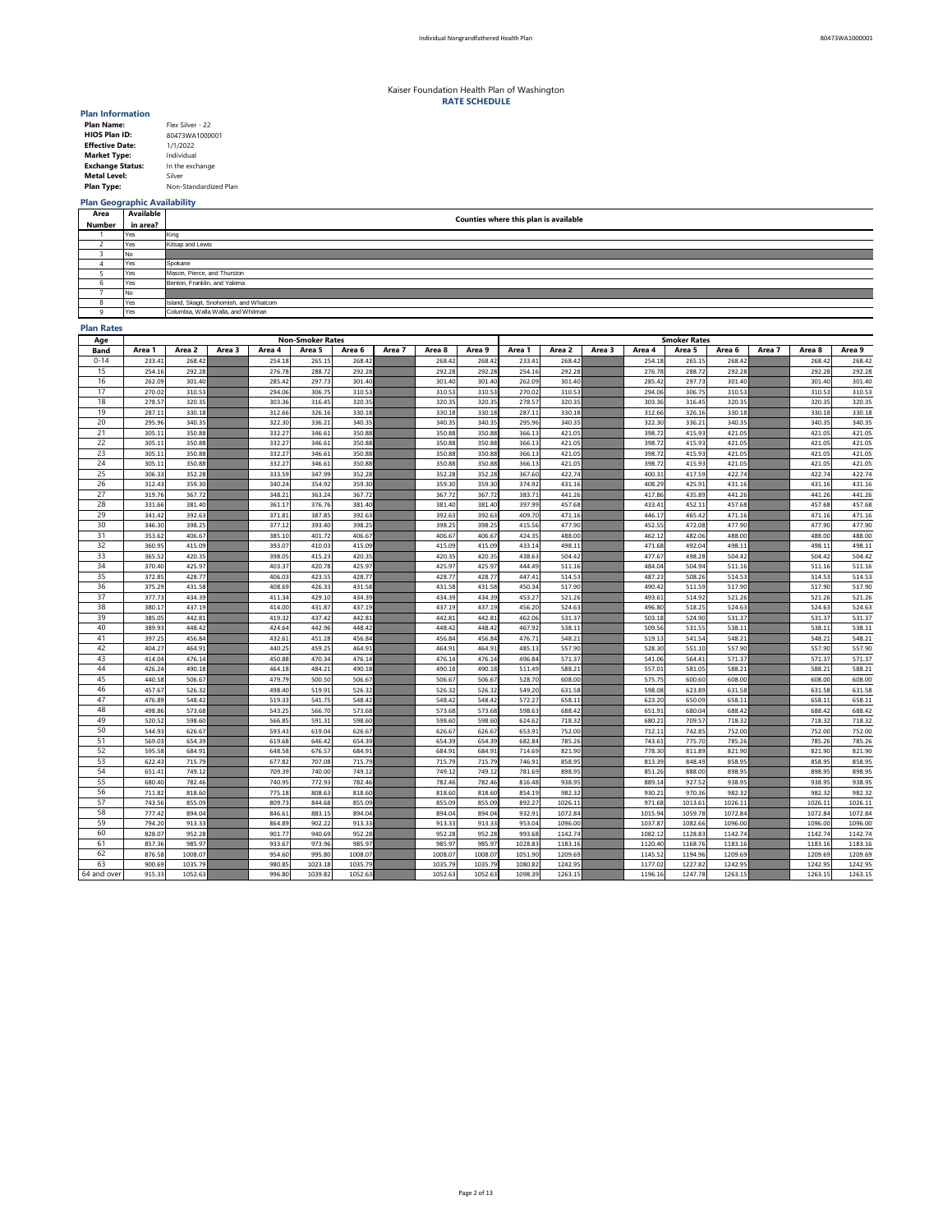| <b>Plan Name:</b>       | Flex Silver HD - 22   |
|-------------------------|-----------------------|
| <b>HIOS Plan ID:</b>    | 80473WA1000004        |
| <b>Effective Date:</b>  | 1/1/2022              |
| <b>Market Type:</b>     | Individual            |
| <b>Exchange Status:</b> | Outside the exchange  |
| <b>Metal Level:</b>     | Silver                |
| <b>Plan Type:</b>       | Non-Standardized Plan |

# **Plan Geographic Availability**

### **Plan Rates**

| Age         | <b>Non-Smoker Rates</b> |                  |        |                  |                  |                  |        |                  |                  | <b>Smoker Rates</b> |                  |        |                  |                  |                  |        |                  |                  |  |
|-------------|-------------------------|------------------|--------|------------------|------------------|------------------|--------|------------------|------------------|---------------------|------------------|--------|------------------|------------------|------------------|--------|------------------|------------------|--|
| <b>Band</b> | Area 1                  | Area 2           | Area 3 | Area 4           | Area 5           | Area 6           | Area 7 | Area 8           | Area 9           | Area 1              | Area 2           | Area 3 | Area 4           | Area 5           | Area 6           | Area 7 | Area 8           | Area 9           |  |
| $0 - 14$    | 190.11                  | 218.63           |        | 207.03           | 215.96           | 218.63           |        | 218.63           | 218.63           | 190.11              | 218.63           |        | 207.03           | 215.96           | 218.63           |        | 218.63           | 218.63           |  |
| 15          | 207.01                  | 238.06           |        | 225.43           | 235.16           | 238.06           |        | 238.06           | 238.06           | 207.01              | 238.06           |        | 225.43           | 235.16           | 238.06           |        | 238.06           | 238.06           |  |
| 16          | 213.47                  | 245.49           |        | 232.47           | 242.50           | 245.49           |        | 245.49           | 245.49           | 213.47              | 245.49           |        | 232.47           | 242.50           | 245.49           |        | 245.49           | 245.49           |  |
| 17          | 219.93                  | 252.92           |        | 239.50           | 249.84           | 252.92           |        | 252.92           | 252.92           | 219.93              | 252.92           |        | 239.50           | 249.84           | 252.92           |        | 252.92           | 252.92           |  |
| 18          | 226.89                  | 260.92           |        | 247.08           | 257.75           | 260.92           |        | 260.92           | 260.92           | 226.89              | 260.92           |        | 247.08           | 257.75           | 260.92           |        | 260.92           | 260.92           |  |
| 19          | 233.85                  | 268.92           |        | 254.66           | 265.65           | 268.92           |        | 268.92           | 268.92           | 233.85              | 268.92           |        | 254.66           | 265.65           | 268.92           |        | 268.92           | 268.92           |  |
| 20          | 241.05                  | 277.21           |        | 262.51           | 273.84           | 277.21           |        | 277.21           | 277.21           | 241.05              | 277.21           |        | 262.51           | 273.84           | 277.21           |        | 277.21           | 277.21           |  |
| 21          | 248.51                  | 285.79           |        | 270.63           | 282.31           | 285.79           |        | 285.79           | 285.79           | 298.21              | 342.94           |        | 324.75           | 338.77           | 342.94           |        | 342.94           | 342.94           |  |
| 22          | 248.51                  | 285.79           |        | 270.63           | 282.31           | 285.79           |        | 285.79           | 285.79           | 298.21              | 342.94           |        | 324.75           | 338.77           | 342.94           |        | 342.94           | 342.94           |  |
| 23          | 248.51                  | 285.79           |        | 270.63           | 282.31           | 285.79           |        | 285.79           | 285.79           | 298.21              | 342.94           |        | 324.75           | 338.77           | 342.94           |        | 342.94           | 342.94           |  |
| 24          | 248.51                  | 285.79           |        | 270.63           | 282.31           | 285.79           |        | 285.79           | 285.79           | 298.21              | 342.94           |        | 324.75           | 338.77           | 342.94           |        | 342.94           | 342.94           |  |
| 25          | 249.50                  | 286.93           |        | 271.71           | 283.44           | 286.93           |        | 286.93           | 286.93           | 299.40              | 344.31           |        | 326.05           | 340.12           | 344.31           |        | 344.31           | 344.31           |  |
| 26          | 254.47                  | 292.64           |        | 277.12           | 289.08           | 292.64           |        | 292.64           | 292.64           | 305.37              | 351.17           |        | 332.55           | 346.90           | 351.17           |        | 351.17           | 351.17           |  |
| 27          | 260.44                  | 299.50           |        | 283.62           | 295.86           | 299.50           |        | 299.50           | 299.50           | 312.52              | 359.40           |        | 340.34           | 355.03           | 359.40           |        | 359.40           | 359.40           |  |
| 28          | 270.13                  | 310.65           |        | 294.17           | 306.87           | 310.65           |        | 310.65           | 310.65           | 324.16              | 372.78           |        | 353.00           | 368.24           | 372.78           |        | 372.78           | 372.78           |  |
| 29          | 278.08                  | 319.79           |        | 302.83           | 315.90           | 319.79           |        | 319.79           | 319.79           | 333.70              | 383.75           |        | 363.40           | 379.08           | 383.75           |        | 383.75           | 383.75           |  |
| 30          | 282.06                  | 324.37           |        | 307.16           | 320.42           | 324.37           |        | 324.37           | 324.37           | 338.47              | 389.24           |        | 368.59           | 384.50           | 389.24           |        | 389.24           | 389.24           |  |
| 31          | 288.02                  | 331.23           |        | 313.66           | 327.19           | 331.23           |        | 331.23           | 331.23           | 345.63              | 397.47           |        | 376.39           | 392.63           | 397.47           |        | 397.47           | 397.47           |  |
| 32          | 293.99                  | 338.08           |        | 320.15           | 333.97           | 338.08           |        | 338.08           | 338.08           | 352.78              | 405.70           |        | 384.18           | 400.76           | 405.70           |        | 405.70           | 405.70           |  |
| 33          | 297.71                  | 342.37           |        | 324.21           | 338.20           | 342.37           |        | 342.37           | 342.37           | 357.26              | 410.84           |        | 389.05           | 405.84           | 410.84           |        | 410.84           | 410.84           |  |
| 34          | 301.69                  | 346.94           |        | 328.54           | 342.72           | 346.94           |        | 346.94           | 346.94           | 362.03              | 416.33           |        | 394.25           | 411.26           | 416.33           |        | 416.33           | 416.33           |  |
| 35          | 303.68                  | 349.23           |        | 330.71           | 344.98           | 349.23           |        | 349.23           | 349.23           | 364.41              | 419.08           |        | 396.85           | 413.97           | 419.08           |        | 419.08           | 419.08           |  |
| 36          | 305.67                  | 351.52           |        | 332.87           | 347.24           | 351.52           |        | 351.52           | 351.52           | 366.80              | 421.82           |        | 399.44           | 416.68           | 421.82           |        | 421.82           | 421.82           |  |
| 37          | 307.65                  | 353.80           |        | 335.04           | 349.49           | 353.80           |        | 353.80           | 353.80           | 369.18              | 424.56           |        | 402.04           | 419.39           | 424.56           |        | 424.56           | 424.56           |  |
| 38          | 309.64                  | 356.09           |        | 337.20           | 351.75           | 356.09           |        | 356.09           | 356.09           | 371.57              | 427.31           |        | 404.64           | 422.10           | 427.31           |        | 427.31           | 427.31           |  |
| 39          | 313.62                  | 360.66           |        | 341.53           | 356.27           | 360.66           |        | 360.66           | 360.66           | 376.34              | 432.79           |        | 409.84           | 427.52           | 432.79           |        | 432.79           | 432.79           |  |
| 40          | 317.59                  | 365.23           |        | 345.86           | 360.79           | 365.23           |        | 365.23           | 365.23           | 381.11              | 438.28           |        | 415.03           | 432.94           | 438.28           |        | 438.28           | 438.28           |  |
| 41          | 323.56                  | 372.09           |        | 352.36           | 367.56           | 372.09           |        | 372.09           | 372.09           | 388.27              | 446.51           |        | 422.83           | 441.08           | 446.51           |        | 446.51           | 446.51           |  |
| 42          | 329.27                  | 378.67           |        | 358.58           | 374.06           | 378.67           |        | 378.67           | 378.67           | 395.13              | 454.40           |        | 430.30           | 448.87           | 454.40           |        | 454.40           | 454.40           |  |
| 43          | 337.23                  | 387.81           |        | 367.24           | 383.09           | 387.81           |        | 387.81           | 387.81           | 404.67              | 465.37           |        | 440.69           | 459.71           | 465.37           |        | 465.37           | 465.37           |  |
| 44          | 347.17                  | 399.24           |        | 378.06           | 394.38           | 399.24           |        | 399.24           | 399.24           | 416.60              | 479.09           |        | 453.68           | 473.26           | 479.09           |        | 479.09           | 479.09           |  |
| 45          | 358.85                  | 412.67           |        | 390.78           | 407.65           | 412.67           |        | 412.67           | 412.67           | 430.62              | 495.21           |        | 468.94           | 489.18           | 495.21           |        | 495.21           | 495.21           |  |
| 46          | 372.76                  | 428.68           |        | 405.94           | 423.46           | 428.68           |        | 428.68           | 428.68           | 447.32              | 514.41           |        | 487.13           | 508.15           | 514.41           |        | 514.41           | 514.41           |  |
| 47          | 388.42                  | 446.68           |        | 422.99           | 441.24           | 446.68           |        | 446.68           | 446.68           | 466.10              | 536.02           |        | 507.59           | 529.49           | 536.02           |        | 536.02           | 536.02           |  |
| 48          | 406.31                  | 467.26           |        | 442.47           | 461.57           | 467.26           |        | 467.26           | 467.26           | 487.57              | 560.71           |        | 530.97           | 553.88           | 560.71           |        | 560.71           | 560.71           |  |
| 49          | 423.96                  | 487.55           |        | 461.69           | 481.61           | 487.55           |        | 487.55           | 487.55           | 508.75              | 585.06           |        | 554.03           | 577.94           | 585.06           |        | 585.06           | 585.06           |  |
| 50<br>51    | 443.84                  | 510.41           |        | 483.34           | 504.20           | 510.41           |        | 510.41           | 510.41           | 532.60              | 612.49           |        | 580.01           | 605.04           | 612.49           |        | 612.49           | 612.49           |  |
| 52          | 463.47                  | 532.99           |        | 504.72           | 526.50<br>551.06 | 532.99<br>557.85 |        | 532.99           | 532.99           | 556.16              | 639.59           |        | 605.66           | 631.80           | 639.59           |        | 639.59           | 639.59           |  |
| 53          | 485.09<br>506.96        | 557.85<br>583.00 |        | 528.26<br>552.08 | 575.90           | 583.00           |        | 557.85<br>583.00 | 557.85<br>583.00 | 582.11<br>608.35    | 669.42<br>699.60 |        | 633.91<br>662.49 | 661.27<br>691.09 | 669.42<br>699.60 |        | 669.42<br>699.60 | 669.42<br>699.60 |  |
| 54          | 530.57                  | 610.15           |        | 577.79           | 602.72           | 610.15           |        | 610.15           | 610.15           | 636.68              | 732.18           |        | 693.34           | 723.27           | 732.18           |        | 732.18           |                  |  |
| 55          | 554.17                  | 637.30           |        | 603.50           | 629.54           | 637.30           |        | 637.30           | 637.30           | 665.01              | 764.76           |        | 724.20           | 755.45           | 764.76           |        | 764.76           | 732.18<br>764.76 |  |
| 56          | 579.77                  | 666.74           |        | 631.37           | 658.62           | 666.74           |        | 666.74           | 666.74           | 695.73              | 800.08           |        | 757.65           | 790.34           | 800.08           |        | 800.08           |                  |  |
| 57          | 605.62                  | 696.46           |        | 659.52           | 687.98           | 696.46           |        | 696.46           | 696.46           | 726.74              | 835.75           |        | 791.42           | 825.58           | 835.75           |        | 835.75           | 800.08<br>835.75 |  |
| 58          |                         |                  |        |                  | 719.32           | 728.18           |        |                  |                  |                     |                  |        | 827.47           |                  | 873.82           |        | 873.82           |                  |  |
| 59          | 633.20<br>646.87        | 728.18<br>743.90 |        | 689.56<br>704.44 | 734.84           | 743.90           |        | 728.18<br>743.90 | 728.18<br>743.90 | 759.84<br>776.24    | 873.82<br>892.68 |        | 845.33           | 863.18<br>881.81 | 892.68           |        | 892.68           | 873.82<br>892.68 |  |
| 60          | 674.45                  | 775.62           |        | 734.48           | 766.18           | 775.62           |        | 775.62           | 775.62           | 809.34              | 930.75           |        | 881.38           | 919.41           | 930.75           |        | 930.75           | 930.75           |  |
| 61          | 698.31                  | 803.06           |        | 760.46           | 793.28           | 803.06           |        | 803.06           | 803.06           | 837.97              | 963.67           |        | 912.55           | 951.94           | 963.67           |        | 963.67           | 963.67           |  |
| 62          | 713.97                  | 821.06           |        | 777.51           | 811.07           | 821.06           |        | 821.06           | 821.06           | 856.76              | 985.27           |        | 933.01           | 973.28           | 985.27           |        | 985.27           | 985.27           |  |
| 63          | 733.60                  | 843.64           |        | 798.89           | 833.37           | 843.64           |        | 843.64           | 843.64           | 880.32              | 1012.37          |        | 958.67           | 1000.04          | 1012.37          |        | 1012.37          | 1012.37          |  |
| 64 and over | 745.53                  | 857.36           |        | 811.88           | 846.92           | 857.36           |        | 857.36           | 857.36           | 894.63              | 1028.82          |        | 974.25           | 1016.30          | 1028.82          |        | 1028.82          | 1028.82          |  |
|             |                         |                  |        |                  |                  |                  |        |                  |                  |                     |                  |        |                  |                  |                  |        |                  |                  |  |

| Area         | Available | Counties where this plan is available  |
|--------------|-----------|----------------------------------------|
| Number       | in area?  |                                        |
|              | Yes       | King                                   |
|              | Yes       | Kitsap and Lewis                       |
|              | No.       |                                        |
|              | Yes       | Spokane                                |
|              | Yes       | Mason, Pierce, and Thurston            |
|              | Yes       | Benton, Franklin, and Yakima           |
|              | No.       |                                        |
| O            | Yes       | Island, Skagit, Snohomish, and Whatcom |
| $\mathbf{u}$ | Yes       | Columbia, Walla Walla, and Whitman     |

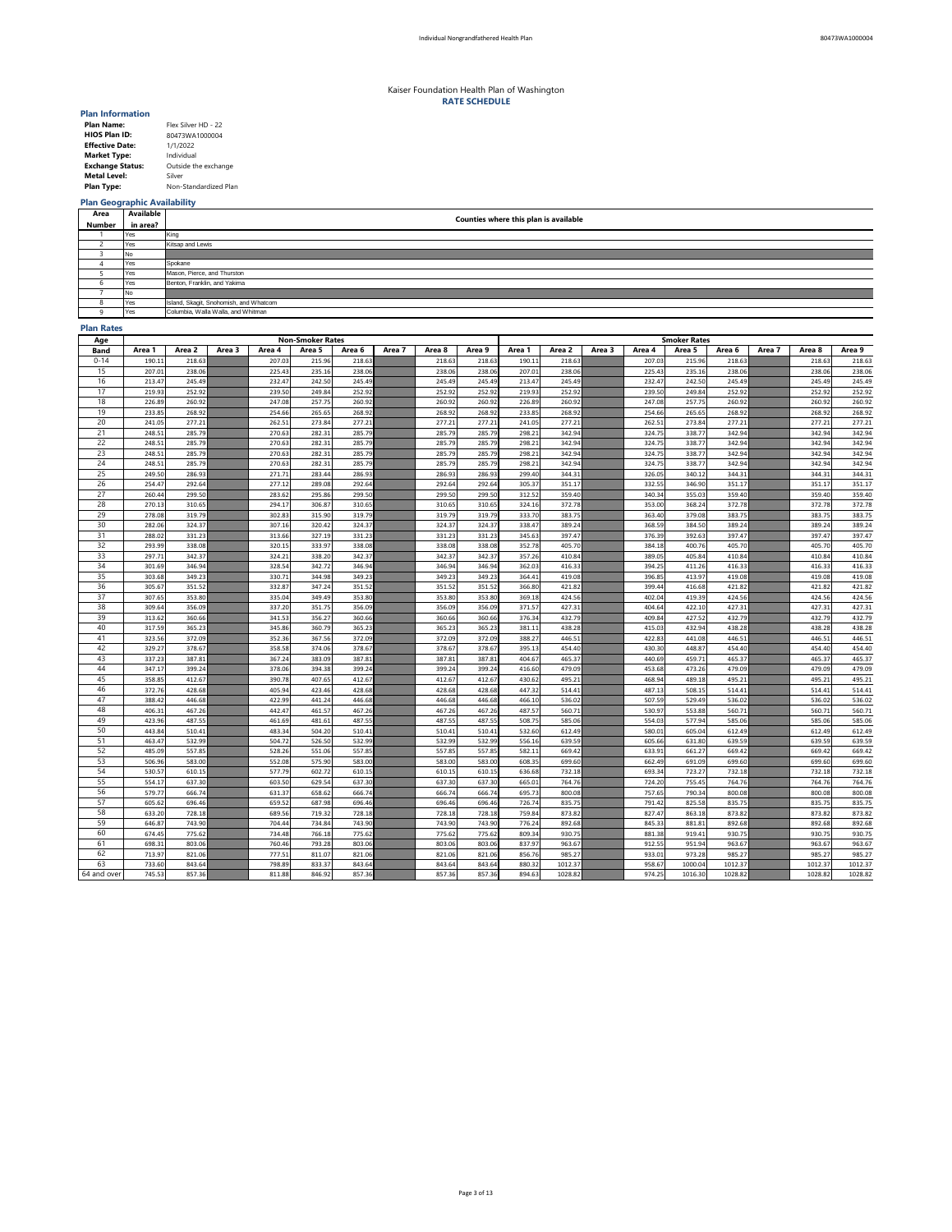| <b>Plan Name:</b>       | Flex Bronze - 22                     |
|-------------------------|--------------------------------------|
| <b>HIOS Plan ID:</b>    | 80473WA0990001                       |
| <b>Effective Date:</b>  | 1/1/2022                             |
| <b>Market Type:</b>     | Individual                           |
| <b>Exchange Status:</b> | Both inside and outside the exchange |
| <b>Metal Level:</b>     | <b>Bronze</b>                        |
| <b>Plan Type:</b>       | Non-Standardized Plan                |

# **Plan Geographic Availability**

### **Plan Rates**

| Age             | <b>Non-Smoker Rates</b> |        |        |        |        |        |        |        |        | <b>Smoker Rates</b> |        |        |        |        |        |        |        |        |
|-----------------|-------------------------|--------|--------|--------|--------|--------|--------|--------|--------|---------------------|--------|--------|--------|--------|--------|--------|--------|--------|
| <b>Band</b>     | Area 1                  | Area 2 | Area 3 | Area 4 | Area 5 | Area 6 | Area 7 | Area 8 | Area 9 | Area 1              | Area 2 | Area 3 | Area 4 | Area 5 | Area 6 | Area 7 | Area 8 | Area 9 |
| $0 - 14$        | 179.53                  | 206.46 |        | 195.51 | 203.95 | 206.46 |        | 206.46 | 206.46 | 179.53              | 206.46 |        | 195.51 | 203.95 | 206.46 |        | 206.46 | 206.46 |
| 15 <sub>1</sub> | 195.49                  | 224.81 |        | 212.89 | 222.07 | 224.81 |        | 224.81 | 224.81 | 195.49              | 224.81 |        | 212.89 | 222.07 | 224.81 |        | 224.81 | 224.81 |
| 16              | 201.59                  | 231.83 |        | 219.53 | 229.01 | 231.83 |        | 231.83 | 231.83 | 201.59              | 231.83 |        | 219.53 | 229.01 | 231.83 |        | 231.83 | 231.83 |
| 17              | 207.69                  | 238.84 |        | 226.18 | 235.94 | 238.84 |        | 238.84 | 238.84 | 207.69              | 238.84 |        | 226.18 | 235.94 | 238.84 |        | 238.84 | 238.84 |
| 18              | 214.26                  | 246.40 |        | 233.33 | 243.40 | 246.40 |        | 246.40 | 246.40 | 214.26              | 246.40 |        | 233.33 | 243.40 | 246.40 |        | 246.40 | 246.40 |
| 19              | 220.83                  | 253.96 |        | 240.49 | 250.87 | 253.96 |        | 253.96 | 253.96 | 220.83              | 253.96 |        | 240.49 | 250.87 | 253.96 |        | 253.96 | 253.96 |
| 20              | 227.64                  | 261.78 |        | 247.90 | 258.60 | 261.78 |        | 261.78 | 261.78 | 227.64              | 261.78 |        | 247.90 | 258.60 | 261.78 |        | 261.78 | 261.78 |
| 21              | 234.68                  | 269.88 |        | 255.57 | 266.60 | 269.88 |        | 269.88 | 269.88 | 281.61              | 323.86 |        | 306.68 | 319.91 | 323.86 |        | 323.86 | 323.86 |
| 22              | 234.68                  | 269.88 |        | 255.57 | 266.60 | 269.88 |        | 269.88 | 269.88 | 281.61              | 323.86 |        | 306.68 | 319.91 | 323.86 |        | 323.86 | 323.86 |
| 23              | 234.68                  | 269.88 |        | 255.57 | 266.60 | 269.88 |        | 269.88 | 269.88 | 281.61              | 323.86 |        | 306.68 | 319.91 | 323.86 |        | 323.86 | 323.86 |
| 24              | 234.68                  | 269.88 |        | 255.57 | 266.60 | 269.88 |        | 269.88 | 269.88 | 281.61              | 323.86 |        | 306.68 | 319.91 | 323.86 |        | 323.86 | 323.86 |
| 25              | 235.62                  | 270.96 |        | 256.59 | 267.66 | 270.96 |        | 270.96 | 270.96 | 282.74              | 325.15 |        | 307.90 | 321.19 | 325.15 |        | 325.15 | 325.15 |
| 26              | 240.31                  | 276.36 |        | 261.70 | 272.99 | 276.36 |        | 276.36 | 276.36 | 288.37              | 331.63 |        | 314.04 | 327.59 | 331.63 |        | 331.63 | 331.63 |
| 27              | 245.94                  | 282.83 |        | 267.83 | 279.39 | 282.83 |        | 282.83 | 282.83 | 295.13              | 339.40 |        | 321.40 | 335.27 | 339.40 |        | 339.40 | 339.40 |
| 28              | 255.10                  | 293.36 |        | 277.80 | 289.79 | 293.36 |        | 293.36 | 293.36 | 306.11              | 352.03 |        | 333.36 | 347.75 | 352.03 |        | 352.03 | 352.03 |
| 29              | 262.61                  | 302.00 |        | 285.98 | 298.32 | 302.00 |        | 302.00 | 302.00 | 315.13              | 362.40 |        | 343.17 | 357.98 | 362.40 |        | 362.40 | 362.40 |
| 30              | 266.36                  | 306.31 |        | 290.07 | 302.59 | 306.31 |        | 306.31 | 306.31 | 319.63              | 367.58 |        | 348.08 | 363.10 | 367.58 |        | 367.58 | 367.58 |
| 31              | 271.99                  | 312.79 |        | 296.20 | 308.98 | 312.79 |        | 312.79 | 312.79 | 326.39              | 375.35 |        | 355.44 | 370.78 | 375.35 |        | 375.35 | 375.35 |
| 32              | 277.62                  | 319.27 |        | 302.33 | 315.38 | 319.27 |        | 319.27 | 319.27 | 333.15              | 383.12 |        | 362.80 | 378.46 | 383.12 |        | 383.12 | 383.12 |
| 33              | 281.15                  | 323.32 |        | 306.17 | 319.38 | 323.32 |        | 323.32 | 323.32 | 337.37              | 387.98 |        | 367.40 | 383.26 | 387.98 |        | 387.98 | 387.98 |
| 34              | 284.90                  | 327.64 |        | 310.26 | 323.65 | 327.64 |        | 327.64 | 327.64 | 341.88              | 393.16 |        | 372.31 | 388.38 | 393.16 |        | 393.16 | 393.16 |
| 35              | 286.78                  | 329.79 |        | 312.30 | 325.78 | 329.79 |        | 329.79 | 329.79 | 344.13              | 395.75 |        | 374.76 | 390.94 | 395.75 |        | 395.75 | 395.75 |
| 36              | 288.65                  | 331.95 |        | 314.35 | 327.91 | 331.95 |        | 331.95 | 331.95 | 346.39              | 398.34 |        | 377.21 | 393.49 | 398.34 |        | 398.34 | 398.34 |
| 37              | 290.53                  | 334.11 |        | 316.39 | 330.04 | 334.11 |        | 334.11 | 334.11 | 348.64              | 400.93 |        | 379.67 | 396.05 | 400.93 |        | 400.93 | 400.93 |
| 38              | 292.41                  | 336.27 |        | 318.43 | 332.18 | 336.27 |        | 336.27 | 336.27 | 350.89              | 403.53 |        | 382.12 | 398.61 | 403.53 |        | 403.53 | 403.53 |
| 39              | 296.16                  | 340.59 |        | 322.52 | 336.44 | 340.59 |        | 340.59 | 340.59 | 355.40              | 408.71 |        | 387.03 | 403.73 | 408.71 |        | 408.71 | 408.71 |
| 40              | 299.92                  | 344.91 |        | 326.61 | 340.71 | 344.91 |        | 344.91 | 344.91 | 359.90              | 413.89 |        | 391.93 | 408.85 | 413.89 |        | 413.89 | 413.89 |
| 41              | 305.55                  | 351.38 |        | 332.75 | 347.11 | 351.38 |        | 351.38 | 351.38 | 366.66              | 421.66 |        | 399.30 | 416.53 | 421.66 |        | 421.66 | 421.66 |
| 42              | 310.95                  | 357.59 |        | 338.62 | 353.24 | 357.59 |        | 357.59 | 357.59 | 373.14              | 429.11 |        | 406.35 | 423.89 | 429.11 |        | 429.11 | 429.11 |
| 43              | 318.46                  | 366.23 |        | 346.80 | 361.77 | 366.23 |        | 366.23 | 366.23 | 382.15              | 439.47 |        | 416.16 | 434.12 | 439.47 |        | 439.47 | 439.47 |
| 44              | 327.85                  | 377.02 |        | 357.02 | 372.43 | 377.02 |        | 377.02 | 377.02 | 393.42              | 452.43 |        | 428.43 | 446.92 | 452.43 |        | 452.43 | 452.43 |
| 45              | 338.88                  | 389.71 |        | 369.04 | 384.96 | 389.71 |        | 389.71 | 389.71 | 406.65              | 467.65 |        | 442.84 | 461.96 | 467.65 |        | 467.65 | 467.65 |
| 46              | 352.02                  | 404.82 |        | 383.35 | 399.89 | 404.82 |        | 404.82 | 404.82 | 422.42              | 485.79 |        | 460.02 | 479.87 | 485.79 |        | 485.79 | 485.79 |
| 47              | 366.80                  | 421.82 |        | 399.45 | 416.69 | 421.82 |        | 421.82 | 421.82 | 440.16              | 506.19 |        | 479.34 | 500.03 | 506.19 |        | 506.19 | 506.19 |
| 48              | 383.70                  | 441.25 |        | 417.85 | 435.88 | 441.25 |        | 441.25 | 441.25 | 460.44              | 529.51 |        | 501.42 | 523.06 | 529.51 |        | 529.51 | 529.51 |
| 49              | 400.36                  | 460.42 |        | 435.99 | 454.81 | 460.42 |        | 460.42 | 460.42 | 480.43              | 552.50 |        | 523.19 | 545.77 | 552.50 |        | 552.50 | 552.50 |
| 50              | 419.14                  | 482.01 |        | 456.44 | 476.14 | 482.01 |        | 482.01 | 482.01 | 502.96              | 578.41 |        | 547.73 | 571.37 | 578.41 |        | 578.41 | 578.41 |
| 51              | 437.68                  | 503.33 |        | 476.63 | 497.20 | 503.33 |        | 503.33 | 503.33 | 525.21              | 603.99 |        | 571.95 | 596.64 | 603.99 |        | 603.99 | 603.99 |
| 52              | 458.09                  | 526.81 |        | 498.86 | 520.39 | 526.81 |        | 526.81 | 526.81 | 549.71              | 632.17 |        | 598.64 | 624.47 | 632.17 |        | 632.17 | 632.17 |
| 53              | 478.74                  | 550.56 |        | 521.35 | 543.85 | 550.56 |        | 550.56 | 550.56 | 574.49              | 660.67 |        | 625.62 | 652.62 | 660.67 |        | 660.67 | 660.67 |
| 54              | 501.04                  | 576.20 |        | 545.63 | 569.18 | 576.20 |        | 576.20 | 576.20 | 601.25              | 691.43 |        | 654.76 | 683.02 | 691.43 |        | 691.43 | 691.43 |
| 55              | 523.33                  | 601.83 |        | 569.91 | 594.51 | 601.83 |        | 601.83 | 601.83 | 628.00              | 722.20 |        | 683.89 | 713.41 | 722.20 |        | 722.20 | 722.20 |
| 56              | 547.51                  | 629.63 |        | 596.23 | 621.97 | 629.63 |        | 629.63 | 629.63 | 657.01              | 755.56 |        | 715.48 | 746.36 | 755.56 |        | 755.56 | 755.56 |
| 57              | 571.91                  | 657.70 |        | 622.81 | 649.69 | 657.70 |        | 657.70 | 657.70 | 686.29              | 789.24 |        | 747.37 | 779.63 | 789.24 |        | 789.24 | 789.24 |
| 58              | 597.96                  | 687.66 |        | 651.18 | 679.28 | 687.66 |        | 687.66 | 687.66 | 717.55              | 825.19 |        | 781.42 | 815.14 | 825.19 |        | 825.19 | 825.19 |
| 59              | 610.87                  | 702.50 |        | 665.24 | 693.95 | 702.50 |        | 702.50 | 702.50 | 733.04              | 843.00 |        | 798.28 | 832.74 | 843.00 |        | 843.00 | 843.00 |
| 60              | 636.92                  | 732.46 |        | 693.60 | 723.54 | 732.46 |        | 732.46 | 732.46 | 764.30              | 878.95 |        | 832.32 | 868.25 | 878.95 |        | 878.95 | 878.95 |
| 61              | 659.45                  | 758.36 |        | 718.14 | 749.13 | 758.36 |        | 758.36 | 758.36 | 791.34              | 910.04 |        | 861.77 | 898.96 | 910.04 |        | 910.04 | 910.04 |
| 62              | 674.23                  | 775.37 |        | 734.24 | 765.93 | 775.37 |        | 775.37 | 775.37 | 809.08              | 930.44 |        | 881.09 | 919.11 | 930.44 |        | 930.44 | 930.44 |
| 63              | 692.77                  | 796.69 |        | 754.43 | 786.99 | 796.69 |        | 796.69 | 796.69 | 831.33              | 956.02 |        | 905.31 | 944.39 | 956.02 |        | 956.02 | 956.02 |
| 64 and over     | 704.04                  | 809.64 |        | 766.70 | 799.79 | 809.64 |        | 809.64 | 809.64 | 844.83              | 971.57 |        | 920.03 | 959.73 | 971.57 |        | 971.57 | 971.57 |

| Area         | <b>Available</b> | Counties where this plan is available  |
|--------------|------------------|----------------------------------------|
| Number       | in area?         |                                        |
|              | Yes              | King                                   |
|              | Yes              | Kitsap and Lewis                       |
|              | No               |                                        |
|              | Yes              | Spokane                                |
|              | Yes              | Mason, Pierce, and Thurston            |
| O            | Yes              | Benton, Franklin, and Yakima           |
|              | No.              |                                        |
| o<br>$\circ$ | Yes              | Island, Skagit, Snohomish, and Whatcom |
| O            | Yes              | Columbia, Walla Walla, and Whitman     |

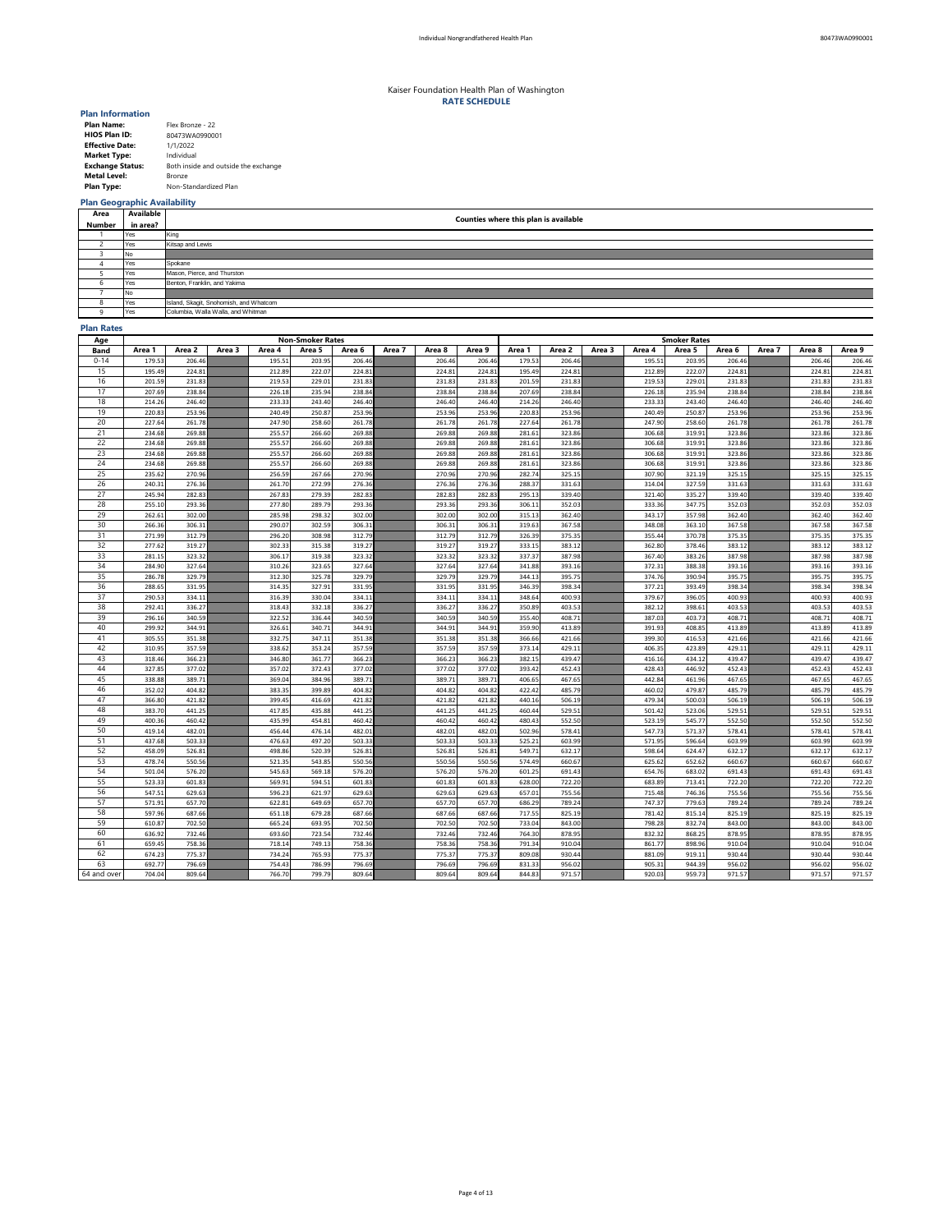| <b>Plan Name:</b>       | Bronze - 22                          |
|-------------------------|--------------------------------------|
| <b>HIOS Plan ID:</b>    | 80473WA0990003                       |
| <b>Effective Date:</b>  | 1/1/2022                             |
| <b>Market Type:</b>     | Individual                           |
| <b>Exchange Status:</b> | Both inside and outside the exchange |
| <b>Metal Level:</b>     | <b>Bronze</b>                        |
| <b>Plan Type:</b>       | Non-Standardized Plan                |

# **Plan Geographic Availability**

### **Plan Rates**

| Age         |                  | <b>Non-Smoker Rates</b> |        |                  |                  |                  |        |                  |                  |                  |                  | <b>Smoker Rates</b> |                  |                  |                  |        |                  |                  |  |  |  |
|-------------|------------------|-------------------------|--------|------------------|------------------|------------------|--------|------------------|------------------|------------------|------------------|---------------------|------------------|------------------|------------------|--------|------------------|------------------|--|--|--|
| <b>Band</b> | Area 1           | Area 2                  | Area 3 | Area 4           | Area 5           | Area 6           | Area 7 | Area 8           | Area 9           | Area 1           | Area 2           | Area 3              | Area 4           | Area 5           | Area 6           | Area 7 | Area 8           | Area 9           |  |  |  |
| $0 - 14$    | 168.35           | 193.60                  |        | 183.33           | 191.24           | 193.60           |        | 193.60           | 193.60           | 168.35           | 193.60           |                     | 183.33           | 191.24           | 193.60           |        | 193.60           | 193.60           |  |  |  |
| 15          | 183.31           | 210.81                  |        | 199.63           | 208.24           | 210.81           |        | 210.81           | 210.81           | 183.31           | 210.81           |                     | 199.63           | 208.24           | 210.81           |        | 210.81           | 210.81           |  |  |  |
| 16          | 189.03           | 217.39                  |        | 205.86           | 214.74           | 217.39           |        | 217.39           | 217.39           | 189.03           | 217.39           |                     | 205.86           | 214.74           | 217.39           |        | 217.39           | 217.39           |  |  |  |
| 17          | 194.75           | 223.97                  |        | 212.09           | 221.24           | 223.97           |        | 223.97           | 223.97           | 194.75           | 223.97           |                     | 212.09           | 221.24           | 223.97           |        | 223.97           | 223.97           |  |  |  |
| 18          | 200.92           | 231.05                  |        | 218.80           | 228.24           | 231.05           |        | 231.05           | 231.05           | 200.92           | 231.05           |                     | 218.80           | 228.24           | 231.05           |        | 231.05           | 231.05           |  |  |  |
| 19          | 207.08           | 238.14                  |        | 225.51           | 235.24           | 238.14           |        | 238.14           | 238.14           | 207.08           | 238.14           |                     | 225.51           | 235.24           | 238.14           |        | 238.14           | 238.14           |  |  |  |
| 20          | 213.46           | 245.48                  |        | 232.46           | 242.49           | 245.48           |        | 245.48           | 245.48           | 213.46           | 245.48           |                     | 232.46           | 242.49           | 245.48           |        | 245.48           | 245.48           |  |  |  |
| 21          | 220.06           | 253.07                  |        | 239.65           | 249.99           | 253.07           |        | 253.07           | 253.07           | 264.07           | 303.68           |                     | 287.58           | 299.99           | 303.68           |        | 303.68           | 303.68           |  |  |  |
| 22          | 220.06           | 253.07                  |        | 239.65           | 249.99           | 253.07           |        | 253.07           | 253.07           | 264.07           | 303.68           |                     | 287.58           | 299.99           | 303.68           |        | 303.68           | 303.68           |  |  |  |
| 23          | 220.06           | 253.07                  |        | 239.65           | 249.99           | 253.07           |        | 253.07           | 253.07           | 264.07           | 303.68           |                     | 287.58           | 299.99           | 303.68           |        | 303.68           | 303.68           |  |  |  |
| 24          | 220.06           | 253.07                  |        | 239.65           | 249.99           | 253.07           |        | 253.07           | 253.07           | 264.07           | 303.68           |                     | 287.58           | 299.99           | 303.68           |        | 303.68           | 303.68           |  |  |  |
| 25          | 220.94           | 254.08                  |        | 240.61           | 250.99           | 254.08           |        | 254.08           | 254.08           | 265.13           | 304.90           |                     | 288.73           | 301.19           | 304.90           |        | 304.90           | 304.90           |  |  |  |
| 26          | 225.34           | 259.14                  |        | 245.40           | 255.99           | 259.14           |        | 259.14           | 259.14           | 270.41           | 310.97           |                     | 294.48           | 307.19           | 310.97           |        | 310.97           | 310.97           |  |  |  |
| 27          | 230.62           | 265.22                  |        | 251.15           | 261.99           | 265.22           |        | 265.22           | 265.22           | 276.75           | 318.26           |                     | 301.38           | 314.39           | 318.26           |        | 318.26           | 318.26           |  |  |  |
| 28          | 239.21           | 275.09                  |        | 260.50           | 271.74           | 275.09           |        | 275.09           | 275.09           | 287.05           | 330.10           |                     | 312.60           | 326.09           | 330.10           |        | 330.10           | 330.10           |  |  |  |
| 29          | 246.25           | 283.19                  |        | 268.16           | 279.74           | 283.19           |        | 283.19           | 283.19           | 295.50           | 339.82           |                     | 321.80           | 335.69           | 339.82           |        | 339.82           | 339.82           |  |  |  |
| 30          | 249.77           | 287.23                  |        | 272.00           | 283.74           | 287.23           |        | 287.23           | 287.23           | 299.72           | 344.68           |                     | 326.40           | 340.49           | 344.68           |        | 344.68           | 344.68           |  |  |  |
| 31          | 255.05           | 293.31                  |        | 277.75           | 289.74           | 293.31           |        | 293.31           | 293.31           | 306.06           | 351.97           |                     | 333.30           | 347.69           | 351.97           |        | 351.97           | 351.97           |  |  |  |
| 32          | 260.33           | 299.38                  |        | 283.50           | 295.74           | 299.38           |        | 299.38           | 299.38           | 312.40           | 359.26           |                     | 340.20           | 354.89           | 359.26           |        | 359.26           | 359.26           |  |  |  |
| 33          | 263.63           | 303.18                  |        | 287.10           | 299.49           | 303.18           |        | 303.18           | 303.18           | 316.36           | 363.81           |                     | 344.52           | 359.38           | 363.81           |        | 363.81           | 363.81           |  |  |  |
| 34          | 267.15           | 307.23                  |        | 290.93           | 303.49           | 307.23           |        | 307.23           | 307.23           | 320.59           | 368.67           |                     | 349.12           | 364.18           | 368.67           |        | 368.67           | 368.67           |  |  |  |
| 35          | 268.91           | 309.25                  |        | 292.85           | 305.49           | 309.25           |        | 309.25           | 309.25           | 322.70           | 371.10           |                     | 351.42           | 366.58           | 371.10           |        | 371.10           | 371.10           |  |  |  |
| 36          | 270.68           | 311.28                  |        | 294.77           | 307.49           | 311.28           |        | 311.28           | 311.28           | 324.81           | 373.53           |                     | 353.72           | 368.98           | 373.53           |        | 373.53           | 373.53           |  |  |  |
| 37          | 272.44           | 313.30                  |        | 296.68           | 309.49           | 313.30           |        | 313.30           | 313.30           | 326.92           | 375.96           |                     | 356.02           | 371.38           | 375.96           |        | 375.96           | 375.96           |  |  |  |
| 38          | 274.20           | 315.33                  |        | 298.60           | 311.49           | 315.33           |        | 315.33           | 315.33           | 329.04           | 378.39           |                     | 358.32           | 373.78           | 378.39           |        | 378.39           | 378.39           |  |  |  |
| 39          | 277.72           | 319.37                  |        | 302.43           | 315.49           | 319.37           |        | 319.37           | 319.37           | 333.26           | 383.25           |                     | 362.92           | 378.58           | 383.25           |        | 383.25           | 383.25           |  |  |  |
| 40          | 281.24           | 323.42                  |        | 306.27           | 319.49           | 323.42           |        | 323.42           | 323.42           | 337.49           | 388.11           |                     | 367.52           | 383.38           | 388.11           |        | 388.11           | 388.11           |  |  |  |
| 41          | 286.52           | 329.50                  |        | 312.02           | 325.49           | 329.50           |        | 329.50           | 329.50           | 343.82           | 395.40           |                     | 374.42           | 390.58           | 395.40           |        | 395.40           | 395.40           |  |  |  |
| 42          | 291.58           | 335.32                  |        | 317.53           | 331.24           | 335.32           |        | 335.32           | 335.32           | 349.90           | 402.38           |                     | 381.04           | 397.48           | 402.38           |        | 402.38           | 402.38           |  |  |  |
| 43          | 298.62           | 343.42                  |        | 325.20           | 339.24           | 343.42           |        | 343.42           | 343.42           | 358.35           | 412.10           |                     | 390.24           | 407.08           | 412.10           |        | 412.10           | 412.10           |  |  |  |
| 44          | 307.43           | 353.54                  |        | 334.79           | 349.24           | 353.54           |        | 353.54           | 353.54           | 368.91           | 424.25           |                     | 401.74           | 419.08           | 424.25           |        | 424.25           | 424.25           |  |  |  |
| 45          | 317.77           | 365.43                  |        | 346.05           | 360.98           | 365.43           |        | 365.43           | 365.43           | 381.32           | 438.52           |                     | 415.26           | 433.18           | 438.52           |        | 438.52           | 438.52           |  |  |  |
| 46          | 330.09           | 379.61                  |        | 359.47           | 374.98           | 379.61           |        | 379.61           | 379.61           | 396.11           | 455.53           |                     | 431.36           | 449.98           | 455.53           |        | 455.53           | 455.53           |  |  |  |
| 47<br>48    | 343.96           | 395.55<br>413.77        |        | 374.57           | 390.73<br>408.73 | 395.55<br>413.77 |        | 395.55           | 395.55           | 412.75           | 474.66           |                     | 449.48           | 468.88<br>490.48 | 474.66           |        | 474.66<br>496.52 | 474.66           |  |  |  |
| 49          | 359.80<br>375.42 | 431.74                  |        | 391.82<br>408.84 | 426.48           | 431.74           |        | 413.77<br>431.74 | 413.77<br>431.74 | 431.76<br>450.51 | 496.52<br>518.09 |                     | 470.19<br>490.60 | 511.78           | 496.52<br>518.09 |        | 518.09           | 496.52           |  |  |  |
| 50          | 393.03           | 451.98                  |        | 428.01           | 446.48           | 451.98           |        | 451.98           | 451.98           | 471.64           | 542.38           |                     | 513.61           | 535.78           | 542.38           |        | 542.38           | 518.09<br>542.38 |  |  |  |
| 51          | 410.41           | 471.98                  |        | 446.94           | 466.23           | 471.98           |        | 471.98           | 471.98           | 492.50           | 566.37           |                     | 536.33           | 559.48           | 566.37           |        | 566.37           | 566.37           |  |  |  |
| 52          | 429.56           | 493.99                  |        | 467.79           | 487.98           | 493.99           |        | 493.99           | 493.99           | 515.47           | 592.79           |                     | 561.35           | 585.58           | 592.79           |        | 592.79           | 592.79           |  |  |  |
| 53          | 448.92           | 516.26                  |        | 488.88           | 509.98           | 516.26           |        | 516.26           | 516.26           | 538.71           | 619.52           |                     | 586.65           | 611.97           | 619.52           |        | 619.52           | 619.52           |  |  |  |
| 54          | 469.83           | 540.31                  |        | 511.65           | 533.73           | 540.31           |        | 540.31           | 540.31           | 563.80           | 648.37           |                     | 613.97           | 640.47           | 648.37           |        | 648.37           | 648.37           |  |  |  |
| 55          | 490.74           | 564.35                  |        | 534.41           | 557.48           | 564.35           |        | 564.35           | 564.35           | 588.88           | 677.22           |                     | 641.29           | 668.97           | 677.22           |        | 677.22           | 677.22           |  |  |  |
| 56          | 513.40           | 590.41                  |        | 559.10           | 583.23           | 590.41           |        | 590.41           | 590.41           | 616.08           | 708.50           |                     | 670.91           | 699.87           | 708.50           |        | 708.50           | 708.50           |  |  |  |
| 57          | 536.29           | 616.73                  |        | 584.02           | 609.22           | 616.73           |        | 616.73           | 616.73           | 643.55           | 740.08           |                     | 700.82           | 731.07           | 740.08           |        | 740.08           | 740.08           |  |  |  |
| 58          | 560.72           | 644.82                  |        | 610.62           | 636.97           | 644.82           |        | 644.82           | 644.82           | 672.86           | 773.79           |                     | 732.74           | 764.37           | 773.79           |        | 773.79           | 773.79           |  |  |  |
| 59          | 572.82           | 658.74                  |        | 623.80           | 650.72           | 658.74           |        | 658.74           | 658.74           | 687.38           | 790.49           |                     | 748.56           | 780.87           | 790.49           |        | 790.49           | 790.49           |  |  |  |
| 60          | 597.25           | 686.83                  |        | 650.40           | 678.47           | 686.83           |        | 686.83           | 686.83           | 716.70           | 824.20           |                     | 780.48           | 814.17           | 824.20           |        | 824.20           | 824.20           |  |  |  |
| 61          | 618.37           | 711.13                  |        | 673.41           | 702.47           | 711.13           |        | 711.13           | 711.13           | 742.05           | 853.35           |                     | 808.09           | 842.96           | 853.35           |        | 853.35           | 853.35           |  |  |  |
| 62          | 632.24           | 727.07                  |        | 688.50           | 718.22           | 727.07           |        | 727.07           | 727.07           | 758.68           | 872.49           |                     | 826.21           | 861.86           | 872.49           |        | 872.49           | 872.49           |  |  |  |
| 63          | 649.62           | 747.06                  |        | 707.44           | 737.97           | 747.06           |        | 747.06           | 747.06           | 779.54           | 896.48           |                     | 848.92           | 885.56           | 896.48           |        | 896.48           | 896.48           |  |  |  |
| 64 and over | 660.18           | 759.21                  |        | 718.94           | 749.97           | 759.21           |        | 759.21           | 759.21           | 792.21           | 911.04           |                     | 862.73           | 899.96           | 911.04           |        | 911.04           | 911.04           |  |  |  |
|             |                  |                         |        |                  |                  |                  |        |                  |                  |                  |                  |                     |                  |                  |                  |        |                  |                  |  |  |  |

| Area         | <b>Available</b> | Counties where this plan is available  |
|--------------|------------------|----------------------------------------|
| Number       | in area?         |                                        |
|              | Yes              | King                                   |
|              | Yes              | Kitsap and Lewis                       |
|              | No               |                                        |
|              | Yes              | Spokane                                |
|              | Yes              | Mason, Pierce, and Thurston            |
| O            | Yes              | Benton, Franklin, and Yakima           |
|              | No.              |                                        |
| o<br>$\circ$ | Yes              | Island, Skagit, Snohomish, and Whatcom |
| O            | Yes              | Columbia, Walla Walla, and Whitman     |

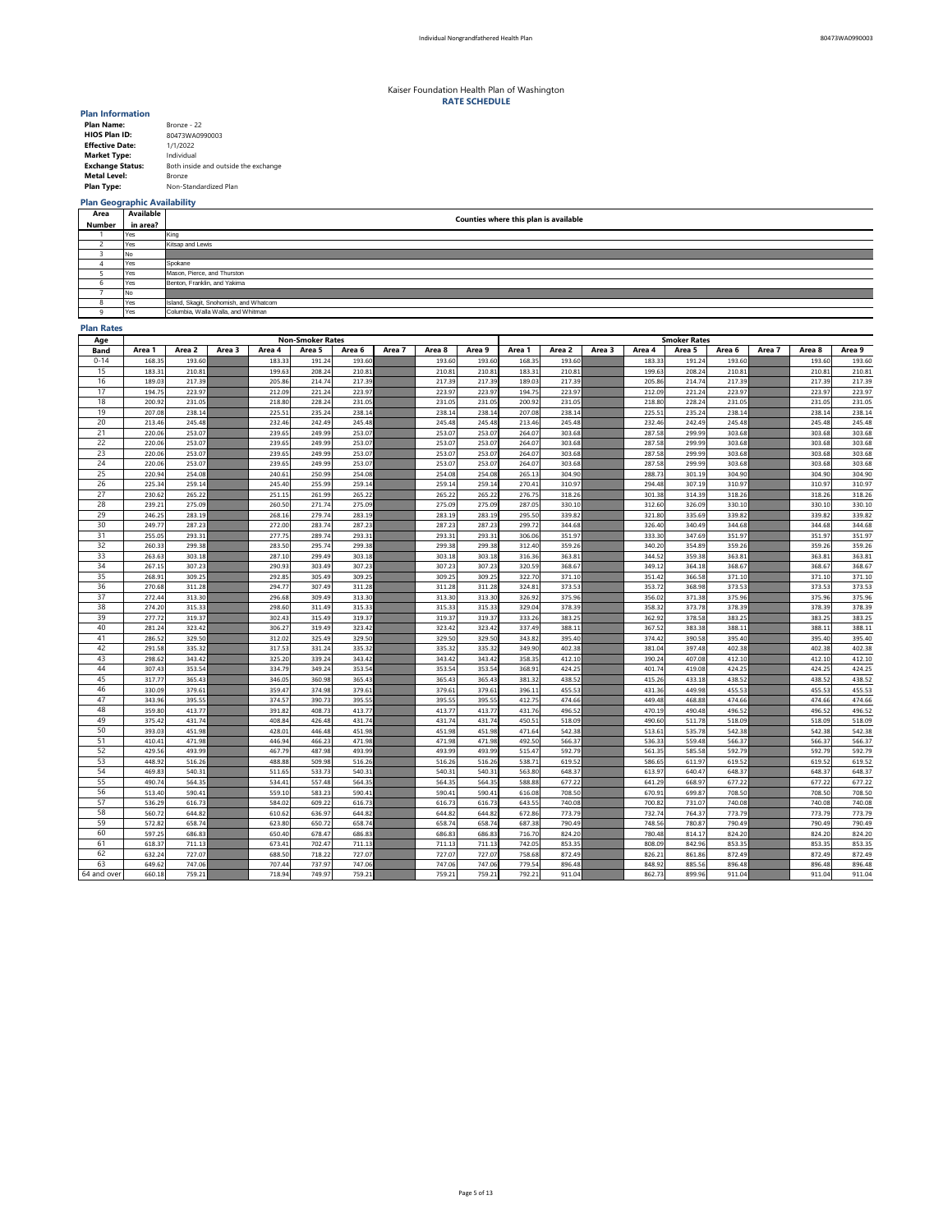| <b>Plan Name:</b>       | Basics Plus Catastrophic Plan - 22 |
|-------------------------|------------------------------------|
| <b>HIOS Plan ID:</b>    | 80473WA0540001                     |
| <b>Effective Date:</b>  | 1/1/2022                           |
| <b>Market Type:</b>     | Individual                         |
| <b>Exchange Status:</b> | In the exchange                    |
| <b>Metal Level:</b>     | Catastrophic                       |
| <b>Plan Type:</b>       | Non-Standardized Plan              |

## **Plan Geographic Availability**

### **Plan Rates**

| Age         | <b>Non-Smoker Rates</b> |                  |        |                  |                  |                  |        |                  |                  |                  | <b>Smoker Rates</b> |        |                  |                  |                  |        |                  |                  |  |
|-------------|-------------------------|------------------|--------|------------------|------------------|------------------|--------|------------------|------------------|------------------|---------------------|--------|------------------|------------------|------------------|--------|------------------|------------------|--|
| <b>Band</b> | Area 1                  | Area 2           | Area 3 | Area 4           | Area 5           | Area 6           | Area 7 | Area 8           | Area 9           | Area 1           | Area 2              | Area 3 | Area 4           | Area 5           | Area 6           | Area 7 | Area 8           | Area 9           |  |
| $0 - 14$    | 142.07                  | 163.38           |        | 154.71           | 161.39           | 163.38           |        | 163.38           | 163.38           | 142.07           | 163.38              |        | 154.71           | 161.39           | 163.38           |        | 163.38           | 163.38           |  |
| 15          | 154.70                  | 177.90           |        | 168.46           | 175.73           | 177.90           |        | 177.90           | 177.90           | 154.70           | 177.90              |        | 168.46           | 175.73           | 177.90           |        | 177.90           | 177.90           |  |
| 16          | 159.52                  | 183.45           |        | 173.72           | 181.22           | 183.45           |        | 183.45           | 183.45           | 159.52           | 183.45              |        | 173.72           | 181.22           | 183.45           |        | 183.45           | 183.45           |  |
| 17          | 164.35                  | 189.01           |        | 178.98           | 186.71           | 189.01           |        | 189.01           | 189.01           | 164.35           | 189.01              |        | 178.98           | 186.71           | 189.01           |        | 189.01           | 189.01           |  |
| 18          | 169.55                  | 194.99           |        | 184.64           | 192.61           | 194.99           |        | 194.99           | 194.99           | 169.55           | 194.99              |        | 184.64           | 192.61           | 194.99           |        | 194.99           | 194.99           |  |
| 19          | 174.75                  | 200.97           |        | 190.31           | 198.52           | 200.97           |        | 200.97           | 200.97           | 174.75           | 200.97              |        | 190.31           | 198.52           | 200.97           |        | 200.97           | 200.97           |  |
| 20          | 180.14                  | 207.16           |        | 196.17           | 204.64           | 207.16           |        | 207.16           | 207.16           | 180.14           | 207.16              |        | 196.17           | 204.64           | 207.16           |        | 207.16           | 207.16           |  |
| 21          | 185.71                  | 213.57           |        | 202.24           | 210.97           | 213.57           |        | 213.57           | 213.57           | 222.85           | 256.28              |        | 242.69           | 253.16           | 256.28           |        | 256.28           | 256.28           |  |
| 22          | 185.71                  | 213.57           |        | 202.24           | 210.97           | 213.57           |        | 213.57           | 213.57           | 222.85           | 256.28              |        | 242.69           | 253.16           | 256.28           |        | 256.28           | 256.28           |  |
| 23          | 185.71                  | 213.57           |        | 202.24           | 210.97           | 213.57           |        | 213.57           | 213.57           | 222.85           | 256.28              |        | 242.69           | 253.16           | 256.28           |        | 256.28           | 256.28           |  |
| 24          | 185.71                  | 213.57           |        | 202.24           | 210.97           | 213.57           |        | 213.57           | 213.57           | 222.85           | 256.28              |        | 242.69           | 253.16           | 256.28           |        | 256.28           | 256.28           |  |
| 25          | 186.45                  | 214.42           |        | 203.05           | 211.81           | 214.42           |        | 214.42           | 214.42           | 223.74           | 257.30              |        | 243.66           | 254.17           | 257.30           |        | 257.30           | 257.30           |  |
| 26          | 190.17                  | 218.69           |        | 207.09           | 216.03           | 218.69           |        | 218.69           | 218.69           | 228.20           | 262.43              |        | 248.51           | 259.24           | 262.43           |        | 262.43           | 262.43           |  |
| 27          | 194.62                  | 223.82           |        | 211.95           | 221.09           | 223.82           |        | 223.82           | 223.82           | 233.55           | 268.58              |        | 254.33           | 265.31           | 268.58           |        | 268.58           | 268.58           |  |
| 28          | 201.87                  | 232.15           |        | 219.83           | 229.32           | 232.15           |        | 232.15           | 232.15           | 242.24           | 278.58              |        | 263.80           | 275.18           | 278.58           |        | 278.58           | 278.58           |  |
| 29          | 207.81                  | 238.98           |        | 226.30           | 236.07           | 238.98           |        | 238.98           | 238.98           | 249.37           | 286.78              |        | 271.57           | 283.29           | 286.78           |        | 286.78           | 286.78           |  |
| 30          | 210.78                  | 242.40           |        | 229.54           | 239.45           | 242.40           |        | 242.40           | 242.40           | 252.94           | 290.88              |        | 275.45           | 287.34           | 290.88           |        | 290.88           | 290.88           |  |
| 31          | 215.24                  | 247.52           |        | 234.39           | 244.51           | 247.52           |        | 247.52           | 247.52           | 258.29           | 297.03              |        | 281.27           | 293.41           | 297.03           |        | 297.03           | 297.03           |  |
| 32          | 219.69                  | 252.65           |        | 239.25           | 249.57           | 252.65           |        | 252.65           | 252.65           | 263.63           | 303.18              |        | 287.10           | 299.49           | 303.18           |        | 303.18           | 303.18           |  |
| 33          | 222.48                  | 255.85           |        | 242.28           | 252.74           | 255.85           |        | 255.85           | 255.85           | 266.98           | 307.02              |        | 290.74           | 303.29           | 307.02           |        | 307.02           | 307.02           |  |
| 34          | 225.45                  | 259.27           |        | 245.52           | 256.11           | 259.27           |        | 259.27           | 259.27           | 270.54           | 311.12              |        | 294.62           | 307.34           | 311.12           |        | 311.12           | 311.12           |  |
| 35          | 226.94                  | 260.98           |        | 247.13           | 257.80           | 260.98           |        | 260.98           | 260.98           | 272.32           | 313.17              |        | 296.56           | 309.36           | 313.17           |        | 313.17           | 313.17           |  |
| 36          | 228.42                  | 262.69           |        | 248.75           | 259.49           | 262.69           |        | 262.69           | 262.69           | 274.11           | 315.22              |        | 298.50           | 311.39           | 315.22           |        | 315.22           | 315.22           |  |
| 37          | 229.91                  | 264.39           |        | 250.37           | 261.18           | 264.39           |        | 264.39           | 264.39           | 275.89           | 317.27              |        | 300.44           | 313.41           | 317.27           |        | 317.27           | 317.27           |  |
| 38<br>39    | 231.39<br>234.37        | 266.10           |        | 251.99<br>255.22 | 262.86<br>266.24 | 266.10<br>269.52 |        | 266.10           | 266.10           | 277.67           | 319.32              |        | 302.39<br>306.27 | 315.44<br>319.49 | 319.32<br>323.42 |        | 319.32<br>323.42 | 319.32           |  |
| 40          | 237.34                  | 269.52<br>272.94 |        | 258.46           | 269.61           | 272.94           |        | 269.52<br>272.94 | 269.52<br>272.94 | 281.24<br>284.80 | 323.42<br>327.53    |        | 310.15           | 323.54           | 327.53           |        | 327.53           | 323.42<br>327.53 |  |
| 41          | 241.79                  | 278.06           |        | 263.31           | 274.68           | 278.06           |        | 278.06           | 278.06           | 290.15           | 333.68              |        | 315.98           | 329.61           | 333.68           |        | 333.68           | 333.68           |  |
| 42          | 246.07                  | 282.98           |        | 267.97           | 279.53           | 282.98           |        | 282.98           | 282.98           | 295.28           | 339.57              |        | 321.56           | 335.44           | 339.57           |        | 339.57           | 339.57           |  |
| 43          | 252.01                  | 289.81           |        | 274.44           | 286.28           | 289.81           |        | 289.81           | 289.81           | 302.41           | 347.77              |        | 329.32           | 343.54           | 347.77           |        | 347.77           | 347.77           |  |
| 44          | 259.44                  | 298.35           |        | 282.53           | 294.72           | 298.35           |        | 298.35           | 298.35           | 311.32           | 358.02              |        | 339.03           | 353.66           | 358.02           |        | 358.02           | 358.02           |  |
| 45          | 268.16                  | 308.39           |        | 292.03           | 304.64           | 308.39           |        | 308.39           | 308.39           | 321.80           | 370.07              |        | 350.44           | 365.56           | 370.07           |        | 370.07           | 370.07           |  |
| 46          | 278.56                  | 320.35           |        | 303.36           | 316.45           | 320.35           |        | 320.35           | 320.35           | 334.28           | 384.42              |        | 364.03           | 379.74           | 384.42           |        | 384.42           | 384.42           |  |
| 47          | 290.26                  | 333.80           |        | 316.10           | 329.74           | 333.80           |        | 333.80           | 333.80           | 348.32           | 400.56              |        | 379.32           | 395.69           | 400.56           |        | 400.56           | 400.56           |  |
| 48          | 303.64                  | 349.18           |        | 330.66           | 344.93           | 349.18           |        | 349.18           | 349.18           | 364.36           | 419.02              |        | 396.79           | 413.92           | 419.02           |        | 419.02           | 419.02           |  |
| 49          | 316.82                  | 364.34           |        | 345.02           | 359.91           | 364.34           |        | 364.34           | 364.34           | 380.18           | 437.21              |        | 414.02           | 431.89           | 437.21           |        | 437.21           | 437.21           |  |
| 50          | 331.68                  | 381.43           |        | 361.20           | 376.79           | 381.43           |        | 381.43           | 381.43           | 398.01           | 457.72              |        | 433.44           | 452.14           | 457.72           |        | 457.72           | 457.72           |  |
| 51          | 346.35                  | 398.30           |        | 377.17           | 393.45           | 398.30           |        | 398.30           | 398.30           | 415.62           | 477.96              |        | 452.61           | 472.14           | 477.96           |        | 477.96           | 477.96           |  |
| 52          | 362.51                  | 416.88           |        | 394.77           | 411.81           | 416.88           |        | 416.88           | 416.88           | 435.01           | 500.26              |        | 473.72           | 494.17           | 500.26           |        | 500.26           | 500.26           |  |
| 53          | 378.85                  | 435.67           |        | 412.57           | 430.37           | 435.67           |        | 435.67           | 435.67           | 454.62           | 522.81              |        | 495.08           | 516.45           | 522.81           |        | 522.81           | 522.81           |  |
| 54          | 396.49                  | 455.96           |        | 431.78           | 450.41           | 455.96           |        | 455.96           | 455.96           | 475.79           | 547.16              |        | 518.13           | 540.50           | 547.16           |        | 547.16           | 547.16           |  |
| 55          | 414.13                  | 476.25           |        | 450.99           | 470.45           | 476.25           |        | 476.25           | 476.25           | 496.96           | 571.50              |        | 541.19           | 564.55           | 571.50           |        | 571.50           | 571.50           |  |
| 56          | 433.26                  | 498.25           |        | 471.82           | 492.18           | 498.25           |        | 498.25           | 498.25           | 519.91           | 597.90              |        | 566.19           | 590.62           | 597.90           |        | 597.90           | 597.90           |  |
| 57          | 452.57                  | 520.46           |        | 492.85           | 514.12           | 520.46           |        | 520.46           | 520.46           | 543.09           | 624.55              |        | 591.42           | 616.95           | 624.55           |        | 624.55           | 624.55           |  |
| 58          | 473.19                  | 544.17           |        | 515.30           | 537.54           | 544.17           |        | 544.17           | 544.17           | 567.83           | 653.00              |        | 618.36           | 645.05           | 653.00           |        | 653.00           | 653.00           |  |
| 59          | 483.40                  | 555.91           |        | 526.43           | 549.15           | 555.91           |        | 555.91           | 555.91           | 580.08           | 667.10              |        | 631.71           | 658.97           | 667.10           |        | 667.10           | 667.10           |  |
| 60          | 504.02                  | 579.62           |        | 548.87           | 572.56           | 579.62           |        | 579.62           | 579.62           | 604.82           | 695.54              |        | 658.65           | 687.07           | 695.54           |        | 695.54           | 695.54           |  |
| 61          | 521.84                  | 600.12           |        | 568.29           | 592.82           | 600.12           |        | 600.12           | 600.12           | 626.21           | 720.15              |        | 681.95           | 711.38           | 720.15           |        | 720.15           | 720.15           |  |
| 62          | 533.54                  | 613.58           |        | 581.03           | 606.11           | 613.58           |        | 613.58           | 613.58           | 640.25           | 736.29              |        | 697.24           | 727.33           | 736.29           |        | 736.29           | 736.29           |  |
| 63          | 548.22                  | 630.45           |        | 597.01           | 622.77           | 630.45           |        | 630.45           | 630.45           | 657.86           | 756.54              |        | 716.41           | 747.33           | 756.54           |        | 756.54           | 756.54           |  |
| 64 and over | 557.13                  | 640.70           |        | 606.71           | 632.90           | 640.70           |        | 640.70           | 640.70           | 668.55           | 768.84              |        | 728.06           | 759.48           | 768.84           |        | 768.84           | 768.84           |  |

| Area   | <b>Available</b> | <b>Counties where this plan is available</b> |
|--------|------------------|----------------------------------------------|
| Number | in area?         |                                              |
|        | Yes              | King                                         |
|        | Yes              | Kitsap and Lewis                             |
|        | No.              |                                              |
|        | Yes              | Spokane                                      |
|        | Yes              | Mason, Pierce, and Thurston                  |
|        | Yes              | Benton, Franklin, and Yakima                 |
|        | No.              |                                              |
|        | Yes              | Island, Skagit, Snohomish, and Whatcom       |
|        | Yes              | Columbia, Walla Walla, and Whitman           |

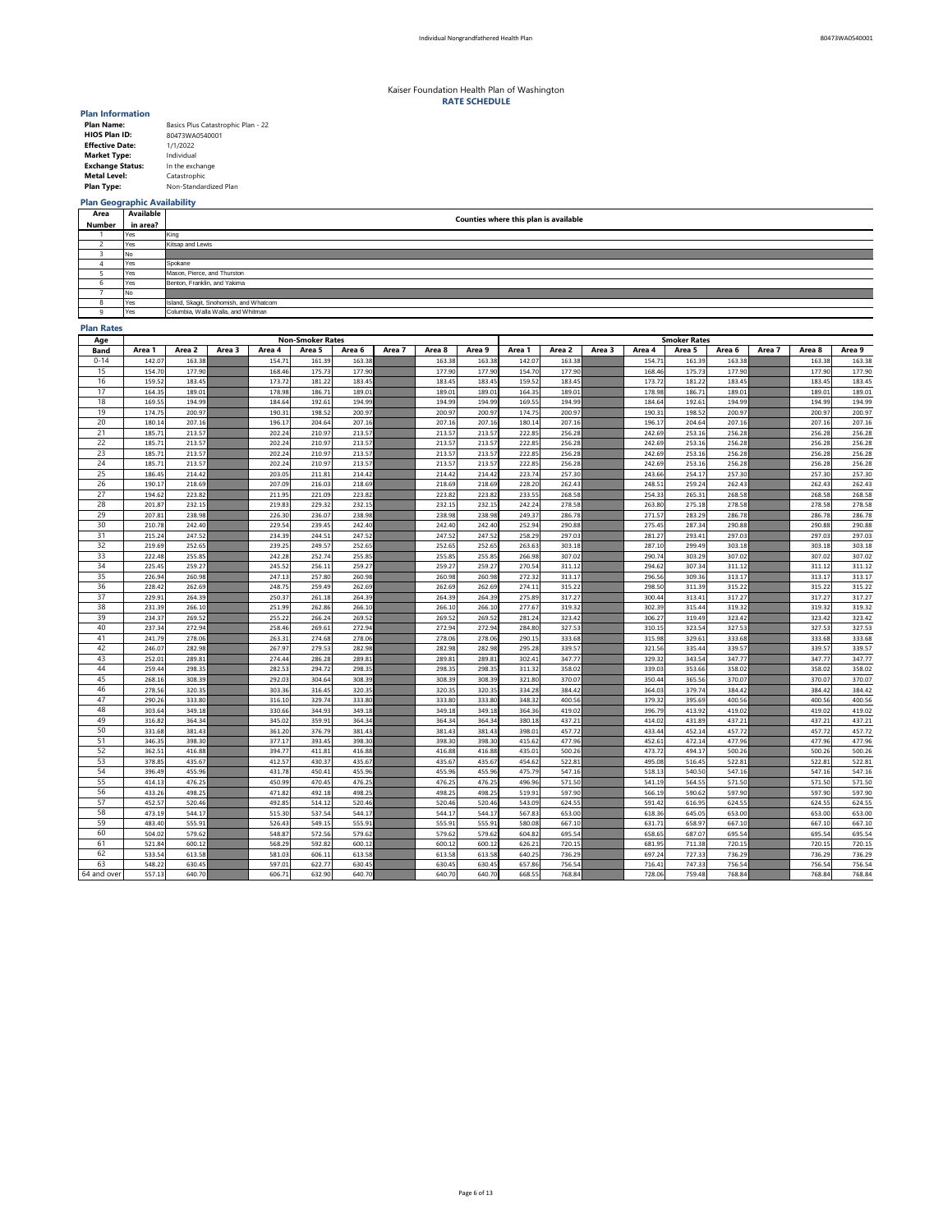| <b>Plan Name:</b>       | Silver HSA - 22       |
|-------------------------|-----------------------|
| <b>HIOS Plan ID:</b>    | 80473WA0780002        |
| <b>Effective Date:</b>  | 1/1/2022              |
| <b>Market Type:</b>     | Individual            |
| <b>Exchange Status:</b> | Outside the exchange  |
| <b>Metal Level:</b>     | Silver                |
| <b>Plan Type:</b>       | Non-Standardized Plan |

# **Plan Geographic Availability**

## **Plan Rates**

| Age         |                  | <b>Non-Smoker Rates</b> |        |                  |                  |                  |        |                  |                  |                  |                  | <b>Smoker Rates</b> |                  |                  |                  |        |                  |                  |  |  |
|-------------|------------------|-------------------------|--------|------------------|------------------|------------------|--------|------------------|------------------|------------------|------------------|---------------------|------------------|------------------|------------------|--------|------------------|------------------|--|--|
| <b>Band</b> | Area 1           | Area 2                  | Area 3 | Area 4           | Area 5           | Area 6           | Area 7 | Area 8           | Area 9           | Area 1           | Area 2           | Area 3              | Area 4           | Area 5           | Area 6           | Area 7 | Area 8           | Area 9           |  |  |
| $0 - 14$    | 202.28           | 232.62                  |        | 220.29           | 229.79           | 232.62           |        | 232.62           | 232.62           | 202.28           | 232.62           |                     | 220.29           | 229.79           | 232.62           |        | 232.62           | 232.62           |  |  |
| 15          | 220.26           | 253.30                  |        | 239.87           | 250.22           | 253.30           |        | 253.30           | 253.30           | 220.26           | 253.30           |                     | 239.87           | 250.22           | 253.30           |        | 253.30           | 253.30           |  |  |
| 16          | 227.14           | 261.21                  |        | 247.35           | 258.03           | 261.21           |        | 261.21           | 261.21           | 227.14           | 261.21           |                     | 247.35           | 258.03           | 261.21           |        | 261.21           | 261.21           |  |  |
| 17          | 234.01           | 269.11                  |        | 254.84           | 265.84           | 269.11           |        | 269.11           | 269.11           | 234.01           | 269.11           |                     | 254.84           | 265.84           | 269.11           |        | 269.11           | 269.11           |  |  |
| 18          | 241.42           | 277.63                  |        | 262.90           | 274.25           | 277.63           |        | 277.63           | 277.63           | 241.42           | 277.63           |                     | 262.90           | 274.25           | 277.63           |        | 277.63           | 277.63           |  |  |
| 19          | 248.82           | 286.14                  |        | 270.97           | 282.66           | 286.14           |        | 286.14           | 286.14           | 248.82           | 286.14           |                     | 270.97           | 282.66           | 286.14           |        | 286.14           | 286.14           |  |  |
| 20          | 256.49           | 294.96                  |        | 279.32           | 291.37           | 294.96           |        | 294.96           | 294.96           | 256.49           | 294.96           |                     | 279.32           | 291.37           | 294.96           |        | 294.96           | 294.96           |  |  |
| 21          | 264.42           | 304.08                  |        | 287.95           | 300.38           | 304.08           |        | 304.08           | 304.08           | 317.31           | 364.90           |                     | 345.55           | 360.46           | 364.90           |        | 364.90           | 364.90           |  |  |
| 22          | 264.42           | 304.08                  |        | 287.95           | 300.38           | 304.08           |        | 304.08           | 304.08           | 317.31           | 364.90           |                     | 345.55           | 360.46           | 364.90           |        | 364.90           | 364.90           |  |  |
| 23          | 264.42           | 304.08                  |        | 287.95           | 300.38           | 304.08           |        | 304.08           | 304.08           | 317.31           | 364.90           |                     | 345.55           | 360.46           | 364.90           |        | 364.90           | 364.90           |  |  |
| 24          | 264.42           | 304.08                  |        | 287.95           | 300.38           | 304.08           |        | 304.08           | 304.08           | 317.31           | 364.90           |                     | 345.55           | 360.46           | 364.90           |        | 364.90           | 364.90           |  |  |
| 25          | 265.48           | 305.30                  |        | 289.11           | 301.58           | 305.30           |        | 305.30           | 305.30           | 318.57           | 366.36           |                     | 346.93           | 361.90           | 366.36           |        | 366.36           | 366.36           |  |  |
| 26          | 270.77           | 311.38                  |        | 294.87           | 307.59           | 311.38           |        | 311.38           | 311.38           | 324.92           | 373.66           |                     | 353.84           | 369.11           | 373.66           |        | 373.66           | 373.66           |  |  |
| 27          | 277.11           | 318.68                  |        | 301.78           | 314.80           | 318.68           |        | 318.68           | 318.68           | 332.54           | 382.42           |                     | 362.13           | 377.76           | 382.42           |        | 382.42           | 382.42           |  |  |
| 28          | 287.43           | 330.54                  |        | 313.01           | 326.52           | 330.54           |        | 330.54           | 330.54           | 344.91           | 396.65           |                     | 375.61           | 391.82           | 396.65           |        | 396.65           | 396.65           |  |  |
| 29          | 295.89           | 340.27                  |        | 322.22           | 336.13           | 340.27           |        | 340.27           | 340.27           | 355.06           | 408.32           |                     | 386.67           | 403.35           | 408.32           |        | 408.32           | 408.32           |  |  |
| 30          | 300.12           | 345.14                  |        | 326.83           | 340.93           | 345.14           |        | 345.14           | 345.14           | 360.14           | 414.16           |                     | 392.19           | 409.12           | 414.16           |        | 414.16           | 414.16           |  |  |
| 31          | 306.46           | 352.43                  |        | 333.74           | 348.14           | 352.43           |        | 352.43           | 352.43           | 367.76           | 422.92           |                     | 400.49           | 417.77           | 422.92           |        | 422.92           | 422.92           |  |  |
| 32          | 312.81           | 359.73                  |        | 340.65           | 355.35           | 359.73           |        | 359.73           | 359.73           | 375.37           | 431.68           |                     | 408.78           | 426.42           | 431.68           |        | 431.68           | 431.68           |  |  |
| 33          | 316.78           | 364.29                  |        | 344.97           | 359.86           | 364.29           |        | 364.29           | 364.29           | 380.13           | 437.15           |                     | 413.96           | 431.83           | 437.15           |        | 437.15           | 437.15           |  |  |
| 34          | 321.01           | 369.16                  |        | 349.58           | 364.66           | 369.16           |        | 369.16           | 369.16           | 385.21           | 442.99           |                     | 419.49           | 437.60           | 442.99           |        | 442.99           | 442.99           |  |  |
| 35          | 323.12           | 371.59                  |        | 351.88           | 367.07           | 371.59           |        | 371.59           | 371.59           | 387.75           | 445.91           |                     | 422.26           | 440.48           | 445.91           |        | 445.91           | 445.91           |  |  |
| 36          | 325.24           | 374.02                  |        | 354.18           | 369.47           | 374.02           |        | 374.02           | 374.02           | 390.29           | 448.83           |                     | 425.02           | 443.36           | 448.83           |        | 448.83           | 448.83           |  |  |
| 37          | 327.35           | 376.46                  |        | 356.49           | 371.87           | 376.46           |        | 376.46           | 376.46           | 392.82           | 451.75           |                     | 427.79           | 446.25           | 451.75           |        | 451.75           | 451.75           |  |  |
| 38          | 329.47           | 378.89                  |        | 358.79           | 374.28           | 378.89           |        | 378.89           | 378.89           | 395.36           | 454.67           |                     | 430.55           | 449.13           | 454.67           |        | 454.67           | 454.67           |  |  |
| 39          | 333.70           | 383.75                  |        | 363.40           | 379.08           | 383.75           |        | 383.75           | 383.75           | 400.44           | 460.50           |                     | 436.08           | 454.90           | 460.50           |        | 460.50           | 460.50           |  |  |
| 40          | 337.93           | 388.62                  |        | 368.01           | 383.89           | 388.62           |        | 388.62           | 388.62           | 405.52           | 466.34           |                     | 441.61           | 460.67           | 466.34           |        | 466.34           | 466.34           |  |  |
| 41          | 344.28           | 395.92                  |        | 374.92           | 391.10           | 395.92           |        | 395.92           | 395.92           | 413.13           | 475.10           |                     | 449.90           | 469.32           | 475.10           |        | 475.10           | 475.10           |  |  |
| 42          | 350.36           | 402.91                  |        | 381.54           | 398.01           | 402.91           |        | 402.91           | 402.91           | 420.43           | 483.49           |                     | 457.85           | 477.61           | 483.49           |        | 483.49           | 483.49           |  |  |
| 43          | 358.82           | 412.64                  |        | 390.75           | 407.62           | 412.64           |        | 412.64           | 412.64           | 430.58           | 495.17           |                     | 468.90           | 489.14           | 495.17           |        | 495.17           | 495.17           |  |  |
| 44          | 369.40           | 424.81                  |        | 402.27           | 419.63           | 424.81           |        | 424.81           | 424.81           | 443.28           | 509.77           |                     | 482.73           | 503.56           | 509.77           |        | 509.77           | 509.77           |  |  |
| 45          | 381.82           | 439.10                  |        | 415.81           | 433.75           | 439.10           |        | 439.10           | 439.10           | 458.19           | 526.92           |                     | 498.97           | 520.50           | 526.92           |        | 526.92           | 526.92           |  |  |
| 46          | 396.63           | 456.13                  |        | 431.93           | 450.57           | 456.13           |        | 456.13           | 456.13           | 475.96           | 547.35           |                     | 518.32           | 540.69           | 547.35           |        | 547.35           | 547.35           |  |  |
| 47          | 413.29           | 475.28                  |        | 450.07           | 469.50           | 475.28           |        | 475.28           | 475.28           | 495.95           | 570.34           |                     | 540.09           | 563.40           | 570.34           |        | 570.34           | 570.34           |  |  |
| 48          | 432.33           | 497.18                  |        | 470.81           | 491.12           | 497.18           |        | 497.18           | 497.18           | 518.79           | 596.61           |                     | 564.97           | 589.35           | 596.61           |        | 596.61           | 596.61           |  |  |
| 49          | 451.10           | 518.77                  |        | 491.25           | 512.45           | 518.77           |        | 518.77           | 518.77           | 541.32           | 622.52           |                     | 589.50           | 614.94           | 622.52           |        | 622.52           | 622.52           |  |  |
| 50          | 472.26           | 543.09                  |        | 514.29           | 536.48           | 543.09           |        | 543.09           | 543.09           | 566.71           | 651.71           |                     | 617.14           | 643.78           | 651.71           |        | 651.71           | 651.71           |  |  |
| 51<br>52    | 493.14           | 567.12                  |        | 537.03           | 560.21           | 567.12           |        | 567.12           | 567.12           | 591.77           | 680.54           |                     | 644.44           | 672.26           | 680.54           |        | 680.54           | 680.54           |  |  |
| 53          | 516.15<br>539.42 | 593.57<br>620.33        |        | 562.09<br>587.43 | 586.35<br>612.78 | 593.57<br>620.33 |        | 593.57<br>620.33 | 593.57<br>620.33 | 619.38<br>647.30 | 712.29<br>744.40 |                     | 674.50<br>704.91 | 703.62<br>735.34 | 712.29<br>744.40 |        | 712.29<br>744.40 | 712.29<br>744.40 |  |  |
| 54          | 564.54           | 649.22                  |        | 614.78           | 641.32           | 649.22           |        | 649.22           | 649.22           | 677.45           | 779.06           |                     | 737.74           | 769.58           | 779.06           |        | 779.06           |                  |  |  |
| 55          | 589.66           | 678.11                  |        | 642.14           | 669.85           | 678.11           |        | 678.11           | 678.11           | 707.59           | 813.73           |                     | 770.57           | 803.82           | 813.73           |        | 813.73           | 779.06<br>813.73 |  |  |
| 56          |                  |                         |        |                  | 700.79           | 709.43           |        |                  |                  |                  |                  |                     | 806.16           | 840.95           |                  |        | 851.31           |                  |  |  |
| 57          | 616.89<br>644.39 | 709.43<br>741.05        |        | 671.80<br>701.74 | 732.03           | 741.05           |        | 709.43<br>741.05 | 709.43<br>741.05 | 740.27<br>773.27 | 851.31<br>889.26 |                     | 842.09           | 878.44           | 851.31<br>889.26 |        | 889.26           | 851.31<br>889.26 |  |  |
| 58          | 673.74           | 774.81                  |        |                  | 765.37           | 774.81           |        | 774.81           | 774.81           |                  | 929.77           |                     |                  | 918.45           | 929.77           |        | 929.77           |                  |  |  |
| 59          | 688.29           | 791.53                  |        | 733.71<br>749.55 | 781.89           | 791.53           |        | 791.53           | 791.53           | 808.49<br>825.95 | 949.84           |                     | 880.45<br>899.45 | 938.27           | 949.84           |        | 949.84           | 929.77<br>949.84 |  |  |
| 60          | 717.64           | 825.28                  |        | 781.51           | 815.24           | 825.28           |        | 825.28           | 825.28           | 861.17           | 990.34           |                     | 937.81           | 978.28           | 990.34           |        | 990.34           | 990.34           |  |  |
| 61          | 743.02           | 854.48                  |        | 809.15           | 844.07           | 854.48           |        | 854.48           | 854.48           | 891.63           | 1025.37          |                     | 970.98           | 1012.89          | 1025.37          |        | 1025.37          | 1025.37          |  |  |
| 62          | 759.68           | 873.63                  |        | 827.29           | 863.00           | 873.63           |        | 873.63           | 873.63           | 911.62           | 1048.36          |                     | 992.75           | 1035.60          | 1048.36          |        | 1048.36          | 1048.36          |  |  |
| 63          | 780.57           | 897.66                  |        | 850.04           | 886.73           | 897.66           |        | 897.66           | 897.66           | 936.68           | 1077.19          |                     | 1020.05          | 1064.07          | 1077.19          |        | 1077.19          | 1077.19          |  |  |
| 64 and over | 793.26           | 912.24                  |        | 863.85           | 901.14           | 912.24           |        | 912.24           | 912.24           | 951.92           | 1094.70          |                     | 1036.64          | 1081.38          | 1094.70          |        | 1094.70          | 1094.70          |  |  |
|             |                  |                         |        |                  |                  |                  |        |                  |                  |                  |                  |                     |                  |                  |                  |        |                  |                  |  |  |

| Area   | <b>Available</b> | <b>Counties where this plan is available</b> |
|--------|------------------|----------------------------------------------|
| Number | in area?         |                                              |
|        | Yes              | King                                         |
|        | Yes              | Kitsap and Lewis                             |
|        | No               |                                              |
|        | Yes              | Spokane                                      |
|        | Yes              | Mason, Pierce, and Thurston                  |
|        | Yes              | Benton, Franklin, and Yakima                 |
|        | No               |                                              |
|        | Yes              | Island, Skagit, Snohomish, and Whatcom       |
|        | Yes              | Columbia, Walla Walla, and Whitman           |

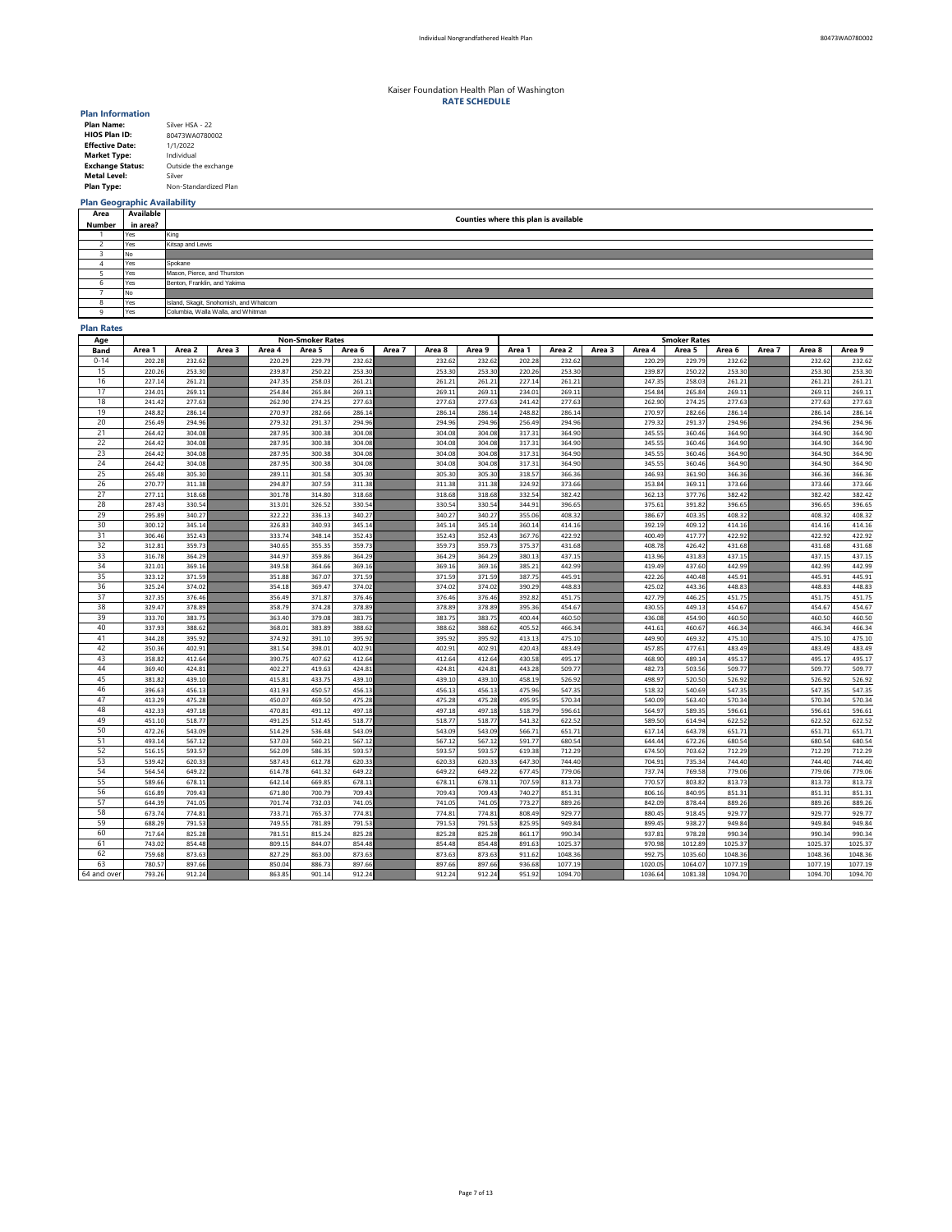| <b>Plan Name:</b>       | Bronze HSA - 22                      |
|-------------------------|--------------------------------------|
| <b>HIOS Plan ID:</b>    | 80473WA0780001                       |
| <b>Effective Date:</b>  | 1/1/2022                             |
| <b>Market Type:</b>     | Individual                           |
| <b>Exchange Status:</b> | Both inside and outside the exchange |
| <b>Metal Level:</b>     | <b>Bronze</b>                        |
| <b>Plan Type:</b>       | Non-Standardized Plan                |

# **Plan Geographic Availability**

### **Plan Rates**

| Age         |                  | <b>Non-Smoker Rates</b> |        |                  |        |        |        |        |        |                  | <b>Smoker Rates</b> |        |        |        |                  |        |        |                  |  |  |
|-------------|------------------|-------------------------|--------|------------------|--------|--------|--------|--------|--------|------------------|---------------------|--------|--------|--------|------------------|--------|--------|------------------|--|--|
| <b>Band</b> | Area 1           | Area 2                  | Area 3 | Area 4           | Area 5 | Area 6 | Area 7 | Area 8 | Area 9 | Area 1           | Area 2              | Area 3 | Area 4 | Area 5 | Area 6           | Area 7 | Area 8 | Area 9           |  |  |
| $0 - 14$    | 173.51           | 199.54                  |        | 188.95           | 197.11 | 199.54 |        | 199.54 | 199.54 | 173.51           | 199.54              |        | 188.95 | 197.11 | 199.54           |        | 199.54 | 199.54           |  |  |
| 15          | 188.94           | 217.28                  |        | 205.75           | 214.63 | 217.28 |        | 217.28 | 217.28 | 188.94           | 217.28              |        | 205.75 | 214.63 | 217.28           |        | 217.28 | 217.28           |  |  |
| 16          | 194.83           | 224.06                  |        | 212.17           | 221.33 | 224.06 |        | 224.06 | 224.06 | 194.83           | 224.06              |        | 212.17 | 221.33 | 224.06           |        | 224.06 | 224.06           |  |  |
| 17          | 200.73           | 230.84                  |        | 218.59           | 228.03 | 230.84 |        | 230.84 | 230.84 | 200.73           | 230.84              |        | 218.59 | 228.03 | 230.84           |        | 230.84 | 230.84           |  |  |
| 18          | 207.08           | 238.14                  |        | 225.51           | 235.24 | 238.14 |        | 238.14 | 238.14 | 207.08           | 238.14              |        | 225.51 | 235.24 | 238.14           |        | 238.14 | 238.14           |  |  |
| 19          | 213.43           | 245.45                  |        | 232.43           | 242.46 | 245.45 |        | 245.45 | 245.45 | 213.43           | 245.45              |        | 232.43 | 242.46 | 245.45           |        | 245.45 | 245.45           |  |  |
| 20          | 220.01           | 253.01                  |        | 239.59           | 249.93 | 253.01 |        | 253.01 | 253.01 | 220.01           | 253.01              |        | 239.59 | 249.93 | 253.01           |        | 253.01 | 253.01           |  |  |
| 21          | 226.81           | 260.84                  |        | 247.00           | 257.66 | 260.84 |        | 260.84 | 260.84 | 272.18           | 313.00              |        | 296.40 | 309.19 | 313.00           |        | 313.00 | 313.00           |  |  |
| 22          | 226.81           | 260.84                  |        | 247.00           | 257.66 | 260.84 |        | 260.84 | 260.84 | 272.18           | 313.00              |        | 296.40 | 309.19 | 313.00           |        | 313.00 | 313.00           |  |  |
| 23          | 226.81           | 260.84                  |        | 247.00           | 257.66 | 260.84 |        | 260.84 | 260.84 | 272.18           | 313.00              |        | 296.40 | 309.19 | 313.00           |        | 313.00 | 313.00           |  |  |
| 24          | 226.81           | 260.84                  |        | 247.00           | 257.66 | 260.84 |        | 260.84 | 260.84 | 272.18           | 313.00              |        | 296.40 | 309.19 | 313.00           |        | 313.00 | 313.00           |  |  |
| 25          | 227.72           | 261.88                  |        | 247.99           | 258.69 | 261.88 |        | 261.88 | 261.88 | 273.26           | 314.25              |        | 297.59 | 310.43 | 314.25           |        | 314.25 | 314.25           |  |  |
| 26          | 232.26           | 267.10                  |        | 252.93           | 263.84 | 267.10 |        | 267.10 | 267.10 | 278.71           | 320.51              |        | 303.51 | 316.61 | 320.51           |        | 320.51 | 320.51           |  |  |
| 27          | 237.70           | 273.36                  |        | 258.86           | 270.03 | 273.36 |        | 273.36 | 273.36 | 285.24           | 328.03              |        | 310.63 | 324.03 | 328.03           |        | 328.03 | 328.03           |  |  |
| 28          | 246.55           | 283.53                  |        | 268.49           | 280.08 | 283.53 |        | 283.53 | 283.53 | 295.86           | 340.23              |        | 322.19 | 336.09 | 340.23           |        | 340.23 | 340.23           |  |  |
| 29          | 253.80           | 291.87                  |        | 276.39           | 288.32 | 291.87 |        | 291.87 | 291.87 | 304.56           | 350.25              |        | 331.67 | 345.99 | 350.25           |        | 350.25 | 350.25           |  |  |
| 30          | 257.43           | 296.05                  |        | 280.34           | 292.44 | 296.05 |        | 296.05 | 296.05 | 308.92           | 355.26              |        | 336.41 | 350.93 | 355.26           |        | 355.26 | 355.26           |  |  |
| 31          | 262.88           | 302.31                  |        | 286.27           | 298.63 | 302.31 |        | 302.31 | 302.31 | 315.45           | 362.77              |        | 343.53 | 358.35 | 362.77           |        | 362.77 | 362.77           |  |  |
| 32          | 268.32           | 308.57                  |        | 292.20           | 304.81 | 308.57 |        | 308.57 | 308.57 | 321.98           | 370.28              |        | 350.64 | 365.77 | 370.28           |        | 370.28 | 370.28           |  |  |
| 33          | 271.72           | 312.48                  |        | 295.91           | 308.68 | 312.48 |        | 312.48 | 312.48 | 326.07           | 374.98              |        | 355.09 | 370.41 | 374.98           |        | 374.98 | 374.98           |  |  |
| 34          | 275.35           | 316.65                  |        | 299.86           | 312.80 | 316.65 |        | 316.65 | 316.65 | 330.42           | 379.98              |        | 359.83 | 375.36 | 379.98           |        | 379.98 | 379.98           |  |  |
| 35          | 277.17           | 318.74                  |        | 301.83           | 314.86 | 318.74 |        | 318.74 | 318.74 | 332.60           | 382.49              |        | 362.20 | 377.83 | 382.49           |        | 382.49 | 382.49           |  |  |
| 36          | 278.98           | 320.83                  |        | 303.81           | 316.92 | 320.83 |        | 320.83 | 320.83 | 334.78           | 384.99              |        | 364.57 | 380.31 | 384.99           |        | 384.99 | 384.99           |  |  |
| 37          | 280.79           | 322.91                  |        | 305.79           | 318.98 | 322.91 |        | 322.91 | 322.91 | 336.95           | 387.50              |        | 366.94 | 382.78 | 387.50           |        | 387.50 | 387.50           |  |  |
| 38          | 282.61           | 325.00                  |        | 307.76           | 321.04 | 325.00 |        | 325.00 | 325.00 | 339.13           | 390.00              |        | 369.31 | 385.25 | 390.00           |        | 390.00 | 390.00           |  |  |
| 39          | 286.24           | 329.17                  |        | 311.71           | 325.17 | 329.17 |        | 329.17 | 329.17 | 343.49           | 395.01              |        | 374.06 | 390.20 | 395.01           |        | 395.01 | 395.01           |  |  |
| 40          | 289.87           | 333.35                  |        | 315.67           | 329.29 | 333.35 |        | 333.35 | 333.35 | 347.84           | 400.02              |        | 378.80 | 395.15 | 400.02           |        | 400.02 | 400.02           |  |  |
| 41          | 295.31           | 339.61                  |        | 321.59           | 335.47 | 339.61 |        | 339.61 | 339.61 | 354.37           | 407.53              |        | 385.91 | 402.57 | 407.53           |        | 407.53 | 407.53           |  |  |
| 42          | 300.53           | 345.61                  |        | 327.27           | 341.40 | 345.61 |        | 345.61 | 345.61 | 360.63           | 414.73              |        | 392.73 | 409.68 | 414.73           |        | 414.73 | 414.73           |  |  |
| 43          | 307.79           | 353.95                  |        | 335.18           | 349.64 | 353.95 |        | 353.95 | 353.95 | 369.34           | 424.74              |        | 402.21 | 419.57 | 424.74           |        | 424.74 | 424.74           |  |  |
| 44          | 316.86           | 364.39                  |        | 345.06           | 359.95 | 364.39 |        | 364.39 | 364.39 | 380.23           | 437.26              |        | 414.07 | 431.94 | 437.26           |        | 437.26 | 437.26           |  |  |
| 45          | 327.52           | 376.65                  |        | 356.67           | 372.06 | 376.65 |        | 376.65 | 376.65 | 393.02           | 451.98              |        | 428.00 | 446.47 | 451.98           |        | 451.98 | 451.98           |  |  |
| 46          | 340.22           | 391.25                  |        | 370.50           | 386.49 | 391.25 |        | 391.25 | 391.25 | 408.26           | 469.50              |        | 444.60 | 463.79 | 469.50           |        | 469.50 | 469.50           |  |  |
| 47          | 354.51           | 407.69                  |        | 386.06           | 402.72 | 407.69 |        | 407.69 | 407.69 | 425.41           | 489.22              |        | 463.27 | 483.27 | 489.22           |        | 489.22 | 489.22           |  |  |
| 48          | 370.84           | 426.47                  |        | 403.84           | 421.27 | 426.47 |        | 426.47 | 426.47 | 445.01           | 511.76              |        | 484.61 | 505.53 | 511.76           |        | 511.76 | 511.76           |  |  |
| 49          | 386.94           | 444.98                  |        | 421.38           | 439.57 | 444.98 |        | 444.98 | 444.98 | 464.33           | 533.98              |        | 505.66 | 527.48 | 533.98           |        | 533.98 | 533.98           |  |  |
| 50          | 405.09           | 465.85                  |        | 441.14           | 460.18 | 465.85 |        | 465.85 | 465.85 | 486.11           | 559.02              |        | 529.37 | 552.22 | 559.02           |        | 559.02 | 559.02           |  |  |
| 51          | 423.01           | 486.46                  |        | 460.65           | 480.54 | 486.46 |        | 486.46 | 486.46 | 507.61           | 583.75              |        | 552.79 | 576.64 | 583.75           |        | 583.75 | 583.75           |  |  |
| 52          | 442.74           | 509.15                  |        | 482.14           | 502.95 | 509.15 |        | 509.15 | 509.15 | 531.29           | 610.98              |        | 578.57 | 603.54 | 610.98           |        | 610.98 | 610.98           |  |  |
| 53          | 462.70           | 532.10                  |        | 503.88           | 525.63 | 532.10 |        | 532.10 | 532.10 | 555.24           | 638.52              |        | 604.65 | 630.75 | 638.52           |        | 638.52 | 638.52           |  |  |
| 54          | 484.25           | 556.88                  |        | 527.34           | 550.10 | 556.88 |        | 556.88 | 556.88 | 581.10           | 668.26              |        | 632.81 | 660.12 | 668.26           |        | 668.26 | 668.26           |  |  |
| 55          | 505.79           | 581.66                  |        | 550.81           | 574.58 | 581.66 |        | 581.66 | 581.66 | 606.95           | 697.99              |        | 660.97 | 689.50 | 697.99           |        | 697.99 | 697.99           |  |  |
| 56          | 529.16           | 608.53                  |        | 576.25           | 601.12 | 608.53 |        | 608.53 | 608.53 | 634.99           | 730.23              |        | 691.50 | 721.34 | 730.23           |        | 730.23 | 730.23           |  |  |
| 57          | 552.74           | 635.66                  |        | 601.94           | 627.92 | 635.66 |        | 635.66 | 635.66 | 663.29           | 762.79              |        | 722.33 | 753.50 | 762.79           |        | 762.79 | 762.79           |  |  |
| 58          | 577.92           | 664.61                  |        |                  | 656.52 | 664.61 |        | 664.61 | 664.61 | 693.50           | 797.53              |        | 755.23 | 787.82 | 797.53           |        | 797.53 | 797.53           |  |  |
| 59          | 590.39           | 678.95                  |        | 629.35<br>642.94 | 670.69 | 678.95 |        | 678.95 | 678.95 | 708.47           | 814.74              |        | 771.53 | 804.83 | 814.74           |        | 814.74 | 814.74           |  |  |
| 60          | 615.57           | 707.91                  |        | 670.36           | 699.29 | 707.91 |        | 707.91 | 707.91 | 738.69           | 849.49              |        | 804.43 | 839.15 | 849.49           |        | 849.49 | 849.49           |  |  |
| 61          |                  | 732.95                  |        |                  | 724.02 | 732.95 |        | 732.95 | 732.95 |                  | 879.54              |        | 832.88 | 868.83 |                  |        | 879.54 |                  |  |  |
| 62          | 637.35<br>651.63 | 749.38                  |        | 694.07<br>709.63 | 740.26 | 749.38 |        | 749.38 | 749.38 | 764.81<br>781.96 | 899.26              |        | 851.56 | 888.31 | 879.54<br>899.26 |        | 899.26 | 879.54<br>899.26 |  |  |
| 63          | 669.55           | 769.99                  |        | 729.14           | 760.61 | 769.99 |        | 769.99 | 769.99 | 803.46           | 923.98              |        | 874.97 | 912.73 | 923.98           |        | 923.98 |                  |  |  |
|             |                  |                         |        |                  |        |        |        |        |        |                  |                     |        |        |        |                  |        |        | 923.98           |  |  |
| 64 and over | 680.43           | 782.51                  |        | 741.00           | 772.98 | 782.51 |        | 782.51 | 782.51 | 816.53           | 939.00              |        | 889.20 | 927.57 | 939.00           |        | 939.00 | 939.00           |  |  |

| Area         | Available | Counties where this plan is available  |
|--------------|-----------|----------------------------------------|
| Number       | in area?  |                                        |
|              | Yes       | King                                   |
|              | Yes       | Kitsap and Lewis                       |
|              | No.       |                                        |
|              | Yes       | Spokane                                |
|              | Yes       | Mason, Pierce, and Thurston            |
|              | Yes       | Benton, Franklin, and Yakima           |
|              | No.       |                                        |
| O            | Yes       | Island, Skagit, Snohomish, and Whatcom |
| $\mathbf{u}$ | Yes       | Columbia, Walla Walla, and Whitman     |

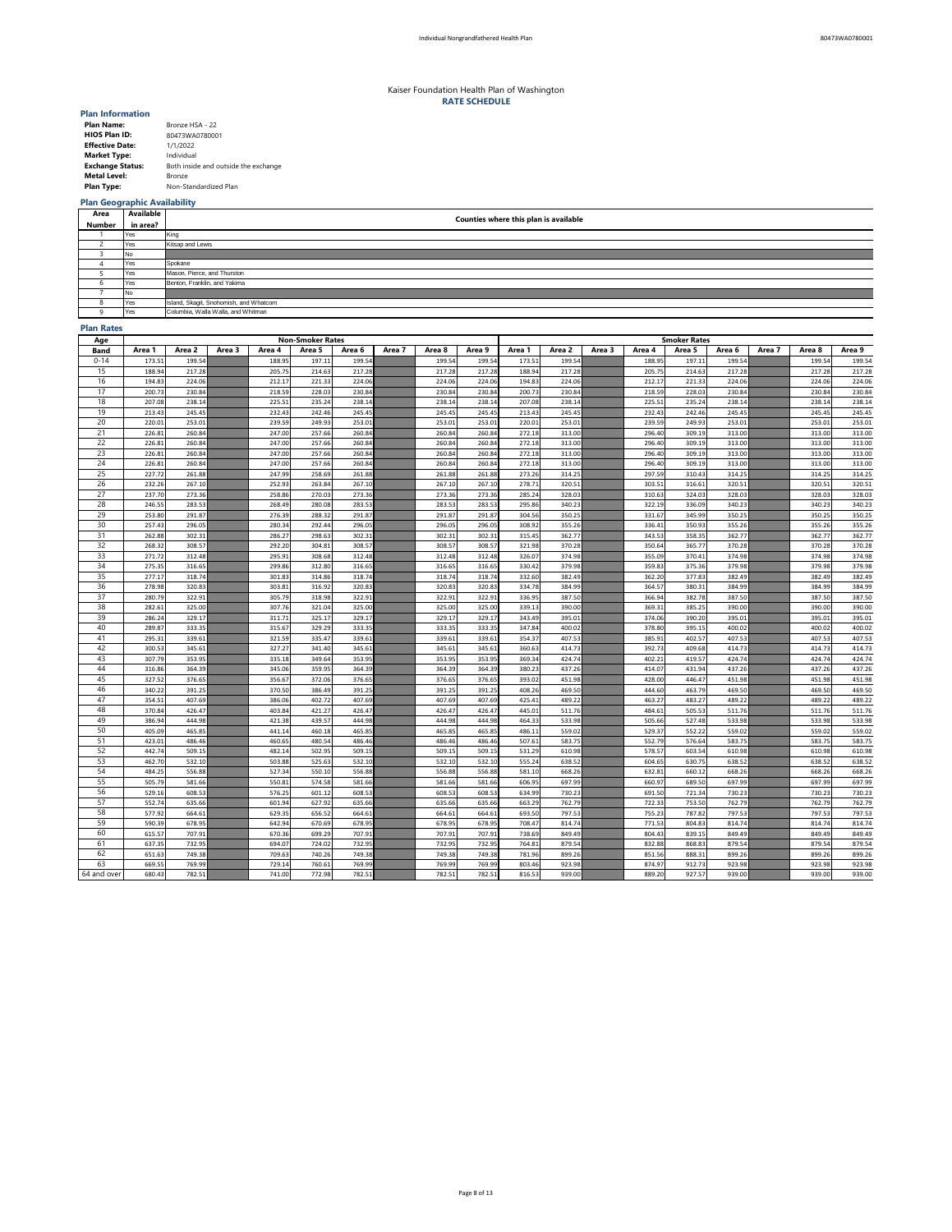| <b>Plan Name:</b>       | Kaiser Permanente Cascade Bronze    |
|-------------------------|-------------------------------------|
| <b>HIOS Plan ID:</b>    | 80473WA1000007                      |
| <b>Effective Date:</b>  | 1/1/2022                            |
| <b>Market Type:</b>     | Individual                          |
| <b>Exchange Status:</b> | In the exchange                     |
| <b>Metal Level:</b>     | <b>Bronze</b>                       |
| <b>Plan Type:</b>       | Standardized Non-Public Option Plan |

## **Plan Geographic Availability**

### **Plan Rates**

| Age         |        |        |        |        | <b>Non-Smoker Rates</b> |        |        |        |        | <b>Smoker Rates</b> |        |        |        |        |        |        |        |        |  |
|-------------|--------|--------|--------|--------|-------------------------|--------|--------|--------|--------|---------------------|--------|--------|--------|--------|--------|--------|--------|--------|--|
| <b>Band</b> | Area 1 | Area 2 | Area 3 | Area 4 | Area 5                  | Area 6 | Area 7 | Area 8 | Area 9 | Area 1              | Area 2 | Area 3 | Area 4 | Area 5 | Area 6 | Area 7 | Area 8 | Area 9 |  |
| $0 - 14$    | 177.66 | 204.31 |        | 193.47 | 201.82                  | 204.31 |        | 204.31 | 204.31 | 177.66              | 204.31 |        | 193.47 | 201.82 | 204.31 |        | 204.31 | 204.31 |  |
| 15          | 193.45 | 222.47 |        | 210.67 | 219.76                  | 222.47 |        | 222.47 | 222.47 | 193.45              | 222.47 |        | 210.67 | 219.76 | 222.47 |        | 222.47 | 222.47 |  |
| 16          | 199.49 | 229.41 |        | 217.24 | 226.62                  | 229.41 |        | 229.41 | 229.41 | 199.49              | 229.41 |        | 217.24 | 226.62 | 229.41 |        | 229.41 | 229.41 |  |
| 17          | 205.53 | 236.36 |        | 223.82 | 233.48                  | 236.36 |        | 236.36 | 236.36 | 205.53              | 236.36 |        | 223.82 | 233.48 | 236.36 |        | 236.36 | 236.36 |  |
| 18          | 212.03 | 243.83 |        | 230.90 | 240.86                  | 243.83 |        | 243.83 | 243.83 | 212.03              | 243.83 |        | 230.90 | 240.86 | 243.83 |        | 243.83 | 243.83 |  |
| 19          | 218.53 | 251.31 |        | 237.98 | 248.25                  | 251.31 |        | 251.31 | 251.31 | 218.53              | 251.31 |        | 237.98 | 248.25 | 251.31 |        | 251.31 | 251.31 |  |
| 20          | 225.27 | 259.06 |        | 245.31 | 255.90                  | 259.06 |        | 259.06 | 259.06 | 225.27              | 259.06 |        | 245.31 | 255.90 | 259.06 |        | 259.06 | 259.06 |  |
| 21          | 232.23 | 267.07 |        | 252.90 | 263.82                  | 267.07 |        | 267.07 | 267.07 | 278.68              | 320.48 |        | 303.48 | 316.58 | 320.48 |        | 320.48 | 320.48 |  |
| 22          | 232.23 | 267.07 |        | 252.90 | 263.82                  | 267.07 |        | 267.07 | 267.07 | 278.68              | 320.48 |        | 303.48 | 316.58 | 320.48 |        | 320.48 | 320.48 |  |
| 23          | 232.23 | 267.07 |        | 252.90 | 263.82                  | 267.07 |        | 267.07 | 267.07 | 278.68              | 320.48 |        | 303.48 | 316.58 | 320.48 |        | 320.48 | 320.48 |  |
| 24          | 232.23 | 267.07 |        | 252.90 | 263.82                  | 267.07 |        | 267.07 | 267.07 | 278.68              | 320.48 |        | 303.48 | 316.58 | 320.48 |        | 320.48 | 320.48 |  |
| 25          | 233.16 | 268.14 |        | 253.91 | 264.87                  | 268.14 |        | 268.14 | 268.14 | 279.79              | 321.76 |        | 304.70 | 317.85 | 321.76 |        | 321.76 | 321.76 |  |
| 26          | 237.81 | 273.48 |        | 258.97 | 270.15                  | 273.48 |        | 273.48 | 273.48 | 285.37              | 328.17 |        | 310.77 | 324.18 | 328.17 |        | 328.17 | 328.17 |  |
| 27          | 243.38 | 279.89 |        | 265.04 | 276.48                  | 279.89 |        | 279.89 | 279.89 | 292.06              | 335.86 |        | 318.05 | 331.78 | 335.86 |        | 335.86 | 335.86 |  |
| 28          | 252.44 | 290.30 |        | 274.90 | 286.77                  | 290.30 |        | 290.30 | 290.30 | 302.92              | 348.36 |        | 329.89 | 344.12 | 348.36 |        | 348.36 | 348.36 |  |
| 29          | 259.87 | 298.85 |        | 283.00 | 295.21                  | 298.85 |        | 298.85 | 298.85 | 311.84              | 358.62 |        | 339.60 | 354.25 | 358.62 |        | 358.62 | 358.62 |  |
| 30          | 263.58 | 303.12 |        | 287.04 | 299.43                  | 303.12 |        | 303.12 | 303.12 | 316.30              | 363.75 |        | 344.45 | 359.32 | 363.75 |        | 363.75 | 363.75 |  |
| 31          | 269.16 | 309.53 |        | 293.11 | 305.76                  | 309.53 |        | 309.53 | 309.53 | 322.99              | 371.44 |        | 351.74 | 366.92 | 371.44 |        | 371.44 | 371.44 |  |
| 32          | 274.73 | 315.94 |        | 299.18 | 312.10                  | 315.94 |        | 315.94 | 315.94 | 329.68              | 379.13 |        | 359.02 | 374.51 | 379.13 |        | 379.13 | 379.13 |  |
| 33          | 278.22 | 319.95 |        | 302.98 | 316.05                  | 319.95 |        | 319.95 | 319.95 | 333.86              | 383.94 |        | 363.57 | 379.26 | 383.94 |        | 383.94 | 383.94 |  |
| 34          | 281.93 | 324.22 |        | 307.02 | 320.27                  | 324.22 |        | 324.22 | 324.22 | 338.32              | 389.06 |        | 368.43 | 384.33 | 389.06 |        | 389.06 | 389.06 |  |
| 35          | 283.79 | 326.36 |        | 309.05 | 322.38                  | 326.36 |        | 326.36 | 326.36 | 340.55              | 391.63 |        | 370.86 | 386.86 | 391.63 |        | 391.63 | 391.63 |  |
| 36          | 285.65 | 328.49 |        | 311.07 | 324.49                  | 328.49 |        | 328.49 | 328.49 | 342.78              | 394.19 |        | 373.28 | 389.39 | 394.19 |        | 394.19 | 394.19 |  |
| 37          | 287.50 | 330.63 |        | 313.09 | 326.61                  | 330.63 |        | 330.63 | 330.63 | 345.01              | 396.76 |        | 375.71 | 391.93 | 396.76 |        | 396.76 | 396.76 |  |
| 38          | 289.36 | 332.77 |        | 315.12 | 328.72                  | 332.77 |        | 332.77 | 332.77 | 347.23              | 399.32 |        | 378.14 | 394.46 | 399.32 |        | 399.32 | 399.32 |  |
| 39          | 293.08 | 337.04 |        | 319.16 | 332.94                  | 337.04 |        | 337.04 | 337.04 | 351.69              | 404.45 |        | 382.99 | 399.52 | 404.45 |        | 404.45 | 404.45 |  |
| 40          | 296.79 | 341.31 |        | 323.21 | 337.16                  | 341.31 |        | 341.31 | 341.31 | 356.15              | 409.58 |        | 387.85 | 404.59 | 409.58 |        | 409.58 | 409.58 |  |
| 41          | 302.37 | 347.72 |        | 329.28 | 343.49                  | 347.72 |        | 347.72 | 347.72 | 362.84              | 417.27 |        | 395.13 | 412.19 | 417.27 |        | 417.27 | 417.27 |  |
| 42          | 307.71 | 353.87 |        | 335.09 | 349.56                  | 353.87 |        | 353.87 | 353.87 | 369.25              | 424.64 |        | 402.11 | 419.47 | 424.64 |        | 424.64 | 424.64 |  |
| 43          | 315.14 | 362.41 |        | 343.19 | 358.00                  | 362.41 |        | 362.41 | 362.41 | 378.17              | 434.89 |        | 411.83 | 429.60 | 434.89 |        | 434.89 | 434.89 |  |
| 44          | 324.43 | 373.09 |        | 353.30 | 368.55                  | 373.09 |        | 373.09 | 373.09 | 389.32              | 447.71 |        | 423.96 | 442.26 | 447.71 |        | 447.71 | 447.71 |  |
| 45          | 335.34 | 385.65 |        | 365.19 | 380.95                  | 385.65 |        | 385.65 | 385.65 | 402.41              | 462.78 |        | 438.23 | 457.14 | 462.78 |        | 462.78 | 462.78 |  |
| 46          | 348.35 | 400.60 |        | 379.35 | 395.73                  | 400.60 |        | 400.60 | 400.60 | 418.02              | 480.72 |        | 455.22 | 474.87 | 480.72 |        | 480.72 | 480.72 |  |
| 47          | 362.98 | 417.43 |        | 395.29 | 412.35                  | 417.43 |        | 417.43 | 417.43 | 435.58              | 500.91 |        | 474.34 | 494.81 | 500.91 |        | 500.91 | 500.91 |  |
| 48          | 379.70 | 436.66 |        | 413.49 | 431.34                  | 436.66 |        | 436.66 | 436.66 | 455.64              | 523.99 |        | 496.19 | 517.61 | 523.99 |        | 523.99 | 523.99 |  |
| 49          | 396.19 | 455.62 |        | 431.45 | 450.07                  | 455.62 |        | 455.62 | 455.62 | 475.43              | 546.74 |        | 517.74 | 540.09 | 546.74 |        | 546.74 | 546.74 |  |
| 50          | 414.77 | 476.98 |        | 451.68 | 471.18                  | 476.98 |        | 476.98 | 476.98 | 497.72              | 572.38 |        | 542.02 | 565.41 | 572.38 |        | 572.38 | 572.38 |  |
| 51          | 433.11 | 498.08 |        | 471.66 | 492.02                  | 498.08 |        | 498.08 | 498.08 | 519.74              | 597.70 |        | 565.99 | 590.42 | 597.70 |        | 597.70 | 597.70 |  |
| 52          | 453.32 | 521.32 |        | 493.66 | 514.97                  | 521.32 |        | 521.32 | 521.32 | 543.98              | 625.58 |        | 592.40 | 617.96 | 625.58 |        | 625.58 | 625.58 |  |
| 53          | 473.76 | 544.82 |        | 515.92 | 538.19                  | 544.82 |        | 544.82 | 544.82 | 568.51              | 653.78 |        | 619.10 | 645.82 | 653.78 |        | 653.78 | 653.78 |  |
| 54          | 495.82 | 570.19 |        | 539.95 | 563.25                  | 570.19 |        | 570.19 | 570.19 | 594.98              | 684.23 |        | 647.93 | 675.90 | 684.23 |        | 684.23 | 684.23 |  |
| 55          | 517.88 | 595.56 |        | 563.97 | 588.31                  | 595.56 |        | 595.56 | 595.56 | 621.46              | 714.67 |        | 676.77 | 705.97 | 714.67 |        | 714.67 | 714.67 |  |
| 56          | 541.80 | 623.07 |        | 590.02 | 615.48                  | 623.07 |        | 623.07 | 623.07 | 650.16              | 747.68 |        | 708.02 | 738.58 | 747.68 |        | 747.68 | 747.68 |  |
| 57          | 565.95 | 650.84 |        | 616.32 | 642.92                  | 650.84 |        | 650.84 | 650.84 | 679.14              | 781.01 |        | 739.59 | 771.51 | 781.01 |        | 781.01 | 781.01 |  |
| 58          | 591.73 | 680.49 |        | 644.39 | 672.21                  | 680.49 |        | 680.49 | 680.49 | 710.08              | 816.59 |        | 773.27 | 806.65 | 816.59 |        | 816.59 | 816.59 |  |
| 59          | 604.50 | 695.18 |        | 658.30 | 686.72                  | 695.18 |        | 695.18 | 695.18 | 725.40              | 834.21 |        | 789.96 | 824.06 | 834.21 |        | 834.21 | 834.21 |  |
| 60          | 630.28 | 724.82 |        | 686.38 | 716.00                  | 724.82 |        | 724.82 | 724.82 | 756.34              | 869.79 |        | 823.65 | 859.20 | 869.79 |        | 869.79 | 869.79 |  |
| 61          | 652.58 | 750.46 |        | 710.65 | 741.33                  | 750.46 |        | 750.46 | 750.46 | 783.09              | 900.55 |        | 852.79 | 889.59 | 900.55 |        | 900.55 | 900.55 |  |
| 62          | 667.21 | 767.29 |        | 726.59 | 757.95                  | 767.29 |        | 767.29 | 767.29 | 800.65              | 920.74 |        | 871.90 | 909.53 | 920.74 |        | 920.74 | 920.74 |  |
| 63          | 685.55 | 788.38 |        | 746.57 | 778.79                  | 788.38 |        | 788.38 | 788.38 | 822.66              | 946.06 |        | 895.88 | 934.54 | 946.06 |        | 946.06 | 946.06 |  |
| 64 and over | 696.69 | 801.20 |        | 758.70 | 791.45                  | 801.20 |        | 801.20 | 801.20 | 836.04              | 961.44 |        | 910.44 | 949.74 | 961.44 |        | 961.44 | 961.44 |  |
|             |        |        |        |        |                         |        |        |        |        |                     |        |        |        |        |        |        |        |        |  |

| Area         | <b>Available</b> | Counties where this plan is available  |  |  |  |  |  |  |  |  |  |
|--------------|------------------|----------------------------------------|--|--|--|--|--|--|--|--|--|
| Number       | in area?         |                                        |  |  |  |  |  |  |  |  |  |
|              | Yes              | King                                   |  |  |  |  |  |  |  |  |  |
|              | Yes              | Kitsap and Lewis                       |  |  |  |  |  |  |  |  |  |
|              | No               |                                        |  |  |  |  |  |  |  |  |  |
|              | Yes              | Spokane                                |  |  |  |  |  |  |  |  |  |
|              | Yes              | Mason, Pierce, and Thurston            |  |  |  |  |  |  |  |  |  |
| O            | Yes              | Benton, Franklin, and Yakima           |  |  |  |  |  |  |  |  |  |
|              | No.              |                                        |  |  |  |  |  |  |  |  |  |
| o<br>$\circ$ | Yes              | Island, Skagit, Snohomish, and Whatcom |  |  |  |  |  |  |  |  |  |
| O            | Yes              | Columbia, Walla Walla, and Whitman     |  |  |  |  |  |  |  |  |  |

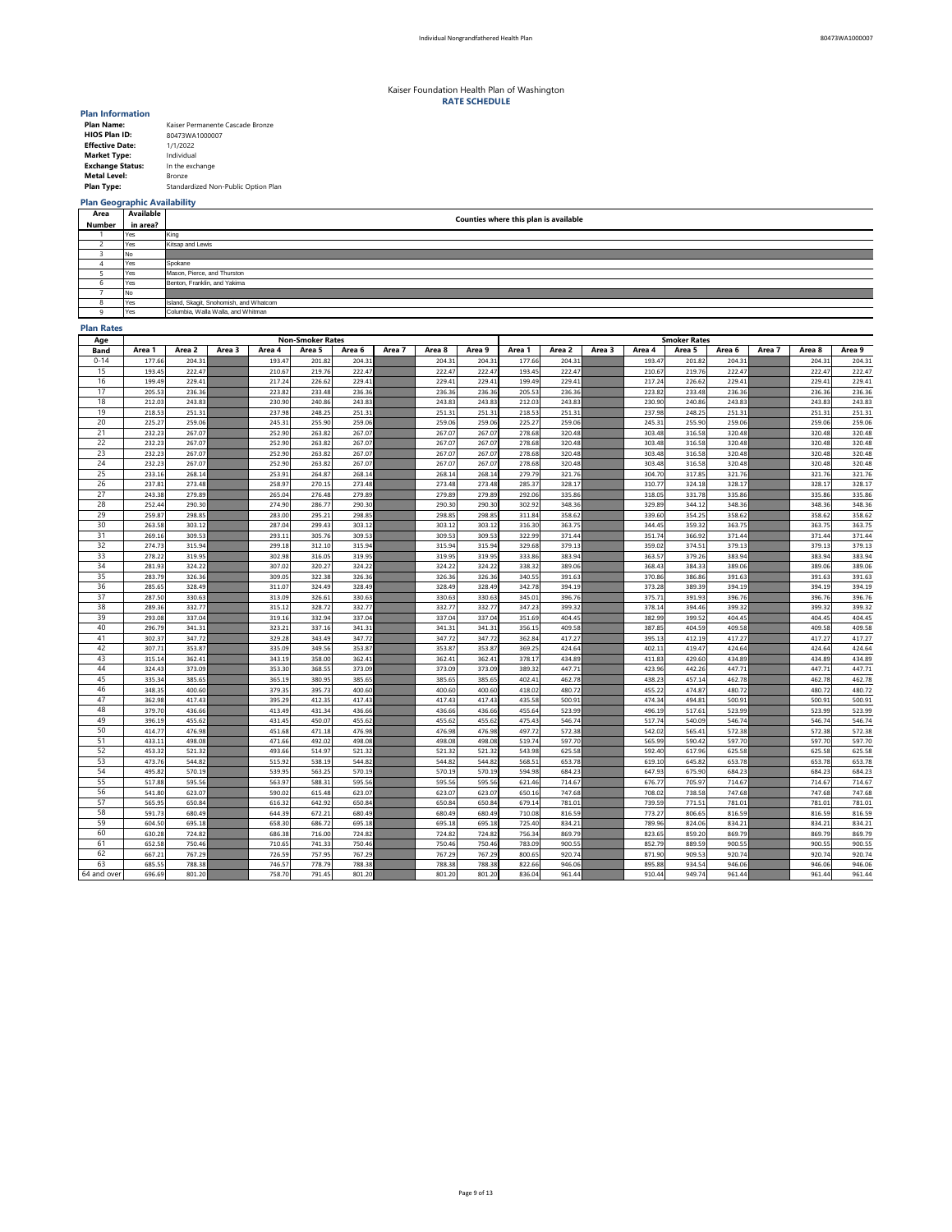| <b>Plan Name:</b>       | Kaiser Permanente Cascade Silver    |
|-------------------------|-------------------------------------|
| <b>HIOS Plan ID:</b>    | 80473WA1000006                      |
| <b>Effective Date:</b>  | 1/1/2022                            |
| <b>Market Type:</b>     | Individual                          |
| <b>Exchange Status:</b> | In the exchange                     |
| <b>Metal Level:</b>     | Silver                              |
| <b>Plan Type:</b>       | Standardized Non-Public Option Plan |

## **Plan Geographic Availability**

### **Plan Rates**

| Area 2<br>Area 6<br>Area 7<br>Area 8<br>Area 2<br>Area 3<br>Area 4<br>Area 6<br>Area 7<br>Area 8<br>Area 9<br>Area 1<br>Area 3<br>Area 4<br>Area 5<br>Area 9<br>Area 1<br>Area 5<br><b>Band</b><br>$0 - 14$<br>275.86<br>242.84<br>279.26<br>275.86<br>279.26<br>279.26<br>279.26<br>242.84<br>264.45<br>279.26<br>279.26<br>279.26<br>264.45<br>279.26<br>15<br>300.39<br>304.09<br>264.42<br>300.39<br>304.09<br>264.42<br>304.09<br>287.96<br>304.09<br>304.09<br>304.09<br>287.96<br>304.09<br>304.09<br>16<br>313.58<br>309.76<br>313.58<br>296.94<br>313.58<br>309.76<br>313.58<br>313.58<br>272.68<br>313.58<br>272.68<br>313.58<br>296.94<br>313.58<br>17<br>323.07<br>280.93<br>323.07<br>305.93<br>323.07<br>323.07<br>280.93<br>323.07<br>305.93<br>323.07<br>323.07<br>323.07<br>319.14<br>319.14<br>18<br>333.29<br>329.23<br>333.29<br>329.23<br>289.82<br>315.61<br>333.29<br>333.29<br>289.82<br>333.29<br>333.29<br>333.29<br>333.29<br>315.61<br>19<br>343.51<br>339.33<br>298.71<br>325.29<br>343.51<br>343.51<br>343.51<br>298.71<br>343.51<br>325.29<br>339.33<br>343.51<br>343.51<br>343.51<br>20<br>349.79<br>307.91<br>354.10<br>335.32<br>349.79<br>354.10<br>354.10<br>307.91<br>335.32<br>354.10<br>354.10<br>354.10<br>354.10<br>354.10<br>21<br>365.05<br>365.05<br>317.44<br>345.69<br>360.61<br>365.05<br>365.05<br>380.92<br>438.06<br>414.82<br>432.73<br>438.06<br>438.06<br>438.06<br>22<br>365.05<br>365.05<br>432.73<br>438.06<br>438.06<br>438.06<br>317.44<br>365.05<br>345.69<br>360.61<br>365.05<br>380.92<br>438.06<br>414.82<br>23<br>360.61<br>365.05<br>365.05<br>365.05<br>380.92<br>438.06<br>432.73<br>438.06<br>438.06<br>438.06<br>317.44<br>365.05<br>345.69<br>414.82<br>24<br>365.05<br>365.05<br>432.73<br>438.06<br>438.06<br>317.44<br>345.69<br>360.61<br>365.05<br>365.05<br>380.92<br>438.06<br>438.06<br>414.82<br>25<br>347.07<br>366.51<br>366.51<br>439.81<br>318.70<br>366.51<br>362.05<br>366.51<br>382.45<br>439.81<br>416.48<br>434.46<br>439.81<br>439.81<br>26<br>373.81<br>369.26<br>373.81<br>448.57<br>325.05<br>353.98<br>373.81<br>373.81<br>390.06<br>448.57<br>424.78<br>443.11<br>448.57<br>448.57<br>27<br>382.57<br>453.50<br>332.67<br>382.57<br>362.28<br>377.92<br>382.57<br>382.57<br>399.21<br>459.09<br>459.09<br>459.09<br>459.09<br>434.74<br>28<br>470.37<br>345.05<br>396.81<br>391.98<br>396.81<br>396.81<br>414.06<br>476.17<br>450.91<br>476.17<br>476.17<br>476.17<br>375.76<br>396.81<br>29<br>408.49<br>355.21<br>408.49<br>386.82<br>403.52<br>408.49<br>426.25<br>484.22<br>408.49<br>490.19<br>464.19<br>490.19<br>490.19<br>490.19<br>30<br>414.33<br>491.15<br>360.29<br>414.33<br>392.35<br>409.29<br>414.33<br>414.33<br>432.35<br>497.20<br>470.83<br>497.20<br>497.20<br>497.20<br>31<br>423.09<br>423.09<br>507.71<br>501.53<br>507.71<br>367.91<br>423.09<br>400.65<br>417.94<br>423.09<br>441.49<br>480.78<br>507.71<br>507.71<br>32<br>431.85<br>431.85<br>408.95<br>426.60<br>431.85<br>431.85<br>511.92<br>518.23<br>518.23<br>375.53<br>450.63<br>518.23<br>490.74<br>518.23<br>33<br>437.33<br>437.33<br>456.34<br>524.80<br>524.80<br>380.29<br>414.13<br>432.01<br>437.33<br>437.33<br>524.80<br>496.96<br>518.41<br>524.80<br>34<br>443.17<br>419.66<br>437.78<br>443.17<br>525.33<br>385.37<br>443.17<br>443.17<br>462.44<br>531.81<br>531.81<br>531.81<br>531.81<br>503.60<br>35<br>440.66<br>446.09<br>528.79<br>387.91<br>446.09<br>422.43<br>446.09<br>446.09<br>465.49<br>535.31<br>506.92<br>535.31<br>535.31<br>535.31<br>36<br>532.25<br>449.01<br>443.55<br>449.01<br>449.01<br>449.01<br>538.81<br>538.81<br>538.81<br>390.45<br>425.19<br>468.53<br>510.23<br>538.81<br>37<br>392.98<br>451.93<br>427.96<br>446.43<br>451.93<br>471.58<br>542.32<br>513.55<br>535.72<br>542.32<br>542.32<br>542.32<br>451.93<br>451.93<br>38<br>454.85<br>454.85<br>449.32<br>454.85<br>539.18<br>545.82<br>395.52<br>430.73<br>454.85<br>474.63<br>545.82<br>516.87<br>545.82<br>545.82<br>39<br>400.60<br>455.09<br>460.69<br>460.69<br>552.83<br>546.10<br>460.69<br>436.26<br>460.69<br>480.72<br>523.51<br>552.83<br>552.83<br>552.83<br>40<br>466.53<br>460.85<br>466.53<br>405.68<br>466.53<br>466.53<br>486.82<br>559.84<br>553.03<br>559.84<br>559.84<br>559.84<br>441.79<br>530.15<br>41<br>475.30<br>475.30<br>469.51<br>570.35<br>563.41<br>413.30<br>450.08<br>475.30<br>475.30<br>495.96<br>540.10<br>570.35<br>570.35<br>570.35<br>42<br>483.69<br>573.36<br>420.60<br>483.69<br>477.80<br>483.69<br>458.04<br>483.69<br>504.72<br>580.43<br>549.64<br>580.43<br>580.43<br>580.43<br>43<br>489.34<br>495.37<br>495.37<br>495.37<br>594.45<br>587.21<br>430.76<br>469.10<br>495.37<br>516.91<br>562.92<br>594.45<br>594.45<br>594.45<br>44<br>509.98<br>503.77<br>509.98<br>604.52<br>443.46<br>482.92<br>509.98<br>509.98<br>532.15<br>611.97<br>611.97<br>611.97<br>579.51<br>611.97<br>45<br>520.72<br>527.13<br>624.86<br>458.38<br>527.13<br>499.17<br>527.13<br>527.13<br>550.05<br>632.56<br>599.01<br>632.56<br>632.56<br>632.56<br>46<br>547.58<br>547.58<br>540.91<br>547.58<br>649.09<br>476.15<br>518.53<br>547.58<br>571.38<br>657.09<br>622.24<br>657.09<br>657.09<br>657.09<br>47<br>570.57<br>563.63<br>570.57<br>595.38<br>676.35<br>684.69<br>684.69<br>684.69<br>496.15<br>570.57<br>540.31<br>570.57<br>684.69<br>648.37<br>48<br>596.86<br>519.01<br>596.86<br>589.59<br>596.86<br>622.81<br>707.51<br>716.23<br>565.20<br>596.86<br>716.23<br>678.24<br>716.23<br>716.23<br>49<br>622.78<br>622.78<br>738.23<br>541.54<br>615.19<br>622.78<br>622.78<br>747.33<br>747.33<br>747.33<br>589.74<br>649.85<br>707.69<br>747.33<br>50<br>651.98<br>772.85<br>566.94<br>651.98<br>644.04<br>651.98<br>651.98<br>782.38<br>740.88<br>782.38<br>782.38<br>782.38<br>617.40<br>680.33<br>51<br>672.53<br>680.82<br>807.04<br>592.02<br>680.82<br>680.82<br>680.82<br>710.42<br>816.98<br>816.98<br>644.71<br>816.98<br>773.65<br>816.98<br>52<br>712.58<br>712.58<br>619.63<br>703.90<br>712.58<br>844.68<br>855.09<br>674.78<br>712.58<br>743.56<br>855.09<br>809.74<br>855.09<br>855.09<br>53<br>744.70<br>647.57<br>744.70<br>705.20<br>735.64<br>744.70<br>744.70<br>777.08<br>893.64<br>882.76<br>893.64<br>893.64<br>846.24<br>893.64<br>54<br>779.38<br>769.89<br>779.38<br>923.87<br>677.72<br>779.38<br>779.38<br>935.26<br>935.26<br>738.04<br>813.27<br>935.26<br>885.65<br>935.26<br>55<br>707.88<br>804.15<br>814.06<br>814.06<br>814.06<br>849.46<br>976.87<br>964.98<br>976.87<br>814.06<br>770.88<br>925.06<br>976.87<br>976.87<br>56<br>851.66<br>841.29<br>851.66<br>851.66<br>851.66<br>1021.99<br>1009.55<br>1021.99<br>740.58<br>806.49<br>888.69<br>967.78<br>1021.99<br>1021.99<br>57<br>889.63<br>878.80<br>889.63<br>1067.55<br>1054.56<br>773.59<br>842.44<br>889.63<br>889.63<br>928.31<br>1010.93<br>1067.55<br>1067.55<br>1067.55<br>58<br>918.82<br>1102.59<br>808.82<br>930.15<br>930.15<br>930.15<br>930.15<br>970.59<br>1116.18<br>880.81<br>1116.18<br>1056.97<br>1116.18<br>1116.18<br>59<br>938.66<br>1126.39<br>826.28<br>950.23<br>899.82<br>950.23<br>950.23<br>950.23<br>991.54<br>1140.27<br>1079.79<br>1140.27<br>1140.27<br>1140.27<br>60<br>990.75<br>978.69<br>990.75<br>990.75<br>990.75<br>1033.82<br>1174.42<br>1188.90<br>861.52<br>938.19<br>1188.90<br>1125.83<br>1188.90<br>1188.90<br>61<br>1025.79<br>1025.79<br>1230.95<br>1215.96<br>891.99<br>971.38<br>1013.30<br>1025.79<br>1025.79<br>1070.39<br>1165.66<br>1230.95<br>1230.95<br>1230.95<br>62<br>1243.23<br>911.99<br>1048.79<br>993.16<br>1036.02<br>1048.79<br>1048.79<br>1048.79<br>1094.39<br>1258.55<br>1191.79<br>1258.55<br>1258.55<br>1258.55<br>63<br>937.07<br>1064.51<br>1077.63<br>1277.41<br>1077.63<br>1020.47<br>1077.63<br>1077.63<br>1124.48<br>1293.15<br>1224.56<br>1293.15<br>1293.15<br>1293.15<br>64 and over<br>952.31<br>1095.15<br>1298.18<br>1095.15<br>1037.06<br>1081.82<br>1095.15<br>1095.15<br>1142.76<br>1314.18<br>1244.46<br>1314.18<br>1314.18<br>1314.18 | Age | <b>Non-Smoker Rates</b> |  |  |  |  |  |  |  |  |  | <b>Smoker Rates</b> |  |  |  |  |  |  |  |  |  |
|------------------------------------------------------------------------------------------------------------------------------------------------------------------------------------------------------------------------------------------------------------------------------------------------------------------------------------------------------------------------------------------------------------------------------------------------------------------------------------------------------------------------------------------------------------------------------------------------------------------------------------------------------------------------------------------------------------------------------------------------------------------------------------------------------------------------------------------------------------------------------------------------------------------------------------------------------------------------------------------------------------------------------------------------------------------------------------------------------------------------------------------------------------------------------------------------------------------------------------------------------------------------------------------------------------------------------------------------------------------------------------------------------------------------------------------------------------------------------------------------------------------------------------------------------------------------------------------------------------------------------------------------------------------------------------------------------------------------------------------------------------------------------------------------------------------------------------------------------------------------------------------------------------------------------------------------------------------------------------------------------------------------------------------------------------------------------------------------------------------------------------------------------------------------------------------------------------------------------------------------------------------------------------------------------------------------------------------------------------------------------------------------------------------------------------------------------------------------------------------------------------------------------------------------------------------------------------------------------------------------------------------------------------------------------------------------------------------------------------------------------------------------------------------------------------------------------------------------------------------------------------------------------------------------------------------------------------------------------------------------------------------------------------------------------------------------------------------------------------------------------------------------------------------------------------------------------------------------------------------------------------------------------------------------------------------------------------------------------------------------------------------------------------------------------------------------------------------------------------------------------------------------------------------------------------------------------------------------------------------------------------------------------------------------------------------------------------------------------------------------------------------------------------------------------------------------------------------------------------------------------------------------------------------------------------------------------------------------------------------------------------------------------------------------------------------------------------------------------------------------------------------------------------------------------------------------------------------------------------------------------------------------------------------------------------------------------------------------------------------------------------------------------------------------------------------------------------------------------------------------------------------------------------------------------------------------------------------------------------------------------------------------------------------------------------------------------------------------------------------------------------------------------------------------------------------------------------------------------------------------------------------------------------------------------------------------------------------------------------------------------------------------------------------------------------------------------------------------------------------------------------------------------------------------------------------------------------------------------------------------------------------------------------------------------------------------------------------------------------------------------------------------------------------------------------------------------------------------------------------------------------------------------------------------------------------------------------------------------------------------------------------------------------------------------------------------------------------------------------------------------------------------------------------------------------------------------------------------------------------------------------------------------------------------------------------------------------------------------------------------------------------------------------------------------------------------------------------------------------------------------------------------------------------------------------------------------------------------------------------------------------------------------------------------------------------------------------------------------------------------------------------------------------------------------------------------------------------------------------------------------------------------------------------------------------------------------------------------------------------------------------------------------------------------------------------------------------------------------------------------------------------------------------------------------------------------------------------------------------------------------------------------------------------------------------------------------------------------------------------------------------------------------------------------------------------------------------------------------------------------------------------------------------------------------------------------------------------------------------------------------------------------------------------------------------------------------------------------------------------------------------------------------------------------------------------------------------------------------------------------------------------------------------------------------------------------------------------------------------------------------------------------------------------------------------------------------------------------------------------------------------------------------------------------------------------------------------------------------------------------------------------------------------------------------------------------------------------------------------------------------------------------------------------------------|-----|-------------------------|--|--|--|--|--|--|--|--|--|---------------------|--|--|--|--|--|--|--|--|--|
|                                                                                                                                                                                                                                                                                                                                                                                                                                                                                                                                                                                                                                                                                                                                                                                                                                                                                                                                                                                                                                                                                                                                                                                                                                                                                                                                                                                                                                                                                                                                                                                                                                                                                                                                                                                                                                                                                                                                                                                                                                                                                                                                                                                                                                                                                                                                                                                                                                                                                                                                                                                                                                                                                                                                                                                                                                                                                                                                                                                                                                                                                                                                                                                                                                                                                                                                                                                                                                                                                                                                                                                                                                                                                                                                                                                                                                                                                                                                                                                                                                                                                                                                                                                                                                                                                                                                                                                                                                                                                                                                                                                                                                                                                                                                                                                                                                                                                                                                                                                                                                                                                                                                                                                                                                                                                                                                                                                                                                                                                                                                                                                                                                                                                                                                                                                                                                                                                                                                                                                                                                                                                                                                                                                                                                                                                                                                                                                                                                                                                                                                                                                                                                                                                                                                                                                                                                                                                                                                                                                                                                                                                                                                                                                                                                                                                                                                                                                                                                                                                                                                                                                                                                                                                                                                                                                                                                                                                                                                                                                                                                                      |     |                         |  |  |  |  |  |  |  |  |  |                     |  |  |  |  |  |  |  |  |  |
|                                                                                                                                                                                                                                                                                                                                                                                                                                                                                                                                                                                                                                                                                                                                                                                                                                                                                                                                                                                                                                                                                                                                                                                                                                                                                                                                                                                                                                                                                                                                                                                                                                                                                                                                                                                                                                                                                                                                                                                                                                                                                                                                                                                                                                                                                                                                                                                                                                                                                                                                                                                                                                                                                                                                                                                                                                                                                                                                                                                                                                                                                                                                                                                                                                                                                                                                                                                                                                                                                                                                                                                                                                                                                                                                                                                                                                                                                                                                                                                                                                                                                                                                                                                                                                                                                                                                                                                                                                                                                                                                                                                                                                                                                                                                                                                                                                                                                                                                                                                                                                                                                                                                                                                                                                                                                                                                                                                                                                                                                                                                                                                                                                                                                                                                                                                                                                                                                                                                                                                                                                                                                                                                                                                                                                                                                                                                                                                                                                                                                                                                                                                                                                                                                                                                                                                                                                                                                                                                                                                                                                                                                                                                                                                                                                                                                                                                                                                                                                                                                                                                                                                                                                                                                                                                                                                                                                                                                                                                                                                                                                                      |     |                         |  |  |  |  |  |  |  |  |  |                     |  |  |  |  |  |  |  |  |  |
|                                                                                                                                                                                                                                                                                                                                                                                                                                                                                                                                                                                                                                                                                                                                                                                                                                                                                                                                                                                                                                                                                                                                                                                                                                                                                                                                                                                                                                                                                                                                                                                                                                                                                                                                                                                                                                                                                                                                                                                                                                                                                                                                                                                                                                                                                                                                                                                                                                                                                                                                                                                                                                                                                                                                                                                                                                                                                                                                                                                                                                                                                                                                                                                                                                                                                                                                                                                                                                                                                                                                                                                                                                                                                                                                                                                                                                                                                                                                                                                                                                                                                                                                                                                                                                                                                                                                                                                                                                                                                                                                                                                                                                                                                                                                                                                                                                                                                                                                                                                                                                                                                                                                                                                                                                                                                                                                                                                                                                                                                                                                                                                                                                                                                                                                                                                                                                                                                                                                                                                                                                                                                                                                                                                                                                                                                                                                                                                                                                                                                                                                                                                                                                                                                                                                                                                                                                                                                                                                                                                                                                                                                                                                                                                                                                                                                                                                                                                                                                                                                                                                                                                                                                                                                                                                                                                                                                                                                                                                                                                                                                                      |     |                         |  |  |  |  |  |  |  |  |  |                     |  |  |  |  |  |  |  |  |  |
|                                                                                                                                                                                                                                                                                                                                                                                                                                                                                                                                                                                                                                                                                                                                                                                                                                                                                                                                                                                                                                                                                                                                                                                                                                                                                                                                                                                                                                                                                                                                                                                                                                                                                                                                                                                                                                                                                                                                                                                                                                                                                                                                                                                                                                                                                                                                                                                                                                                                                                                                                                                                                                                                                                                                                                                                                                                                                                                                                                                                                                                                                                                                                                                                                                                                                                                                                                                                                                                                                                                                                                                                                                                                                                                                                                                                                                                                                                                                                                                                                                                                                                                                                                                                                                                                                                                                                                                                                                                                                                                                                                                                                                                                                                                                                                                                                                                                                                                                                                                                                                                                                                                                                                                                                                                                                                                                                                                                                                                                                                                                                                                                                                                                                                                                                                                                                                                                                                                                                                                                                                                                                                                                                                                                                                                                                                                                                                                                                                                                                                                                                                                                                                                                                                                                                                                                                                                                                                                                                                                                                                                                                                                                                                                                                                                                                                                                                                                                                                                                                                                                                                                                                                                                                                                                                                                                                                                                                                                                                                                                                                                      |     |                         |  |  |  |  |  |  |  |  |  |                     |  |  |  |  |  |  |  |  |  |
|                                                                                                                                                                                                                                                                                                                                                                                                                                                                                                                                                                                                                                                                                                                                                                                                                                                                                                                                                                                                                                                                                                                                                                                                                                                                                                                                                                                                                                                                                                                                                                                                                                                                                                                                                                                                                                                                                                                                                                                                                                                                                                                                                                                                                                                                                                                                                                                                                                                                                                                                                                                                                                                                                                                                                                                                                                                                                                                                                                                                                                                                                                                                                                                                                                                                                                                                                                                                                                                                                                                                                                                                                                                                                                                                                                                                                                                                                                                                                                                                                                                                                                                                                                                                                                                                                                                                                                                                                                                                                                                                                                                                                                                                                                                                                                                                                                                                                                                                                                                                                                                                                                                                                                                                                                                                                                                                                                                                                                                                                                                                                                                                                                                                                                                                                                                                                                                                                                                                                                                                                                                                                                                                                                                                                                                                                                                                                                                                                                                                                                                                                                                                                                                                                                                                                                                                                                                                                                                                                                                                                                                                                                                                                                                                                                                                                                                                                                                                                                                                                                                                                                                                                                                                                                                                                                                                                                                                                                                                                                                                                                                      |     |                         |  |  |  |  |  |  |  |  |  |                     |  |  |  |  |  |  |  |  |  |
|                                                                                                                                                                                                                                                                                                                                                                                                                                                                                                                                                                                                                                                                                                                                                                                                                                                                                                                                                                                                                                                                                                                                                                                                                                                                                                                                                                                                                                                                                                                                                                                                                                                                                                                                                                                                                                                                                                                                                                                                                                                                                                                                                                                                                                                                                                                                                                                                                                                                                                                                                                                                                                                                                                                                                                                                                                                                                                                                                                                                                                                                                                                                                                                                                                                                                                                                                                                                                                                                                                                                                                                                                                                                                                                                                                                                                                                                                                                                                                                                                                                                                                                                                                                                                                                                                                                                                                                                                                                                                                                                                                                                                                                                                                                                                                                                                                                                                                                                                                                                                                                                                                                                                                                                                                                                                                                                                                                                                                                                                                                                                                                                                                                                                                                                                                                                                                                                                                                                                                                                                                                                                                                                                                                                                                                                                                                                                                                                                                                                                                                                                                                                                                                                                                                                                                                                                                                                                                                                                                                                                                                                                                                                                                                                                                                                                                                                                                                                                                                                                                                                                                                                                                                                                                                                                                                                                                                                                                                                                                                                                                                      |     |                         |  |  |  |  |  |  |  |  |  |                     |  |  |  |  |  |  |  |  |  |
|                                                                                                                                                                                                                                                                                                                                                                                                                                                                                                                                                                                                                                                                                                                                                                                                                                                                                                                                                                                                                                                                                                                                                                                                                                                                                                                                                                                                                                                                                                                                                                                                                                                                                                                                                                                                                                                                                                                                                                                                                                                                                                                                                                                                                                                                                                                                                                                                                                                                                                                                                                                                                                                                                                                                                                                                                                                                                                                                                                                                                                                                                                                                                                                                                                                                                                                                                                                                                                                                                                                                                                                                                                                                                                                                                                                                                                                                                                                                                                                                                                                                                                                                                                                                                                                                                                                                                                                                                                                                                                                                                                                                                                                                                                                                                                                                                                                                                                                                                                                                                                                                                                                                                                                                                                                                                                                                                                                                                                                                                                                                                                                                                                                                                                                                                                                                                                                                                                                                                                                                                                                                                                                                                                                                                                                                                                                                                                                                                                                                                                                                                                                                                                                                                                                                                                                                                                                                                                                                                                                                                                                                                                                                                                                                                                                                                                                                                                                                                                                                                                                                                                                                                                                                                                                                                                                                                                                                                                                                                                                                                                                      |     |                         |  |  |  |  |  |  |  |  |  |                     |  |  |  |  |  |  |  |  |  |
|                                                                                                                                                                                                                                                                                                                                                                                                                                                                                                                                                                                                                                                                                                                                                                                                                                                                                                                                                                                                                                                                                                                                                                                                                                                                                                                                                                                                                                                                                                                                                                                                                                                                                                                                                                                                                                                                                                                                                                                                                                                                                                                                                                                                                                                                                                                                                                                                                                                                                                                                                                                                                                                                                                                                                                                                                                                                                                                                                                                                                                                                                                                                                                                                                                                                                                                                                                                                                                                                                                                                                                                                                                                                                                                                                                                                                                                                                                                                                                                                                                                                                                                                                                                                                                                                                                                                                                                                                                                                                                                                                                                                                                                                                                                                                                                                                                                                                                                                                                                                                                                                                                                                                                                                                                                                                                                                                                                                                                                                                                                                                                                                                                                                                                                                                                                                                                                                                                                                                                                                                                                                                                                                                                                                                                                                                                                                                                                                                                                                                                                                                                                                                                                                                                                                                                                                                                                                                                                                                                                                                                                                                                                                                                                                                                                                                                                                                                                                                                                                                                                                                                                                                                                                                                                                                                                                                                                                                                                                                                                                                                                      |     |                         |  |  |  |  |  |  |  |  |  |                     |  |  |  |  |  |  |  |  |  |
|                                                                                                                                                                                                                                                                                                                                                                                                                                                                                                                                                                                                                                                                                                                                                                                                                                                                                                                                                                                                                                                                                                                                                                                                                                                                                                                                                                                                                                                                                                                                                                                                                                                                                                                                                                                                                                                                                                                                                                                                                                                                                                                                                                                                                                                                                                                                                                                                                                                                                                                                                                                                                                                                                                                                                                                                                                                                                                                                                                                                                                                                                                                                                                                                                                                                                                                                                                                                                                                                                                                                                                                                                                                                                                                                                                                                                                                                                                                                                                                                                                                                                                                                                                                                                                                                                                                                                                                                                                                                                                                                                                                                                                                                                                                                                                                                                                                                                                                                                                                                                                                                                                                                                                                                                                                                                                                                                                                                                                                                                                                                                                                                                                                                                                                                                                                                                                                                                                                                                                                                                                                                                                                                                                                                                                                                                                                                                                                                                                                                                                                                                                                                                                                                                                                                                                                                                                                                                                                                                                                                                                                                                                                                                                                                                                                                                                                                                                                                                                                                                                                                                                                                                                                                                                                                                                                                                                                                                                                                                                                                                                                      |     |                         |  |  |  |  |  |  |  |  |  |                     |  |  |  |  |  |  |  |  |  |
|                                                                                                                                                                                                                                                                                                                                                                                                                                                                                                                                                                                                                                                                                                                                                                                                                                                                                                                                                                                                                                                                                                                                                                                                                                                                                                                                                                                                                                                                                                                                                                                                                                                                                                                                                                                                                                                                                                                                                                                                                                                                                                                                                                                                                                                                                                                                                                                                                                                                                                                                                                                                                                                                                                                                                                                                                                                                                                                                                                                                                                                                                                                                                                                                                                                                                                                                                                                                                                                                                                                                                                                                                                                                                                                                                                                                                                                                                                                                                                                                                                                                                                                                                                                                                                                                                                                                                                                                                                                                                                                                                                                                                                                                                                                                                                                                                                                                                                                                                                                                                                                                                                                                                                                                                                                                                                                                                                                                                                                                                                                                                                                                                                                                                                                                                                                                                                                                                                                                                                                                                                                                                                                                                                                                                                                                                                                                                                                                                                                                                                                                                                                                                                                                                                                                                                                                                                                                                                                                                                                                                                                                                                                                                                                                                                                                                                                                                                                                                                                                                                                                                                                                                                                                                                                                                                                                                                                                                                                                                                                                                                                      |     |                         |  |  |  |  |  |  |  |  |  |                     |  |  |  |  |  |  |  |  |  |
|                                                                                                                                                                                                                                                                                                                                                                                                                                                                                                                                                                                                                                                                                                                                                                                                                                                                                                                                                                                                                                                                                                                                                                                                                                                                                                                                                                                                                                                                                                                                                                                                                                                                                                                                                                                                                                                                                                                                                                                                                                                                                                                                                                                                                                                                                                                                                                                                                                                                                                                                                                                                                                                                                                                                                                                                                                                                                                                                                                                                                                                                                                                                                                                                                                                                                                                                                                                                                                                                                                                                                                                                                                                                                                                                                                                                                                                                                                                                                                                                                                                                                                                                                                                                                                                                                                                                                                                                                                                                                                                                                                                                                                                                                                                                                                                                                                                                                                                                                                                                                                                                                                                                                                                                                                                                                                                                                                                                                                                                                                                                                                                                                                                                                                                                                                                                                                                                                                                                                                                                                                                                                                                                                                                                                                                                                                                                                                                                                                                                                                                                                                                                                                                                                                                                                                                                                                                                                                                                                                                                                                                                                                                                                                                                                                                                                                                                                                                                                                                                                                                                                                                                                                                                                                                                                                                                                                                                                                                                                                                                                                                      |     |                         |  |  |  |  |  |  |  |  |  |                     |  |  |  |  |  |  |  |  |  |
|                                                                                                                                                                                                                                                                                                                                                                                                                                                                                                                                                                                                                                                                                                                                                                                                                                                                                                                                                                                                                                                                                                                                                                                                                                                                                                                                                                                                                                                                                                                                                                                                                                                                                                                                                                                                                                                                                                                                                                                                                                                                                                                                                                                                                                                                                                                                                                                                                                                                                                                                                                                                                                                                                                                                                                                                                                                                                                                                                                                                                                                                                                                                                                                                                                                                                                                                                                                                                                                                                                                                                                                                                                                                                                                                                                                                                                                                                                                                                                                                                                                                                                                                                                                                                                                                                                                                                                                                                                                                                                                                                                                                                                                                                                                                                                                                                                                                                                                                                                                                                                                                                                                                                                                                                                                                                                                                                                                                                                                                                                                                                                                                                                                                                                                                                                                                                                                                                                                                                                                                                                                                                                                                                                                                                                                                                                                                                                                                                                                                                                                                                                                                                                                                                                                                                                                                                                                                                                                                                                                                                                                                                                                                                                                                                                                                                                                                                                                                                                                                                                                                                                                                                                                                                                                                                                                                                                                                                                                                                                                                                                                      |     |                         |  |  |  |  |  |  |  |  |  |                     |  |  |  |  |  |  |  |  |  |
|                                                                                                                                                                                                                                                                                                                                                                                                                                                                                                                                                                                                                                                                                                                                                                                                                                                                                                                                                                                                                                                                                                                                                                                                                                                                                                                                                                                                                                                                                                                                                                                                                                                                                                                                                                                                                                                                                                                                                                                                                                                                                                                                                                                                                                                                                                                                                                                                                                                                                                                                                                                                                                                                                                                                                                                                                                                                                                                                                                                                                                                                                                                                                                                                                                                                                                                                                                                                                                                                                                                                                                                                                                                                                                                                                                                                                                                                                                                                                                                                                                                                                                                                                                                                                                                                                                                                                                                                                                                                                                                                                                                                                                                                                                                                                                                                                                                                                                                                                                                                                                                                                                                                                                                                                                                                                                                                                                                                                                                                                                                                                                                                                                                                                                                                                                                                                                                                                                                                                                                                                                                                                                                                                                                                                                                                                                                                                                                                                                                                                                                                                                                                                                                                                                                                                                                                                                                                                                                                                                                                                                                                                                                                                                                                                                                                                                                                                                                                                                                                                                                                                                                                                                                                                                                                                                                                                                                                                                                                                                                                                                                      |     |                         |  |  |  |  |  |  |  |  |  |                     |  |  |  |  |  |  |  |  |  |
|                                                                                                                                                                                                                                                                                                                                                                                                                                                                                                                                                                                                                                                                                                                                                                                                                                                                                                                                                                                                                                                                                                                                                                                                                                                                                                                                                                                                                                                                                                                                                                                                                                                                                                                                                                                                                                                                                                                                                                                                                                                                                                                                                                                                                                                                                                                                                                                                                                                                                                                                                                                                                                                                                                                                                                                                                                                                                                                                                                                                                                                                                                                                                                                                                                                                                                                                                                                                                                                                                                                                                                                                                                                                                                                                                                                                                                                                                                                                                                                                                                                                                                                                                                                                                                                                                                                                                                                                                                                                                                                                                                                                                                                                                                                                                                                                                                                                                                                                                                                                                                                                                                                                                                                                                                                                                                                                                                                                                                                                                                                                                                                                                                                                                                                                                                                                                                                                                                                                                                                                                                                                                                                                                                                                                                                                                                                                                                                                                                                                                                                                                                                                                                                                                                                                                                                                                                                                                                                                                                                                                                                                                                                                                                                                                                                                                                                                                                                                                                                                                                                                                                                                                                                                                                                                                                                                                                                                                                                                                                                                                                                      |     |                         |  |  |  |  |  |  |  |  |  |                     |  |  |  |  |  |  |  |  |  |
|                                                                                                                                                                                                                                                                                                                                                                                                                                                                                                                                                                                                                                                                                                                                                                                                                                                                                                                                                                                                                                                                                                                                                                                                                                                                                                                                                                                                                                                                                                                                                                                                                                                                                                                                                                                                                                                                                                                                                                                                                                                                                                                                                                                                                                                                                                                                                                                                                                                                                                                                                                                                                                                                                                                                                                                                                                                                                                                                                                                                                                                                                                                                                                                                                                                                                                                                                                                                                                                                                                                                                                                                                                                                                                                                                                                                                                                                                                                                                                                                                                                                                                                                                                                                                                                                                                                                                                                                                                                                                                                                                                                                                                                                                                                                                                                                                                                                                                                                                                                                                                                                                                                                                                                                                                                                                                                                                                                                                                                                                                                                                                                                                                                                                                                                                                                                                                                                                                                                                                                                                                                                                                                                                                                                                                                                                                                                                                                                                                                                                                                                                                                                                                                                                                                                                                                                                                                                                                                                                                                                                                                                                                                                                                                                                                                                                                                                                                                                                                                                                                                                                                                                                                                                                                                                                                                                                                                                                                                                                                                                                                                      |     |                         |  |  |  |  |  |  |  |  |  |                     |  |  |  |  |  |  |  |  |  |
|                                                                                                                                                                                                                                                                                                                                                                                                                                                                                                                                                                                                                                                                                                                                                                                                                                                                                                                                                                                                                                                                                                                                                                                                                                                                                                                                                                                                                                                                                                                                                                                                                                                                                                                                                                                                                                                                                                                                                                                                                                                                                                                                                                                                                                                                                                                                                                                                                                                                                                                                                                                                                                                                                                                                                                                                                                                                                                                                                                                                                                                                                                                                                                                                                                                                                                                                                                                                                                                                                                                                                                                                                                                                                                                                                                                                                                                                                                                                                                                                                                                                                                                                                                                                                                                                                                                                                                                                                                                                                                                                                                                                                                                                                                                                                                                                                                                                                                                                                                                                                                                                                                                                                                                                                                                                                                                                                                                                                                                                                                                                                                                                                                                                                                                                                                                                                                                                                                                                                                                                                                                                                                                                                                                                                                                                                                                                                                                                                                                                                                                                                                                                                                                                                                                                                                                                                                                                                                                                                                                                                                                                                                                                                                                                                                                                                                                                                                                                                                                                                                                                                                                                                                                                                                                                                                                                                                                                                                                                                                                                                                                      |     |                         |  |  |  |  |  |  |  |  |  |                     |  |  |  |  |  |  |  |  |  |
|                                                                                                                                                                                                                                                                                                                                                                                                                                                                                                                                                                                                                                                                                                                                                                                                                                                                                                                                                                                                                                                                                                                                                                                                                                                                                                                                                                                                                                                                                                                                                                                                                                                                                                                                                                                                                                                                                                                                                                                                                                                                                                                                                                                                                                                                                                                                                                                                                                                                                                                                                                                                                                                                                                                                                                                                                                                                                                                                                                                                                                                                                                                                                                                                                                                                                                                                                                                                                                                                                                                                                                                                                                                                                                                                                                                                                                                                                                                                                                                                                                                                                                                                                                                                                                                                                                                                                                                                                                                                                                                                                                                                                                                                                                                                                                                                                                                                                                                                                                                                                                                                                                                                                                                                                                                                                                                                                                                                                                                                                                                                                                                                                                                                                                                                                                                                                                                                                                                                                                                                                                                                                                                                                                                                                                                                                                                                                                                                                                                                                                                                                                                                                                                                                                                                                                                                                                                                                                                                                                                                                                                                                                                                                                                                                                                                                                                                                                                                                                                                                                                                                                                                                                                                                                                                                                                                                                                                                                                                                                                                                                                      |     |                         |  |  |  |  |  |  |  |  |  |                     |  |  |  |  |  |  |  |  |  |
|                                                                                                                                                                                                                                                                                                                                                                                                                                                                                                                                                                                                                                                                                                                                                                                                                                                                                                                                                                                                                                                                                                                                                                                                                                                                                                                                                                                                                                                                                                                                                                                                                                                                                                                                                                                                                                                                                                                                                                                                                                                                                                                                                                                                                                                                                                                                                                                                                                                                                                                                                                                                                                                                                                                                                                                                                                                                                                                                                                                                                                                                                                                                                                                                                                                                                                                                                                                                                                                                                                                                                                                                                                                                                                                                                                                                                                                                                                                                                                                                                                                                                                                                                                                                                                                                                                                                                                                                                                                                                                                                                                                                                                                                                                                                                                                                                                                                                                                                                                                                                                                                                                                                                                                                                                                                                                                                                                                                                                                                                                                                                                                                                                                                                                                                                                                                                                                                                                                                                                                                                                                                                                                                                                                                                                                                                                                                                                                                                                                                                                                                                                                                                                                                                                                                                                                                                                                                                                                                                                                                                                                                                                                                                                                                                                                                                                                                                                                                                                                                                                                                                                                                                                                                                                                                                                                                                                                                                                                                                                                                                                                      |     |                         |  |  |  |  |  |  |  |  |  |                     |  |  |  |  |  |  |  |  |  |
|                                                                                                                                                                                                                                                                                                                                                                                                                                                                                                                                                                                                                                                                                                                                                                                                                                                                                                                                                                                                                                                                                                                                                                                                                                                                                                                                                                                                                                                                                                                                                                                                                                                                                                                                                                                                                                                                                                                                                                                                                                                                                                                                                                                                                                                                                                                                                                                                                                                                                                                                                                                                                                                                                                                                                                                                                                                                                                                                                                                                                                                                                                                                                                                                                                                                                                                                                                                                                                                                                                                                                                                                                                                                                                                                                                                                                                                                                                                                                                                                                                                                                                                                                                                                                                                                                                                                                                                                                                                                                                                                                                                                                                                                                                                                                                                                                                                                                                                                                                                                                                                                                                                                                                                                                                                                                                                                                                                                                                                                                                                                                                                                                                                                                                                                                                                                                                                                                                                                                                                                                                                                                                                                                                                                                                                                                                                                                                                                                                                                                                                                                                                                                                                                                                                                                                                                                                                                                                                                                                                                                                                                                                                                                                                                                                                                                                                                                                                                                                                                                                                                                                                                                                                                                                                                                                                                                                                                                                                                                                                                                                                      |     |                         |  |  |  |  |  |  |  |  |  |                     |  |  |  |  |  |  |  |  |  |
|                                                                                                                                                                                                                                                                                                                                                                                                                                                                                                                                                                                                                                                                                                                                                                                                                                                                                                                                                                                                                                                                                                                                                                                                                                                                                                                                                                                                                                                                                                                                                                                                                                                                                                                                                                                                                                                                                                                                                                                                                                                                                                                                                                                                                                                                                                                                                                                                                                                                                                                                                                                                                                                                                                                                                                                                                                                                                                                                                                                                                                                                                                                                                                                                                                                                                                                                                                                                                                                                                                                                                                                                                                                                                                                                                                                                                                                                                                                                                                                                                                                                                                                                                                                                                                                                                                                                                                                                                                                                                                                                                                                                                                                                                                                                                                                                                                                                                                                                                                                                                                                                                                                                                                                                                                                                                                                                                                                                                                                                                                                                                                                                                                                                                                                                                                                                                                                                                                                                                                                                                                                                                                                                                                                                                                                                                                                                                                                                                                                                                                                                                                                                                                                                                                                                                                                                                                                                                                                                                                                                                                                                                                                                                                                                                                                                                                                                                                                                                                                                                                                                                                                                                                                                                                                                                                                                                                                                                                                                                                                                                                                      |     |                         |  |  |  |  |  |  |  |  |  |                     |  |  |  |  |  |  |  |  |  |
|                                                                                                                                                                                                                                                                                                                                                                                                                                                                                                                                                                                                                                                                                                                                                                                                                                                                                                                                                                                                                                                                                                                                                                                                                                                                                                                                                                                                                                                                                                                                                                                                                                                                                                                                                                                                                                                                                                                                                                                                                                                                                                                                                                                                                                                                                                                                                                                                                                                                                                                                                                                                                                                                                                                                                                                                                                                                                                                                                                                                                                                                                                                                                                                                                                                                                                                                                                                                                                                                                                                                                                                                                                                                                                                                                                                                                                                                                                                                                                                                                                                                                                                                                                                                                                                                                                                                                                                                                                                                                                                                                                                                                                                                                                                                                                                                                                                                                                                                                                                                                                                                                                                                                                                                                                                                                                                                                                                                                                                                                                                                                                                                                                                                                                                                                                                                                                                                                                                                                                                                                                                                                                                                                                                                                                                                                                                                                                                                                                                                                                                                                                                                                                                                                                                                                                                                                                                                                                                                                                                                                                                                                                                                                                                                                                                                                                                                                                                                                                                                                                                                                                                                                                                                                                                                                                                                                                                                                                                                                                                                                                                      |     |                         |  |  |  |  |  |  |  |  |  |                     |  |  |  |  |  |  |  |  |  |
|                                                                                                                                                                                                                                                                                                                                                                                                                                                                                                                                                                                                                                                                                                                                                                                                                                                                                                                                                                                                                                                                                                                                                                                                                                                                                                                                                                                                                                                                                                                                                                                                                                                                                                                                                                                                                                                                                                                                                                                                                                                                                                                                                                                                                                                                                                                                                                                                                                                                                                                                                                                                                                                                                                                                                                                                                                                                                                                                                                                                                                                                                                                                                                                                                                                                                                                                                                                                                                                                                                                                                                                                                                                                                                                                                                                                                                                                                                                                                                                                                                                                                                                                                                                                                                                                                                                                                                                                                                                                                                                                                                                                                                                                                                                                                                                                                                                                                                                                                                                                                                                                                                                                                                                                                                                                                                                                                                                                                                                                                                                                                                                                                                                                                                                                                                                                                                                                                                                                                                                                                                                                                                                                                                                                                                                                                                                                                                                                                                                                                                                                                                                                                                                                                                                                                                                                                                                                                                                                                                                                                                                                                                                                                                                                                                                                                                                                                                                                                                                                                                                                                                                                                                                                                                                                                                                                                                                                                                                                                                                                                                                      |     |                         |  |  |  |  |  |  |  |  |  |                     |  |  |  |  |  |  |  |  |  |
|                                                                                                                                                                                                                                                                                                                                                                                                                                                                                                                                                                                                                                                                                                                                                                                                                                                                                                                                                                                                                                                                                                                                                                                                                                                                                                                                                                                                                                                                                                                                                                                                                                                                                                                                                                                                                                                                                                                                                                                                                                                                                                                                                                                                                                                                                                                                                                                                                                                                                                                                                                                                                                                                                                                                                                                                                                                                                                                                                                                                                                                                                                                                                                                                                                                                                                                                                                                                                                                                                                                                                                                                                                                                                                                                                                                                                                                                                                                                                                                                                                                                                                                                                                                                                                                                                                                                                                                                                                                                                                                                                                                                                                                                                                                                                                                                                                                                                                                                                                                                                                                                                                                                                                                                                                                                                                                                                                                                                                                                                                                                                                                                                                                                                                                                                                                                                                                                                                                                                                                                                                                                                                                                                                                                                                                                                                                                                                                                                                                                                                                                                                                                                                                                                                                                                                                                                                                                                                                                                                                                                                                                                                                                                                                                                                                                                                                                                                                                                                                                                                                                                                                                                                                                                                                                                                                                                                                                                                                                                                                                                                                      |     |                         |  |  |  |  |  |  |  |  |  |                     |  |  |  |  |  |  |  |  |  |
|                                                                                                                                                                                                                                                                                                                                                                                                                                                                                                                                                                                                                                                                                                                                                                                                                                                                                                                                                                                                                                                                                                                                                                                                                                                                                                                                                                                                                                                                                                                                                                                                                                                                                                                                                                                                                                                                                                                                                                                                                                                                                                                                                                                                                                                                                                                                                                                                                                                                                                                                                                                                                                                                                                                                                                                                                                                                                                                                                                                                                                                                                                                                                                                                                                                                                                                                                                                                                                                                                                                                                                                                                                                                                                                                                                                                                                                                                                                                                                                                                                                                                                                                                                                                                                                                                                                                                                                                                                                                                                                                                                                                                                                                                                                                                                                                                                                                                                                                                                                                                                                                                                                                                                                                                                                                                                                                                                                                                                                                                                                                                                                                                                                                                                                                                                                                                                                                                                                                                                                                                                                                                                                                                                                                                                                                                                                                                                                                                                                                                                                                                                                                                                                                                                                                                                                                                                                                                                                                                                                                                                                                                                                                                                                                                                                                                                                                                                                                                                                                                                                                                                                                                                                                                                                                                                                                                                                                                                                                                                                                                                                      |     |                         |  |  |  |  |  |  |  |  |  |                     |  |  |  |  |  |  |  |  |  |
|                                                                                                                                                                                                                                                                                                                                                                                                                                                                                                                                                                                                                                                                                                                                                                                                                                                                                                                                                                                                                                                                                                                                                                                                                                                                                                                                                                                                                                                                                                                                                                                                                                                                                                                                                                                                                                                                                                                                                                                                                                                                                                                                                                                                                                                                                                                                                                                                                                                                                                                                                                                                                                                                                                                                                                                                                                                                                                                                                                                                                                                                                                                                                                                                                                                                                                                                                                                                                                                                                                                                                                                                                                                                                                                                                                                                                                                                                                                                                                                                                                                                                                                                                                                                                                                                                                                                                                                                                                                                                                                                                                                                                                                                                                                                                                                                                                                                                                                                                                                                                                                                                                                                                                                                                                                                                                                                                                                                                                                                                                                                                                                                                                                                                                                                                                                                                                                                                                                                                                                                                                                                                                                                                                                                                                                                                                                                                                                                                                                                                                                                                                                                                                                                                                                                                                                                                                                                                                                                                                                                                                                                                                                                                                                                                                                                                                                                                                                                                                                                                                                                                                                                                                                                                                                                                                                                                                                                                                                                                                                                                                                      |     |                         |  |  |  |  |  |  |  |  |  |                     |  |  |  |  |  |  |  |  |  |
|                                                                                                                                                                                                                                                                                                                                                                                                                                                                                                                                                                                                                                                                                                                                                                                                                                                                                                                                                                                                                                                                                                                                                                                                                                                                                                                                                                                                                                                                                                                                                                                                                                                                                                                                                                                                                                                                                                                                                                                                                                                                                                                                                                                                                                                                                                                                                                                                                                                                                                                                                                                                                                                                                                                                                                                                                                                                                                                                                                                                                                                                                                                                                                                                                                                                                                                                                                                                                                                                                                                                                                                                                                                                                                                                                                                                                                                                                                                                                                                                                                                                                                                                                                                                                                                                                                                                                                                                                                                                                                                                                                                                                                                                                                                                                                                                                                                                                                                                                                                                                                                                                                                                                                                                                                                                                                                                                                                                                                                                                                                                                                                                                                                                                                                                                                                                                                                                                                                                                                                                                                                                                                                                                                                                                                                                                                                                                                                                                                                                                                                                                                                                                                                                                                                                                                                                                                                                                                                                                                                                                                                                                                                                                                                                                                                                                                                                                                                                                                                                                                                                                                                                                                                                                                                                                                                                                                                                                                                                                                                                                                                      |     |                         |  |  |  |  |  |  |  |  |  |                     |  |  |  |  |  |  |  |  |  |
|                                                                                                                                                                                                                                                                                                                                                                                                                                                                                                                                                                                                                                                                                                                                                                                                                                                                                                                                                                                                                                                                                                                                                                                                                                                                                                                                                                                                                                                                                                                                                                                                                                                                                                                                                                                                                                                                                                                                                                                                                                                                                                                                                                                                                                                                                                                                                                                                                                                                                                                                                                                                                                                                                                                                                                                                                                                                                                                                                                                                                                                                                                                                                                                                                                                                                                                                                                                                                                                                                                                                                                                                                                                                                                                                                                                                                                                                                                                                                                                                                                                                                                                                                                                                                                                                                                                                                                                                                                                                                                                                                                                                                                                                                                                                                                                                                                                                                                                                                                                                                                                                                                                                                                                                                                                                                                                                                                                                                                                                                                                                                                                                                                                                                                                                                                                                                                                                                                                                                                                                                                                                                                                                                                                                                                                                                                                                                                                                                                                                                                                                                                                                                                                                                                                                                                                                                                                                                                                                                                                                                                                                                                                                                                                                                                                                                                                                                                                                                                                                                                                                                                                                                                                                                                                                                                                                                                                                                                                                                                                                                                                      |     |                         |  |  |  |  |  |  |  |  |  |                     |  |  |  |  |  |  |  |  |  |
|                                                                                                                                                                                                                                                                                                                                                                                                                                                                                                                                                                                                                                                                                                                                                                                                                                                                                                                                                                                                                                                                                                                                                                                                                                                                                                                                                                                                                                                                                                                                                                                                                                                                                                                                                                                                                                                                                                                                                                                                                                                                                                                                                                                                                                                                                                                                                                                                                                                                                                                                                                                                                                                                                                                                                                                                                                                                                                                                                                                                                                                                                                                                                                                                                                                                                                                                                                                                                                                                                                                                                                                                                                                                                                                                                                                                                                                                                                                                                                                                                                                                                                                                                                                                                                                                                                                                                                                                                                                                                                                                                                                                                                                                                                                                                                                                                                                                                                                                                                                                                                                                                                                                                                                                                                                                                                                                                                                                                                                                                                                                                                                                                                                                                                                                                                                                                                                                                                                                                                                                                                                                                                                                                                                                                                                                                                                                                                                                                                                                                                                                                                                                                                                                                                                                                                                                                                                                                                                                                                                                                                                                                                                                                                                                                                                                                                                                                                                                                                                                                                                                                                                                                                                                                                                                                                                                                                                                                                                                                                                                                                                      |     |                         |  |  |  |  |  |  |  |  |  |                     |  |  |  |  |  |  |  |  |  |
|                                                                                                                                                                                                                                                                                                                                                                                                                                                                                                                                                                                                                                                                                                                                                                                                                                                                                                                                                                                                                                                                                                                                                                                                                                                                                                                                                                                                                                                                                                                                                                                                                                                                                                                                                                                                                                                                                                                                                                                                                                                                                                                                                                                                                                                                                                                                                                                                                                                                                                                                                                                                                                                                                                                                                                                                                                                                                                                                                                                                                                                                                                                                                                                                                                                                                                                                                                                                                                                                                                                                                                                                                                                                                                                                                                                                                                                                                                                                                                                                                                                                                                                                                                                                                                                                                                                                                                                                                                                                                                                                                                                                                                                                                                                                                                                                                                                                                                                                                                                                                                                                                                                                                                                                                                                                                                                                                                                                                                                                                                                                                                                                                                                                                                                                                                                                                                                                                                                                                                                                                                                                                                                                                                                                                                                                                                                                                                                                                                                                                                                                                                                                                                                                                                                                                                                                                                                                                                                                                                                                                                                                                                                                                                                                                                                                                                                                                                                                                                                                                                                                                                                                                                                                                                                                                                                                                                                                                                                                                                                                                                                      |     |                         |  |  |  |  |  |  |  |  |  |                     |  |  |  |  |  |  |  |  |  |
|                                                                                                                                                                                                                                                                                                                                                                                                                                                                                                                                                                                                                                                                                                                                                                                                                                                                                                                                                                                                                                                                                                                                                                                                                                                                                                                                                                                                                                                                                                                                                                                                                                                                                                                                                                                                                                                                                                                                                                                                                                                                                                                                                                                                                                                                                                                                                                                                                                                                                                                                                                                                                                                                                                                                                                                                                                                                                                                                                                                                                                                                                                                                                                                                                                                                                                                                                                                                                                                                                                                                                                                                                                                                                                                                                                                                                                                                                                                                                                                                                                                                                                                                                                                                                                                                                                                                                                                                                                                                                                                                                                                                                                                                                                                                                                                                                                                                                                                                                                                                                                                                                                                                                                                                                                                                                                                                                                                                                                                                                                                                                                                                                                                                                                                                                                                                                                                                                                                                                                                                                                                                                                                                                                                                                                                                                                                                                                                                                                                                                                                                                                                                                                                                                                                                                                                                                                                                                                                                                                                                                                                                                                                                                                                                                                                                                                                                                                                                                                                                                                                                                                                                                                                                                                                                                                                                                                                                                                                                                                                                                                                      |     |                         |  |  |  |  |  |  |  |  |  |                     |  |  |  |  |  |  |  |  |  |
|                                                                                                                                                                                                                                                                                                                                                                                                                                                                                                                                                                                                                                                                                                                                                                                                                                                                                                                                                                                                                                                                                                                                                                                                                                                                                                                                                                                                                                                                                                                                                                                                                                                                                                                                                                                                                                                                                                                                                                                                                                                                                                                                                                                                                                                                                                                                                                                                                                                                                                                                                                                                                                                                                                                                                                                                                                                                                                                                                                                                                                                                                                                                                                                                                                                                                                                                                                                                                                                                                                                                                                                                                                                                                                                                                                                                                                                                                                                                                                                                                                                                                                                                                                                                                                                                                                                                                                                                                                                                                                                                                                                                                                                                                                                                                                                                                                                                                                                                                                                                                                                                                                                                                                                                                                                                                                                                                                                                                                                                                                                                                                                                                                                                                                                                                                                                                                                                                                                                                                                                                                                                                                                                                                                                                                                                                                                                                                                                                                                                                                                                                                                                                                                                                                                                                                                                                                                                                                                                                                                                                                                                                                                                                                                                                                                                                                                                                                                                                                                                                                                                                                                                                                                                                                                                                                                                                                                                                                                                                                                                                                                      |     |                         |  |  |  |  |  |  |  |  |  |                     |  |  |  |  |  |  |  |  |  |
|                                                                                                                                                                                                                                                                                                                                                                                                                                                                                                                                                                                                                                                                                                                                                                                                                                                                                                                                                                                                                                                                                                                                                                                                                                                                                                                                                                                                                                                                                                                                                                                                                                                                                                                                                                                                                                                                                                                                                                                                                                                                                                                                                                                                                                                                                                                                                                                                                                                                                                                                                                                                                                                                                                                                                                                                                                                                                                                                                                                                                                                                                                                                                                                                                                                                                                                                                                                                                                                                                                                                                                                                                                                                                                                                                                                                                                                                                                                                                                                                                                                                                                                                                                                                                                                                                                                                                                                                                                                                                                                                                                                                                                                                                                                                                                                                                                                                                                                                                                                                                                                                                                                                                                                                                                                                                                                                                                                                                                                                                                                                                                                                                                                                                                                                                                                                                                                                                                                                                                                                                                                                                                                                                                                                                                                                                                                                                                                                                                                                                                                                                                                                                                                                                                                                                                                                                                                                                                                                                                                                                                                                                                                                                                                                                                                                                                                                                                                                                                                                                                                                                                                                                                                                                                                                                                                                                                                                                                                                                                                                                                                      |     |                         |  |  |  |  |  |  |  |  |  |                     |  |  |  |  |  |  |  |  |  |
|                                                                                                                                                                                                                                                                                                                                                                                                                                                                                                                                                                                                                                                                                                                                                                                                                                                                                                                                                                                                                                                                                                                                                                                                                                                                                                                                                                                                                                                                                                                                                                                                                                                                                                                                                                                                                                                                                                                                                                                                                                                                                                                                                                                                                                                                                                                                                                                                                                                                                                                                                                                                                                                                                                                                                                                                                                                                                                                                                                                                                                                                                                                                                                                                                                                                                                                                                                                                                                                                                                                                                                                                                                                                                                                                                                                                                                                                                                                                                                                                                                                                                                                                                                                                                                                                                                                                                                                                                                                                                                                                                                                                                                                                                                                                                                                                                                                                                                                                                                                                                                                                                                                                                                                                                                                                                                                                                                                                                                                                                                                                                                                                                                                                                                                                                                                                                                                                                                                                                                                                                                                                                                                                                                                                                                                                                                                                                                                                                                                                                                                                                                                                                                                                                                                                                                                                                                                                                                                                                                                                                                                                                                                                                                                                                                                                                                                                                                                                                                                                                                                                                                                                                                                                                                                                                                                                                                                                                                                                                                                                                                                      |     |                         |  |  |  |  |  |  |  |  |  |                     |  |  |  |  |  |  |  |  |  |
|                                                                                                                                                                                                                                                                                                                                                                                                                                                                                                                                                                                                                                                                                                                                                                                                                                                                                                                                                                                                                                                                                                                                                                                                                                                                                                                                                                                                                                                                                                                                                                                                                                                                                                                                                                                                                                                                                                                                                                                                                                                                                                                                                                                                                                                                                                                                                                                                                                                                                                                                                                                                                                                                                                                                                                                                                                                                                                                                                                                                                                                                                                                                                                                                                                                                                                                                                                                                                                                                                                                                                                                                                                                                                                                                                                                                                                                                                                                                                                                                                                                                                                                                                                                                                                                                                                                                                                                                                                                                                                                                                                                                                                                                                                                                                                                                                                                                                                                                                                                                                                                                                                                                                                                                                                                                                                                                                                                                                                                                                                                                                                                                                                                                                                                                                                                                                                                                                                                                                                                                                                                                                                                                                                                                                                                                                                                                                                                                                                                                                                                                                                                                                                                                                                                                                                                                                                                                                                                                                                                                                                                                                                                                                                                                                                                                                                                                                                                                                                                                                                                                                                                                                                                                                                                                                                                                                                                                                                                                                                                                                                                      |     |                         |  |  |  |  |  |  |  |  |  |                     |  |  |  |  |  |  |  |  |  |
|                                                                                                                                                                                                                                                                                                                                                                                                                                                                                                                                                                                                                                                                                                                                                                                                                                                                                                                                                                                                                                                                                                                                                                                                                                                                                                                                                                                                                                                                                                                                                                                                                                                                                                                                                                                                                                                                                                                                                                                                                                                                                                                                                                                                                                                                                                                                                                                                                                                                                                                                                                                                                                                                                                                                                                                                                                                                                                                                                                                                                                                                                                                                                                                                                                                                                                                                                                                                                                                                                                                                                                                                                                                                                                                                                                                                                                                                                                                                                                                                                                                                                                                                                                                                                                                                                                                                                                                                                                                                                                                                                                                                                                                                                                                                                                                                                                                                                                                                                                                                                                                                                                                                                                                                                                                                                                                                                                                                                                                                                                                                                                                                                                                                                                                                                                                                                                                                                                                                                                                                                                                                                                                                                                                                                                                                                                                                                                                                                                                                                                                                                                                                                                                                                                                                                                                                                                                                                                                                                                                                                                                                                                                                                                                                                                                                                                                                                                                                                                                                                                                                                                                                                                                                                                                                                                                                                                                                                                                                                                                                                                                      |     |                         |  |  |  |  |  |  |  |  |  |                     |  |  |  |  |  |  |  |  |  |
|                                                                                                                                                                                                                                                                                                                                                                                                                                                                                                                                                                                                                                                                                                                                                                                                                                                                                                                                                                                                                                                                                                                                                                                                                                                                                                                                                                                                                                                                                                                                                                                                                                                                                                                                                                                                                                                                                                                                                                                                                                                                                                                                                                                                                                                                                                                                                                                                                                                                                                                                                                                                                                                                                                                                                                                                                                                                                                                                                                                                                                                                                                                                                                                                                                                                                                                                                                                                                                                                                                                                                                                                                                                                                                                                                                                                                                                                                                                                                                                                                                                                                                                                                                                                                                                                                                                                                                                                                                                                                                                                                                                                                                                                                                                                                                                                                                                                                                                                                                                                                                                                                                                                                                                                                                                                                                                                                                                                                                                                                                                                                                                                                                                                                                                                                                                                                                                                                                                                                                                                                                                                                                                                                                                                                                                                                                                                                                                                                                                                                                                                                                                                                                                                                                                                                                                                                                                                                                                                                                                                                                                                                                                                                                                                                                                                                                                                                                                                                                                                                                                                                                                                                                                                                                                                                                                                                                                                                                                                                                                                                                                      |     |                         |  |  |  |  |  |  |  |  |  |                     |  |  |  |  |  |  |  |  |  |
|                                                                                                                                                                                                                                                                                                                                                                                                                                                                                                                                                                                                                                                                                                                                                                                                                                                                                                                                                                                                                                                                                                                                                                                                                                                                                                                                                                                                                                                                                                                                                                                                                                                                                                                                                                                                                                                                                                                                                                                                                                                                                                                                                                                                                                                                                                                                                                                                                                                                                                                                                                                                                                                                                                                                                                                                                                                                                                                                                                                                                                                                                                                                                                                                                                                                                                                                                                                                                                                                                                                                                                                                                                                                                                                                                                                                                                                                                                                                                                                                                                                                                                                                                                                                                                                                                                                                                                                                                                                                                                                                                                                                                                                                                                                                                                                                                                                                                                                                                                                                                                                                                                                                                                                                                                                                                                                                                                                                                                                                                                                                                                                                                                                                                                                                                                                                                                                                                                                                                                                                                                                                                                                                                                                                                                                                                                                                                                                                                                                                                                                                                                                                                                                                                                                                                                                                                                                                                                                                                                                                                                                                                                                                                                                                                                                                                                                                                                                                                                                                                                                                                                                                                                                                                                                                                                                                                                                                                                                                                                                                                                                      |     |                         |  |  |  |  |  |  |  |  |  |                     |  |  |  |  |  |  |  |  |  |
|                                                                                                                                                                                                                                                                                                                                                                                                                                                                                                                                                                                                                                                                                                                                                                                                                                                                                                                                                                                                                                                                                                                                                                                                                                                                                                                                                                                                                                                                                                                                                                                                                                                                                                                                                                                                                                                                                                                                                                                                                                                                                                                                                                                                                                                                                                                                                                                                                                                                                                                                                                                                                                                                                                                                                                                                                                                                                                                                                                                                                                                                                                                                                                                                                                                                                                                                                                                                                                                                                                                                                                                                                                                                                                                                                                                                                                                                                                                                                                                                                                                                                                                                                                                                                                                                                                                                                                                                                                                                                                                                                                                                                                                                                                                                                                                                                                                                                                                                                                                                                                                                                                                                                                                                                                                                                                                                                                                                                                                                                                                                                                                                                                                                                                                                                                                                                                                                                                                                                                                                                                                                                                                                                                                                                                                                                                                                                                                                                                                                                                                                                                                                                                                                                                                                                                                                                                                                                                                                                                                                                                                                                                                                                                                                                                                                                                                                                                                                                                                                                                                                                                                                                                                                                                                                                                                                                                                                                                                                                                                                                                                      |     |                         |  |  |  |  |  |  |  |  |  |                     |  |  |  |  |  |  |  |  |  |
|                                                                                                                                                                                                                                                                                                                                                                                                                                                                                                                                                                                                                                                                                                                                                                                                                                                                                                                                                                                                                                                                                                                                                                                                                                                                                                                                                                                                                                                                                                                                                                                                                                                                                                                                                                                                                                                                                                                                                                                                                                                                                                                                                                                                                                                                                                                                                                                                                                                                                                                                                                                                                                                                                                                                                                                                                                                                                                                                                                                                                                                                                                                                                                                                                                                                                                                                                                                                                                                                                                                                                                                                                                                                                                                                                                                                                                                                                                                                                                                                                                                                                                                                                                                                                                                                                                                                                                                                                                                                                                                                                                                                                                                                                                                                                                                                                                                                                                                                                                                                                                                                                                                                                                                                                                                                                                                                                                                                                                                                                                                                                                                                                                                                                                                                                                                                                                                                                                                                                                                                                                                                                                                                                                                                                                                                                                                                                                                                                                                                                                                                                                                                                                                                                                                                                                                                                                                                                                                                                                                                                                                                                                                                                                                                                                                                                                                                                                                                                                                                                                                                                                                                                                                                                                                                                                                                                                                                                                                                                                                                                                                      |     |                         |  |  |  |  |  |  |  |  |  |                     |  |  |  |  |  |  |  |  |  |
|                                                                                                                                                                                                                                                                                                                                                                                                                                                                                                                                                                                                                                                                                                                                                                                                                                                                                                                                                                                                                                                                                                                                                                                                                                                                                                                                                                                                                                                                                                                                                                                                                                                                                                                                                                                                                                                                                                                                                                                                                                                                                                                                                                                                                                                                                                                                                                                                                                                                                                                                                                                                                                                                                                                                                                                                                                                                                                                                                                                                                                                                                                                                                                                                                                                                                                                                                                                                                                                                                                                                                                                                                                                                                                                                                                                                                                                                                                                                                                                                                                                                                                                                                                                                                                                                                                                                                                                                                                                                                                                                                                                                                                                                                                                                                                                                                                                                                                                                                                                                                                                                                                                                                                                                                                                                                                                                                                                                                                                                                                                                                                                                                                                                                                                                                                                                                                                                                                                                                                                                                                                                                                                                                                                                                                                                                                                                                                                                                                                                                                                                                                                                                                                                                                                                                                                                                                                                                                                                                                                                                                                                                                                                                                                                                                                                                                                                                                                                                                                                                                                                                                                                                                                                                                                                                                                                                                                                                                                                                                                                                                                      |     |                         |  |  |  |  |  |  |  |  |  |                     |  |  |  |  |  |  |  |  |  |
|                                                                                                                                                                                                                                                                                                                                                                                                                                                                                                                                                                                                                                                                                                                                                                                                                                                                                                                                                                                                                                                                                                                                                                                                                                                                                                                                                                                                                                                                                                                                                                                                                                                                                                                                                                                                                                                                                                                                                                                                                                                                                                                                                                                                                                                                                                                                                                                                                                                                                                                                                                                                                                                                                                                                                                                                                                                                                                                                                                                                                                                                                                                                                                                                                                                                                                                                                                                                                                                                                                                                                                                                                                                                                                                                                                                                                                                                                                                                                                                                                                                                                                                                                                                                                                                                                                                                                                                                                                                                                                                                                                                                                                                                                                                                                                                                                                                                                                                                                                                                                                                                                                                                                                                                                                                                                                                                                                                                                                                                                                                                                                                                                                                                                                                                                                                                                                                                                                                                                                                                                                                                                                                                                                                                                                                                                                                                                                                                                                                                                                                                                                                                                                                                                                                                                                                                                                                                                                                                                                                                                                                                                                                                                                                                                                                                                                                                                                                                                                                                                                                                                                                                                                                                                                                                                                                                                                                                                                                                                                                                                                                      |     |                         |  |  |  |  |  |  |  |  |  |                     |  |  |  |  |  |  |  |  |  |
|                                                                                                                                                                                                                                                                                                                                                                                                                                                                                                                                                                                                                                                                                                                                                                                                                                                                                                                                                                                                                                                                                                                                                                                                                                                                                                                                                                                                                                                                                                                                                                                                                                                                                                                                                                                                                                                                                                                                                                                                                                                                                                                                                                                                                                                                                                                                                                                                                                                                                                                                                                                                                                                                                                                                                                                                                                                                                                                                                                                                                                                                                                                                                                                                                                                                                                                                                                                                                                                                                                                                                                                                                                                                                                                                                                                                                                                                                                                                                                                                                                                                                                                                                                                                                                                                                                                                                                                                                                                                                                                                                                                                                                                                                                                                                                                                                                                                                                                                                                                                                                                                                                                                                                                                                                                                                                                                                                                                                                                                                                                                                                                                                                                                                                                                                                                                                                                                                                                                                                                                                                                                                                                                                                                                                                                                                                                                                                                                                                                                                                                                                                                                                                                                                                                                                                                                                                                                                                                                                                                                                                                                                                                                                                                                                                                                                                                                                                                                                                                                                                                                                                                                                                                                                                                                                                                                                                                                                                                                                                                                                                                      |     |                         |  |  |  |  |  |  |  |  |  |                     |  |  |  |  |  |  |  |  |  |
|                                                                                                                                                                                                                                                                                                                                                                                                                                                                                                                                                                                                                                                                                                                                                                                                                                                                                                                                                                                                                                                                                                                                                                                                                                                                                                                                                                                                                                                                                                                                                                                                                                                                                                                                                                                                                                                                                                                                                                                                                                                                                                                                                                                                                                                                                                                                                                                                                                                                                                                                                                                                                                                                                                                                                                                                                                                                                                                                                                                                                                                                                                                                                                                                                                                                                                                                                                                                                                                                                                                                                                                                                                                                                                                                                                                                                                                                                                                                                                                                                                                                                                                                                                                                                                                                                                                                                                                                                                                                                                                                                                                                                                                                                                                                                                                                                                                                                                                                                                                                                                                                                                                                                                                                                                                                                                                                                                                                                                                                                                                                                                                                                                                                                                                                                                                                                                                                                                                                                                                                                                                                                                                                                                                                                                                                                                                                                                                                                                                                                                                                                                                                                                                                                                                                                                                                                                                                                                                                                                                                                                                                                                                                                                                                                                                                                                                                                                                                                                                                                                                                                                                                                                                                                                                                                                                                                                                                                                                                                                                                                                                      |     |                         |  |  |  |  |  |  |  |  |  |                     |  |  |  |  |  |  |  |  |  |
|                                                                                                                                                                                                                                                                                                                                                                                                                                                                                                                                                                                                                                                                                                                                                                                                                                                                                                                                                                                                                                                                                                                                                                                                                                                                                                                                                                                                                                                                                                                                                                                                                                                                                                                                                                                                                                                                                                                                                                                                                                                                                                                                                                                                                                                                                                                                                                                                                                                                                                                                                                                                                                                                                                                                                                                                                                                                                                                                                                                                                                                                                                                                                                                                                                                                                                                                                                                                                                                                                                                                                                                                                                                                                                                                                                                                                                                                                                                                                                                                                                                                                                                                                                                                                                                                                                                                                                                                                                                                                                                                                                                                                                                                                                                                                                                                                                                                                                                                                                                                                                                                                                                                                                                                                                                                                                                                                                                                                                                                                                                                                                                                                                                                                                                                                                                                                                                                                                                                                                                                                                                                                                                                                                                                                                                                                                                                                                                                                                                                                                                                                                                                                                                                                                                                                                                                                                                                                                                                                                                                                                                                                                                                                                                                                                                                                                                                                                                                                                                                                                                                                                                                                                                                                                                                                                                                                                                                                                                                                                                                                                                      |     |                         |  |  |  |  |  |  |  |  |  |                     |  |  |  |  |  |  |  |  |  |
|                                                                                                                                                                                                                                                                                                                                                                                                                                                                                                                                                                                                                                                                                                                                                                                                                                                                                                                                                                                                                                                                                                                                                                                                                                                                                                                                                                                                                                                                                                                                                                                                                                                                                                                                                                                                                                                                                                                                                                                                                                                                                                                                                                                                                                                                                                                                                                                                                                                                                                                                                                                                                                                                                                                                                                                                                                                                                                                                                                                                                                                                                                                                                                                                                                                                                                                                                                                                                                                                                                                                                                                                                                                                                                                                                                                                                                                                                                                                                                                                                                                                                                                                                                                                                                                                                                                                                                                                                                                                                                                                                                                                                                                                                                                                                                                                                                                                                                                                                                                                                                                                                                                                                                                                                                                                                                                                                                                                                                                                                                                                                                                                                                                                                                                                                                                                                                                                                                                                                                                                                                                                                                                                                                                                                                                                                                                                                                                                                                                                                                                                                                                                                                                                                                                                                                                                                                                                                                                                                                                                                                                                                                                                                                                                                                                                                                                                                                                                                                                                                                                                                                                                                                                                                                                                                                                                                                                                                                                                                                                                                                                      |     |                         |  |  |  |  |  |  |  |  |  |                     |  |  |  |  |  |  |  |  |  |
|                                                                                                                                                                                                                                                                                                                                                                                                                                                                                                                                                                                                                                                                                                                                                                                                                                                                                                                                                                                                                                                                                                                                                                                                                                                                                                                                                                                                                                                                                                                                                                                                                                                                                                                                                                                                                                                                                                                                                                                                                                                                                                                                                                                                                                                                                                                                                                                                                                                                                                                                                                                                                                                                                                                                                                                                                                                                                                                                                                                                                                                                                                                                                                                                                                                                                                                                                                                                                                                                                                                                                                                                                                                                                                                                                                                                                                                                                                                                                                                                                                                                                                                                                                                                                                                                                                                                                                                                                                                                                                                                                                                                                                                                                                                                                                                                                                                                                                                                                                                                                                                                                                                                                                                                                                                                                                                                                                                                                                                                                                                                                                                                                                                                                                                                                                                                                                                                                                                                                                                                                                                                                                                                                                                                                                                                                                                                                                                                                                                                                                                                                                                                                                                                                                                                                                                                                                                                                                                                                                                                                                                                                                                                                                                                                                                                                                                                                                                                                                                                                                                                                                                                                                                                                                                                                                                                                                                                                                                                                                                                                                                      |     |                         |  |  |  |  |  |  |  |  |  |                     |  |  |  |  |  |  |  |  |  |
|                                                                                                                                                                                                                                                                                                                                                                                                                                                                                                                                                                                                                                                                                                                                                                                                                                                                                                                                                                                                                                                                                                                                                                                                                                                                                                                                                                                                                                                                                                                                                                                                                                                                                                                                                                                                                                                                                                                                                                                                                                                                                                                                                                                                                                                                                                                                                                                                                                                                                                                                                                                                                                                                                                                                                                                                                                                                                                                                                                                                                                                                                                                                                                                                                                                                                                                                                                                                                                                                                                                                                                                                                                                                                                                                                                                                                                                                                                                                                                                                                                                                                                                                                                                                                                                                                                                                                                                                                                                                                                                                                                                                                                                                                                                                                                                                                                                                                                                                                                                                                                                                                                                                                                                                                                                                                                                                                                                                                                                                                                                                                                                                                                                                                                                                                                                                                                                                                                                                                                                                                                                                                                                                                                                                                                                                                                                                                                                                                                                                                                                                                                                                                                                                                                                                                                                                                                                                                                                                                                                                                                                                                                                                                                                                                                                                                                                                                                                                                                                                                                                                                                                                                                                                                                                                                                                                                                                                                                                                                                                                                                                      |     |                         |  |  |  |  |  |  |  |  |  |                     |  |  |  |  |  |  |  |  |  |
|                                                                                                                                                                                                                                                                                                                                                                                                                                                                                                                                                                                                                                                                                                                                                                                                                                                                                                                                                                                                                                                                                                                                                                                                                                                                                                                                                                                                                                                                                                                                                                                                                                                                                                                                                                                                                                                                                                                                                                                                                                                                                                                                                                                                                                                                                                                                                                                                                                                                                                                                                                                                                                                                                                                                                                                                                                                                                                                                                                                                                                                                                                                                                                                                                                                                                                                                                                                                                                                                                                                                                                                                                                                                                                                                                                                                                                                                                                                                                                                                                                                                                                                                                                                                                                                                                                                                                                                                                                                                                                                                                                                                                                                                                                                                                                                                                                                                                                                                                                                                                                                                                                                                                                                                                                                                                                                                                                                                                                                                                                                                                                                                                                                                                                                                                                                                                                                                                                                                                                                                                                                                                                                                                                                                                                                                                                                                                                                                                                                                                                                                                                                                                                                                                                                                                                                                                                                                                                                                                                                                                                                                                                                                                                                                                                                                                                                                                                                                                                                                                                                                                                                                                                                                                                                                                                                                                                                                                                                                                                                                                                                      |     |                         |  |  |  |  |  |  |  |  |  |                     |  |  |  |  |  |  |  |  |  |
|                                                                                                                                                                                                                                                                                                                                                                                                                                                                                                                                                                                                                                                                                                                                                                                                                                                                                                                                                                                                                                                                                                                                                                                                                                                                                                                                                                                                                                                                                                                                                                                                                                                                                                                                                                                                                                                                                                                                                                                                                                                                                                                                                                                                                                                                                                                                                                                                                                                                                                                                                                                                                                                                                                                                                                                                                                                                                                                                                                                                                                                                                                                                                                                                                                                                                                                                                                                                                                                                                                                                                                                                                                                                                                                                                                                                                                                                                                                                                                                                                                                                                                                                                                                                                                                                                                                                                                                                                                                                                                                                                                                                                                                                                                                                                                                                                                                                                                                                                                                                                                                                                                                                                                                                                                                                                                                                                                                                                                                                                                                                                                                                                                                                                                                                                                                                                                                                                                                                                                                                                                                                                                                                                                                                                                                                                                                                                                                                                                                                                                                                                                                                                                                                                                                                                                                                                                                                                                                                                                                                                                                                                                                                                                                                                                                                                                                                                                                                                                                                                                                                                                                                                                                                                                                                                                                                                                                                                                                                                                                                                                                      |     |                         |  |  |  |  |  |  |  |  |  |                     |  |  |  |  |  |  |  |  |  |
|                                                                                                                                                                                                                                                                                                                                                                                                                                                                                                                                                                                                                                                                                                                                                                                                                                                                                                                                                                                                                                                                                                                                                                                                                                                                                                                                                                                                                                                                                                                                                                                                                                                                                                                                                                                                                                                                                                                                                                                                                                                                                                                                                                                                                                                                                                                                                                                                                                                                                                                                                                                                                                                                                                                                                                                                                                                                                                                                                                                                                                                                                                                                                                                                                                                                                                                                                                                                                                                                                                                                                                                                                                                                                                                                                                                                                                                                                                                                                                                                                                                                                                                                                                                                                                                                                                                                                                                                                                                                                                                                                                                                                                                                                                                                                                                                                                                                                                                                                                                                                                                                                                                                                                                                                                                                                                                                                                                                                                                                                                                                                                                                                                                                                                                                                                                                                                                                                                                                                                                                                                                                                                                                                                                                                                                                                                                                                                                                                                                                                                                                                                                                                                                                                                                                                                                                                                                                                                                                                                                                                                                                                                                                                                                                                                                                                                                                                                                                                                                                                                                                                                                                                                                                                                                                                                                                                                                                                                                                                                                                                                                      |     |                         |  |  |  |  |  |  |  |  |  |                     |  |  |  |  |  |  |  |  |  |
|                                                                                                                                                                                                                                                                                                                                                                                                                                                                                                                                                                                                                                                                                                                                                                                                                                                                                                                                                                                                                                                                                                                                                                                                                                                                                                                                                                                                                                                                                                                                                                                                                                                                                                                                                                                                                                                                                                                                                                                                                                                                                                                                                                                                                                                                                                                                                                                                                                                                                                                                                                                                                                                                                                                                                                                                                                                                                                                                                                                                                                                                                                                                                                                                                                                                                                                                                                                                                                                                                                                                                                                                                                                                                                                                                                                                                                                                                                                                                                                                                                                                                                                                                                                                                                                                                                                                                                                                                                                                                                                                                                                                                                                                                                                                                                                                                                                                                                                                                                                                                                                                                                                                                                                                                                                                                                                                                                                                                                                                                                                                                                                                                                                                                                                                                                                                                                                                                                                                                                                                                                                                                                                                                                                                                                                                                                                                                                                                                                                                                                                                                                                                                                                                                                                                                                                                                                                                                                                                                                                                                                                                                                                                                                                                                                                                                                                                                                                                                                                                                                                                                                                                                                                                                                                                                                                                                                                                                                                                                                                                                                                      |     |                         |  |  |  |  |  |  |  |  |  |                     |  |  |  |  |  |  |  |  |  |
|                                                                                                                                                                                                                                                                                                                                                                                                                                                                                                                                                                                                                                                                                                                                                                                                                                                                                                                                                                                                                                                                                                                                                                                                                                                                                                                                                                                                                                                                                                                                                                                                                                                                                                                                                                                                                                                                                                                                                                                                                                                                                                                                                                                                                                                                                                                                                                                                                                                                                                                                                                                                                                                                                                                                                                                                                                                                                                                                                                                                                                                                                                                                                                                                                                                                                                                                                                                                                                                                                                                                                                                                                                                                                                                                                                                                                                                                                                                                                                                                                                                                                                                                                                                                                                                                                                                                                                                                                                                                                                                                                                                                                                                                                                                                                                                                                                                                                                                                                                                                                                                                                                                                                                                                                                                                                                                                                                                                                                                                                                                                                                                                                                                                                                                                                                                                                                                                                                                                                                                                                                                                                                                                                                                                                                                                                                                                                                                                                                                                                                                                                                                                                                                                                                                                                                                                                                                                                                                                                                                                                                                                                                                                                                                                                                                                                                                                                                                                                                                                                                                                                                                                                                                                                                                                                                                                                                                                                                                                                                                                                                                      |     |                         |  |  |  |  |  |  |  |  |  |                     |  |  |  |  |  |  |  |  |  |

| Area          | <b>Available</b> | Counties where this plan is available  |
|---------------|------------------|----------------------------------------|
| <b>Number</b> | in area?         |                                        |
|               | Yes              | King                                   |
|               | Yes              | Kitsap and Lewis                       |
|               | No               |                                        |
|               | Yes              | Spokane                                |
|               | Yes              | Mason, Pierce, and Thurston            |
|               | <b>Yes</b>       | Benton, Franklin, and Yakima           |
|               | INo.             |                                        |
|               | Yes              | Island, Skagit, Snohomish, and Whatcom |
|               | Yes              | Columbia, Walla Walla, and Whitman     |

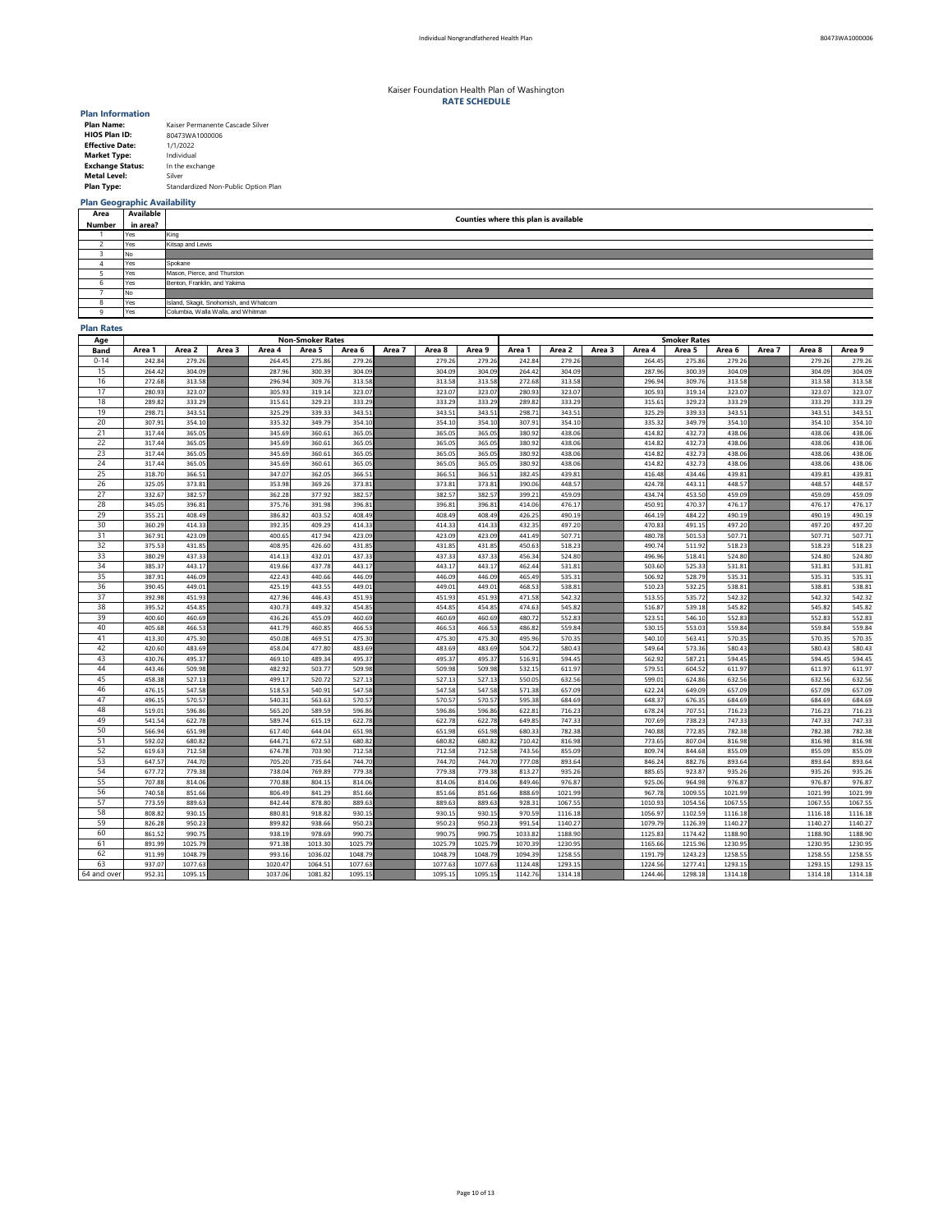| <b>Plan Name:</b>       | Kaiser Permanente Cascade Gold      |
|-------------------------|-------------------------------------|
| <b>HIOS Plan ID:</b>    | 80473WA1000005                      |
| <b>Effective Date:</b>  | 1/1/2022                            |
| <b>Market Type:</b>     | Individual                          |
| <b>Exchange Status:</b> | In the exchange                     |
| <b>Metal Level:</b>     | Gold                                |
| <b>Plan Type:</b>       | Standardized Non-Public Option Plan |

## **Plan Geographic Availability**

### **Plan Rates**

| Age         |                  |                  |        |                  | <b>Non-Smoker Rates</b> |                  |        |                  |                  | <b>Smoker Rates</b> |                  |        |                  |                  |                  |        |                  |                  |  |
|-------------|------------------|------------------|--------|------------------|-------------------------|------------------|--------|------------------|------------------|---------------------|------------------|--------|------------------|------------------|------------------|--------|------------------|------------------|--|
| <b>Band</b> | Area 1           | Area 2           | Area 3 | Area 4           | Area 5                  | Area 6           | Area 7 | Area 8           | Area 9           | Area 1              | Area 2           | Area 3 | Area 4           | Area 5           | Area 6           | Area 7 | Area 8           | Area 9           |  |
| $0 - 14$    | 262.35           | 301.71           |        | 285.70           | 298.03                  | 301.71           |        | 301.71           | 301.71           | 262.35              | 301.71           |        | 285.70           | 298.03           | 301.71           |        | 301.71           | 301.71           |  |
| 15          | 285.67           | 328.52           |        | 311.10           | 324.52                  | 328.52           |        | 328.52           | 328.52           | 285.67              | 328.52           |        | 311.10           | 324.52           | 328.52           |        | 328.52           | 328.52           |  |
| 16          | 294.59           | 338.78           |        | 320.81           | 334.65                  | 338.78           |        | 338.78           | 338.78           | 294.59              | 338.78           |        | 320.81           | 334.65           | 338.78           |        | 338.78           | 338.78           |  |
| 17          | 303.51           | 349.03           |        | 330.52           | 344.78                  | 349.03           |        | 349.03           | 349.03           | 303.51              | 349.03           |        | 330.52           | 344.78           | 349.03           |        | 349.03           | 349.03           |  |
| 18          | 313.11           | 360.08           |        | 340.98           | 355.69                  | 360.08           |        | 360.08           | 360.08           | 313.11              | 360.08           |        | 340.98           | 355.69           | 360.08           |        | 360.08           | 360.08           |  |
| 19          | 322.71           | 371.12           |        | 351.43           | 366.60                  | 371.12           |        | 371.12           | 371.12           | 322.71              | 371.12           |        | 351.43           | 366.60           | 371.12           |        | 371.12           | 371.12           |  |
| 20          | 332.66           | 382.56           |        | 362.26           | 377.90                  | 382.56           |        | 382.56           | 382.56           | 332.66              | 382.56           |        | 362.26           | 377.90           | 382.56           |        | 382.56           | 382.56           |  |
| 21          | 342.94           | 394.39           |        | 373.47           | 389.59                  | 394.39           |        | 394.39           | 394.39           | 411.53              | 473.26           |        | 448.16           | 467.50           | 473.26           |        | 473.26           | 473.26           |  |
| 22          | 342.94           | 394.39           |        | 373.47           | 389.59                  | 394.39           |        | 394.39           | 394.39           | 411.53              | 473.26           |        | 448.16           | 467.50           | 473.26           |        | 473.26           | 473.26           |  |
| 23          | 342.94           | 394.39           |        | 373.47           | 389.59                  | 394.39           |        | 394.39           | 394.39           | 411.53              | 473.26           |        | 448.16           | 467.50           | 473.26           |        | 473.26           | 473.26           |  |
| 24          | 342.94           | 394.39           |        | 373.47           | 389.59                  | 394.39           |        | 394.39           | 394.39           | 411.53              | 473.26           |        | 448.16           | 467.50           | 473.26           |        | 473.26           | 473.26           |  |
| 25          | 344.32           | 395.96           |        | 374.96           | 391.14                  | 395.96           |        | 395.96           | 395.96           | 413.18              | 475.16           |        | 449.95           | 469.37           | 475.16           |        | 475.16           | 475.16           |  |
| 26          | 351.18           | 403.85           |        | 382.43           | 398.94                  | 403.85           |        | 403.85           | 403.85           | 421.41              | 484.62           |        | 458.92           | 478.72           | 484.62           |        | 484.62           | 484.62           |  |
| 27          | 359.41           | 413.32           |        | 391.39           | 408.29                  | 413.32           |        | 413.32           | 413.32           | 431.29              | 495.98           |        | 469.67           | 489.94           | 495.98           |        | 495.98           | 495.98           |  |
| 28          | 372.78           | 428.70           |        | 405.96           | 423.48                  | 428.70           |        | 428.70           | 428.70           | 447.34              | 514.44           |        | 487.15           | 508.18           | 514.44           |        | 514.44           | 514.44           |  |
| 29          | 383.76           | 441.32           |        | 417.91           | 435.95                  | 441.32           |        | 441.32           | 441.32           | 460.51              | 529.58           |        | 501.49           | 523.14           | 529.58           |        | 529.58           | 529.58           |  |
| 30          | 389.24           | 447.63           |        | 423.89           | 442.18                  | 447.63           |        | 447.63           | 447.63           | 467.09              | 537.15           |        | 508.66           | 530.62           | 537.15           |        | 537.15           | 537.15           |  |
| 31          | 397.47           | 457.09           |        | 432.85           | 451.53                  | 457.09           |        | 457.09           | 457.09           | 476.97              | 548.51           |        | 519.42           | 541.84           | 548.51           |        | 548.51           | 548.51           |  |
| 32          | 405.70           | 466.56           |        | 441.81           | 460.88                  | 466.56           |        | 466.56           | 466.56           | 486.84              | 559.87           |        | 530.17           | 553.06           | 559.87           |        | 559.87           | 559.87           |  |
| 33          | 410.85           | 472.48           |        | 447.41           | 466.72                  | 472.48           |        | 472.48           | 472.48           | 493.02              | 566.97           |        | 536.90           | 560.07           | 566.97           |        | 566.97           | 566.97           |  |
| 34          | 416.34           | 478.79           |        | 453.39           | 472.96                  | 478.79           |        | 478.79           | 478.79           | 499.60              | 574.54           |        | 544.07           | 567.55           | 574.54           |        | 574.54           | 574.54           |  |
| 35          | 419.08           | 481.94           |        | 456.38           | 476.07                  | 481.94           |        | 481.94           | 481.94           | 502.89              | 578.33           |        | 547.65           | 571.29           | 578.33           |        | 578.33           | 578.33           |  |
| 36          | 421.82           | 485.10           |        | 459.36           | 479.19                  | 485.10           |        | 485.10           | 485.10           | 506.19              | 582.11           |        | 551.24           | 575.03           | 582.11           |        | 582.11           | 582.11           |  |
| 37          | 424.57           | 488.25           |        | 462.35           | 482.31                  | 488.25           |        | 488.25           | 488.25           | 509.48              | 585.90           |        | 554.82           | 578.77           | 585.90           |        | 585.90           | 585.90           |  |
| 38          | 427.31           | 491.41           |        | 465.34           | 485.42                  | 491.41           |        | 491.41           | 491.41           | 512.77              | 589.69           |        | 558.41           | 582.51           | 589.69           |        | 589.69           | 589.69           |  |
| 39          | 432.80           | 497.72           |        | 471.32           | 491.66                  | 497.72           |        | 497.72           | 497.72           | 519.36              | 597.26           |        | 565.58           | 589.99           | 597.26           |        | 597.26           | 597.26           |  |
| 40          | 438.28           | 504.03           |        | 477.29           | 497.89                  | 504.03           |        | 504.03           | 504.03           | 525.94              | 604.83           |        | 572.75           | 597.47           | 604.83           |        | 604.83           | 604.83           |  |
| 41          | 446.51           | 513.49           |        | 486.25           | 507.24                  | 513.49           |        | 513.49           | 513.49           | 535.82              | 616.19           |        | 583.50           | 608.69           | 616.19           |        | 616.19           | 616.19           |  |
| 42          | 454.40           | 522.56           |        | 494.84           | 516.20                  | 522.56           |        | 522.56           | 522.56           | 545.28              | 627.07           |        | 593.81           | 619.44           | 627.07           |        | 627.07           | 627.07           |  |
| 43          | 465.38           | 535.18           |        | 506.79           | 528.67                  | 535.18           |        | 535.18           | 535.18           | 558.45              | 642.22           |        | 608.15           | 634.40           | 642.22           |        | 642.22           | 642.22           |  |
| 44          | 479.09           | 550.96           |        | 521.73           | 544.25                  | 550.96           |        | 550.96           | 550.96           | 574.91              | 661.15           |        | 626.08           | 653.10           | 661.15           |        | 661.15           | 661.15           |  |
| 45          | 495.21           | 569.49           |        | 539.29           | 562.56                  | 569.49           |        | 569.49           | 569.49           | 594.25              | 683.39           |        | 647.14           | 675.07           | 683.39           |        | 683.39           | 683.39           |  |
| 46<br>47    | 514.42           | 591.58           |        | 560.20           | 584.38                  | 591.58           |        | 591.58           | 591.58           | 617.30              | 709.90           |        | 672.24           | 701.25           | 709.90           |        | 709.90           | 709.90           |  |
| 48          | 536.02           | 616.43           |        | 583.73           | 608.92<br>636.97        | 616.43<br>644.82 |        | 616.43<br>644.82 | 616.43           | 643.23              | 739.71<br>773.79 |        | 700.47           | 730.71<br>764.37 | 739.71<br>773.79 |        | 739.71           | 739.71           |  |
| 49          | 560.71<br>585.06 | 644.82<br>672.82 |        | 610.62<br>637.13 | 664.63                  | 672.82           |        | 672.82           | 644.82<br>672.82 | 672.86<br>702.08    | 807.39           |        | 732.74<br>764.56 | 797.56           | 807.39           |        | 773.79<br>807.39 | 773.79           |  |
| 50          | 612.50           | 704.37           |        | 667.01           | 695.80                  | 704.37           |        | 704.37           | 704.37           | 735.00              | 845.25           |        | 800.41           | 834.96           | 845.25           |        | 845.25           | 807.39<br>845.25 |  |
| 51          | 639.59           | 735.53           |        | 696.52           | 726.58                  | 735.53           |        | 735.53           | 735.53           | 767.51              | 882.64           |        | 835.82           | 871.89           | 882.64           |        | 882.64           | 882.64           |  |
| 52          | 669.43           | 769.84           |        | 729.01           | 760.47                  | 769.84           |        | 769.84           | 769.84           | 803.31              | 923.81           |        | 874.81           | 912.56           | 923.81           |        | 923.81           | 923.81           |  |
| 53          | 699.61           | 804.55           |        | 761.87           | 794.75                  | 804.55           |        | 804.55           | 804.55           | 839.53              | 965.46           |        | 914.25           | 953.71           | 965.46           |        | 965.46           | 965.46           |  |
| 54          | 732.19           | 842.02           |        | 797.35           | 831.76                  | 842.02           |        | 842.02           | 842.02           | 878.62              | 1010.42          |        | 956.82           | 998.12           | 1010.42          |        | 1010.42          | 1010.42          |  |
| 55          | 764.77           | 879.48           |        | 832.83           | 868.78                  | 879.48           |        | 879.48           | 879.48           | 917.72              | 1055.38          |        | 999.40           | 1042.53          | 1055.38          |        | 1055.38          | 1055.38          |  |
| 56          | 800.09           | 920.10           |        | 871.30           | 908.90                  | 920.10           |        | 920.10           | 920.10           | 960.11              | 1104.12          |        | 1045.56          | 1090.68          | 1104.12          |        | 1104.12          | 1104.12          |  |
| 57          | 835.76           | 961.12           |        | 910.14           | 949.42                  | 961.12           |        | 961.12           | 961.12           | 1002.91             | 1153.34          |        | 1092.17          | 1139.30          | 1153.34          |        | 1153.34          | 1153.34          |  |
| 58          | 873.82           | 1004.90          |        | 951.59           | 992.66                  | 1004.90          |        | 1004.90          | 1004.90          | 1048.59             | 1205.88          |        | 1141.91          | 1191.20          | 1205.88          |        | 1205.88          | 1205.88          |  |
| 59          | 892.69           | 1026.59          |        | 972.13           | 1014.09                 | 1026.59          |        | 1026.59          | 1026.59          | 1071.22             | 1231.91          |        | 1166.56          | 1216.91          | 1231.91          |        | 1231.91          | 1231.91          |  |
| 60          | 930.75           | 1070.37          |        | 1013.59          | 1057.33                 | 1070.37          |        | 1070.37          | 1070.37          | 1116.90             | 1284.44          |        | 1216.31          | 1268.80          | 1284.44          |        | 1284.44          | 1284.44          |  |
| 61          | 963.68           | 1108.23          |        | 1049.44          | 1094.74                 | 1108.23          |        | 1108.23          | 1108.23          | 1156.41             | 1329.87          |        | 1259.33          | 1313.68          | 1329.87          |        | 1329.87          | 1329.87          |  |
| 62          | 985.28           | 1133.07          |        | 1072.97          | 1119.28                 | 1133.07          |        | 1133.07          | 1133.07          | 1182.34             | 1359.69          |        | 1287.56          | 1343.13          | 1359.69          |        | 1359.69          | 1359.69          |  |
| 63          | 1012.37          | 1164.23          |        | 1102.47          | 1150.06                 | 1164.23          |        | 1164.23          | 1164.23          | 1214.85             | 1397.08          |        | 1322.97          | 1380.07          | 1397.08          |        | 1397.08          | 1397.08          |  |
| 64 and over | 1028.82          | 1183.16          |        | 1120.40          | 1168.76                 | 1183.16          |        | 1183.16          | 1183.16          | 1234.59             | 1419.78          |        | 1344.48          | 1402.50          | 1419.78          |        | 1419.78          | 1419.78          |  |
|             |                  |                  |        |                  |                         |                  |        |                  |                  |                     |                  |        |                  |                  |                  |        |                  |                  |  |

| Area    | Available | Counties where this plan is available  |  |  |  |  |  |  |  |  |  |
|---------|-----------|----------------------------------------|--|--|--|--|--|--|--|--|--|
| Number  | in area?  |                                        |  |  |  |  |  |  |  |  |  |
|         | Yes       | King                                   |  |  |  |  |  |  |  |  |  |
|         | Yes       | Kitsap and Lewis                       |  |  |  |  |  |  |  |  |  |
|         | No.       |                                        |  |  |  |  |  |  |  |  |  |
|         | Yes       | Spokane                                |  |  |  |  |  |  |  |  |  |
|         | Yes       | Mason, Pierce, and Thurston            |  |  |  |  |  |  |  |  |  |
|         | Yes       | Benton, Franklin, and Yakima           |  |  |  |  |  |  |  |  |  |
|         | No.       |                                        |  |  |  |  |  |  |  |  |  |
| $\circ$ | Yes       | Island, Skagit, Snohomish, and Whatcom |  |  |  |  |  |  |  |  |  |
|         | Yes       | Columbia, Walla Walla, and Whitman     |  |  |  |  |  |  |  |  |  |

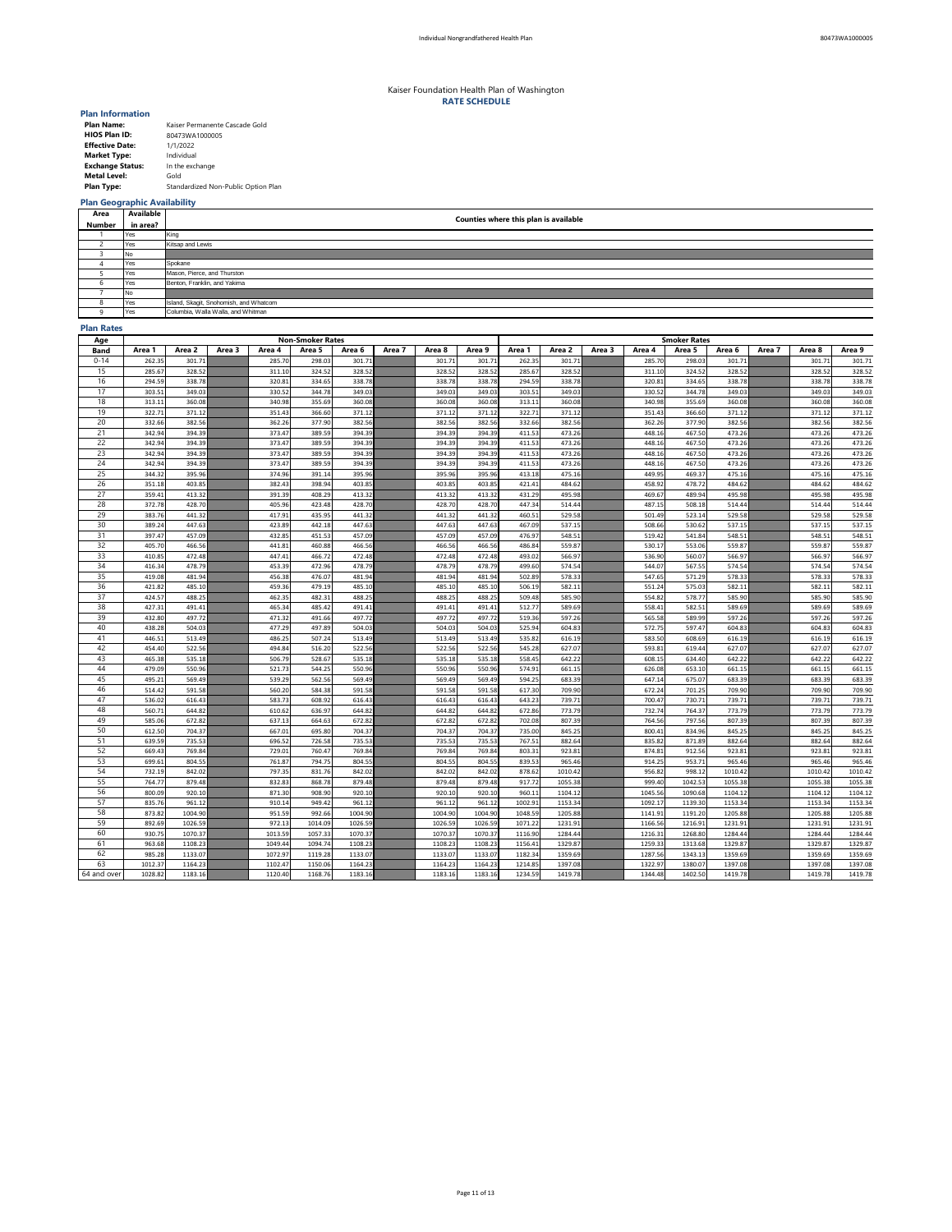| <b>Plan Name:</b>       | Virtual Plus Bronze - 22             |
|-------------------------|--------------------------------------|
| <b>HIOS Plan ID:</b>    | 80473WA1000009                       |
| <b>Effective Date:</b>  | 1/1/2022                             |
| <b>Market Type:</b>     | Individual                           |
| <b>Exchange Status:</b> | Both inside and outside the exchange |
| <b>Metal Level:</b>     | <b>Bronze</b>                        |
| <b>Plan Type:</b>       | Non-Standardized Plan                |

# **Plan Geographic Availability**

## **Plan Rates**

| Age         |        |        |        |        | <b>Non-Smoker Rates</b> |        |        |        |        | <b>Smoker Rates</b> |        |        |        |        |        |        |        |        |
|-------------|--------|--------|--------|--------|-------------------------|--------|--------|--------|--------|---------------------|--------|--------|--------|--------|--------|--------|--------|--------|
| <b>Band</b> | Area 1 | Area 2 | Area 3 | Area 4 | Area 5                  | Area 6 | Area 7 | Area 8 | Area 9 | Area 1              | Area 2 | Area 3 | Area 4 | Area 5 | Area 6 | Area 7 | Area 8 | Area 9 |
| $0 - 14$    | 166.07 | 190.98 |        | 180.85 | 188.66                  |        |        | 190.98 |        | 166.07              | 190.98 |        | 180.85 | 188.66 |        |        | 190.98 |        |
| 15          | 180.83 | 207.96 |        | 196.93 | 205.43                  |        |        | 207.96 |        | 180.83              | 207.96 |        | 196.93 | 205.43 |        |        | 207.96 |        |
| 16          | 186.48 | 214.45 |        | 203.07 | 211.84                  |        |        | 214.45 |        | 186.48              | 214.45 |        | 203.07 | 211.84 |        |        | 214.45 |        |
| 17          | 192.12 | 220.94 |        | 209.22 | 218.25                  |        |        | 220.94 |        | 192.12              | 220.94 |        | 209.22 | 218.25 |        |        | 220.94 |        |
| 18          | 198.20 | 227.93 |        | 215.84 | 225.15                  |        |        | 227.93 |        | 198.20              | 227.93 |        | 215.84 | 225.15 |        |        | 227.93 |        |
| 19          | 204.28 | 234.92 |        | 222.46 | 232.06                  |        |        | 234.92 |        | 204.28              | 234.92 |        | 222.46 | 232.06 |        |        | 234.92 |        |
| 20          | 210.57 | 242.16 |        | 229.31 | 239.21                  |        |        | 242.16 |        | 210.57              | 242.16 |        | 229.31 | 239.21 |        |        | 242.16 |        |
| 21          | 217.09 | 249.65 |        | 236.41 | 246.61                  |        |        | 249.65 |        | 260.50              | 299.58 |        | 283.69 | 295.93 |        |        | 299.58 |        |
| 22          | 217.09 | 249.65 |        | 236.41 | 246.61                  |        |        | 249.65 |        | 260.50              | 299.58 |        | 283.69 | 295.93 |        |        | 299.58 |        |
| 23          | 217.09 | 249.65 |        | 236.41 | 246.61                  |        |        | 249.65 |        | 260.50              | 299.58 |        | 283.69 | 295.93 |        |        | 299.58 |        |
| 24          | 217.09 | 249.65 |        | 236.41 | 246.61                  |        |        | 249.65 |        | 260.50              | 299.58 |        | 283.69 | 295.93 |        |        | 299.58 |        |
| 25          | 217.95 | 250.65 |        | 237.35 | 247.60                  |        |        | 250.65 |        | 261.55              | 300.78 |        | 284.82 | 297.12 |        |        | 300.78 |        |
| 26          | 222.30 | 255.64 |        | 242.08 | 252.53                  |        |        | 255.64 |        | 266.76              | 306.77 |        | 290.50 | 303.03 |        |        | 306.77 |        |
| 27          | 227.51 | 261.63 |        | 247.75 | 258.45                  |        |        | 261.63 |        | 273.01              | 313.96 |        | 297.30 | 310.14 |        |        | 313.96 |        |
| 28          | 235.97 | 271.37 |        | 256.97 | 268.06                  |        |        | 271.37 |        | 283.17              | 325.64 |        | 308.37 | 321.68 |        |        | 325.64 |        |
| 29          | 242.92 | 279.36 |        | 264.54 | 275.96                  |        |        | 279.36 |        | 291.50              | 335.23 |        | 317.45 | 331.15 |        |        | 335.23 |        |
| 30          | 246.39 | 283.35 |        | 268.32 | 279.90                  |        |        | 283.35 |        | 295.67              | 340.02 |        | 321.99 | 335.88 |        |        | 340.02 |        |
| 31          | 251.60 | 289.34 |        | 274.00 | 285.82                  |        |        | 289.34 |        | 301.92              | 347.21 |        | 328.79 | 342.98 |        |        | 347.21 |        |
| 32          | 256.81 | 295.33 |        | 279.67 | 291.74                  |        |        | 295.33 |        | 308.18              | 354.40 |        | 335.60 | 350.09 |        |        | 354.40 |        |
| 33          | 260.07 | 299.08 |        | 283.22 | 295.44                  |        |        | 299.08 |        | 312.08              | 358.90 |        | 339.86 | 354.53 |        |        | 358.90 |        |
| 34          | 263.54 | 303.07 |        | 287.00 | 299.38                  |        |        | 303.07 |        | 316.25              | 363.69 |        | 344.40 | 359.26 |        |        | 363.69 |        |
| 35          | 265.28 | 305.07 |        | 288.89 | 301.36                  |        |        | 305.07 |        | 318.33              | 366.09 |        | 346.67 | 361.63 |        |        | 366.09 |        |
| 36          | 267.02 | 307.07 |        | 290.78 | 303.33                  |        |        | 307.07 |        | 320.42              | 368.48 |        | 348.94 | 364.00 |        |        | 368.48 |        |
| 37          | 268.75 | 309.07 |        | 292.67 | 305.30                  |        |        | 309.07 |        | 322.50              | 370.88 |        | 351.21 | 366.36 |        |        | 370.88 |        |
| 38          | 270.49 | 311.06 |        | 294.56 | 307.28                  |        |        | 311.06 |        | 324.59              | 373.27 |        | 353.48 | 368.73 |        |        | 373.27 |        |
| 39          | 273.96 | 315.06 |        | 298.35 | 311.22                  |        |        | 315.06 |        | 328.75              | 378.07 |        | 358.01 | 373.47 |        |        | 378.07 |        |
| 40          | 277.44 | 319.05 |        | 302.13 | 315.17                  |        |        | 319.05 |        | 332.92              | 382.86 |        | 362.55 | 378.20 |        |        | 382.86 |        |
| 41          | 282.65 | 325.04 |        | 307.80 | 321.09                  |        |        | 325.04 |        | 339.18              | 390.05 |        | 369.36 | 385.30 |        |        | 390.05 |        |
| 42          | 287.64 | 330.78 |        | 313.24 | 326.76                  |        |        | 330.78 |        | 345.17              | 396.94 |        | 375.89 | 392.11 |        |        | 396.94 |        |
| 43          | 294.59 | 338.77 |        | 320.80 | 334.65                  |        |        | 338.77 |        | 353.50              | 406.53 |        | 384.96 | 401.58 |        |        | 406.53 |        |
| 44          | 303.27 | 348.76 |        | 330.26 | 344.51                  |        |        | 348.76 |        | 363.92              | 418.51 |        | 396.31 | 413.42 |        |        | 418.51 |        |
| 45          | 313.47 | 360.49 |        | 341.37 | 356.10                  |        |        | 360.49 |        | 376.17              | 432.59 |        | 409.65 | 427.33 |        |        | 432.59 |        |
| 46          | 325.63 | 374.47 |        | 354.61 | 369.91                  |        |        | 374.47 |        | 390.75              | 449.37 |        | 425.53 | 443.90 |        |        | 449.37 |        |
| 47          | 339.31 | 390.20 |        | 369.50 | 385.45                  |        |        | 390.20 |        | 407.17              | 468.24 |        | 443.40 | 462.54 |        |        | 468.24 |        |
| 48          | 354.94 | 408.18 |        | 386.52 | 403.21                  |        |        | 408.18 |        | 425.92              | 489.81 |        | 463.83 | 483.85 |        |        | 489.81 |        |
| 49          | 370.35 | 425.90 |        | 403.31 | 420.72                  |        |        | 425.90 |        | 444.42              | 511.08 |        | 483.97 | 504.86 |        |        | 511.08 |        |
| 50          | 387.72 | 445.87 |        | 422.22 | 440.44                  |        |        | 445.87 |        | 465.26              | 535.05 |        | 506.67 | 528.53 |        |        | 535.05 |        |
| 51          | 404.87 | 465.60 |        | 440.90 | 459.93                  |        |        | 465.60 |        | 485.84              | 558.71 |        | 529.08 | 551.91 |        |        | 558.71 |        |
| 52          | 423.75 | 487.31 |        | 461.47 | 481.38                  |        |        | 487.31 |        | 508.50              | 584.78 |        | 553.76 | 577.66 |        |        | 584.78 |        |
| 53          | 442.86 | 509.28 |        | 482.27 | 503.08                  |        |        | 509.28 |        | 531.43              | 611.14 |        | 578.72 | 603.70 |        |        | 611.14 |        |
| 54          | 463.48 | 533.00 |        | 504.73 | 526.51                  |        |        | 533.00 |        | 556.17              | 639.60 |        | 605.67 | 631.81 |        |        | 639.60 |        |
| 55          | 484.10 | 556.72 |        | 527.19 | 549.94                  |        |        | 556.72 |        | 580.92              | 668.06 |        | 632.62 | 659.93 |        |        | 668.06 |        |
| 56          | 506.46 | 582.43 |        | 551.54 | 575.34                  |        |        | 582.43 |        | 607.75              | 698.92 |        | 661.84 | 690.41 |        |        | 698.92 |        |
| 57          | 529.04 | 608.39 |        | 576.12 | 600.99                  |        |        | 608.39 |        | 634.85              | 730.07 |        | 691.35 | 721.19 |        |        | 730.07 |        |
| 58          | 553.14 | 636.11 |        | 602.36 | 628.36                  |        |        | 636.11 |        | 663.76              | 763.33 |        | 722.84 | 754.03 |        |        | 763.33 |        |
| 59          | 565.07 | 649.84 |        | 615.37 | 641.92                  |        |        | 649.84 |        | 678.09              | 779.80 |        | 738.44 | 770.31 |        |        | 779.80 |        |
| 60          | 589.17 | 677.55 |        | 641.61 | 669.30                  |        |        | 677.55 |        | 707.01              | 813.06 |        | 769.93 | 803.16 |        |        | 813.06 |        |
| 61          | 610.01 | 701.51 |        | 664.30 | 692.97                  |        |        | 701.51 |        | 732.01              | 841.82 |        | 797.16 | 831.57 |        |        | 841.82 |        |
| 62          | 623.69 | 717.24 |        | 679.20 | 708.51                  |        |        | 717.24 |        | 748.43              | 860.69 |        | 815.04 | 850.21 |        |        | 860.69 |        |
| 63          | 640.84 | 736.96 |        | 697.87 | 727.99                  |        |        | 736.96 |        | 769.01              | 884.36 |        | 837.45 | 873.59 |        |        | 884.36 |        |
| 64 and over | 651.26 | 748.95 |        | 709.22 | 739.83                  |        |        | 748.95 |        | 781.50              | 898.74 |        | 851.06 | 887.79 |        |        | 898.74 |        |

| <b>Area</b>   | <b>Available</b> |                                              |
|---------------|------------------|----------------------------------------------|
| <b>Number</b> | in area?         | <b>Counties where this plan is available</b> |
|               | Yes              | King                                         |
|               | Yes              | Kitsap                                       |
|               | No               |                                              |
|               | Yes              | Spokane                                      |
|               | Yes              | Pierce and Thurston                          |
|               | No.              |                                              |
|               | No               |                                              |
|               | Yes              | Snohomish                                    |
|               | N <sub>o</sub>   |                                              |